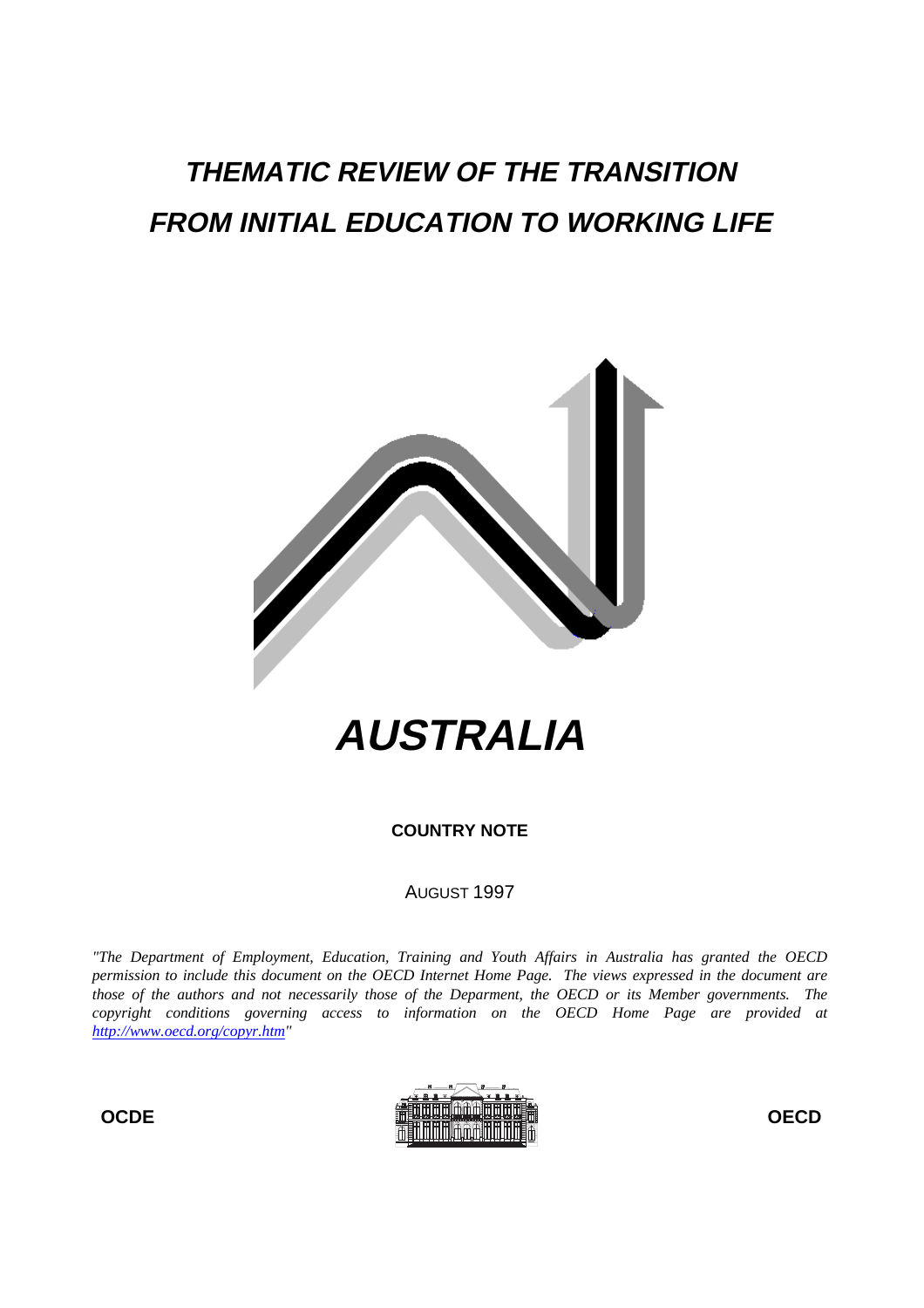# **TABLE OF CONTENTS**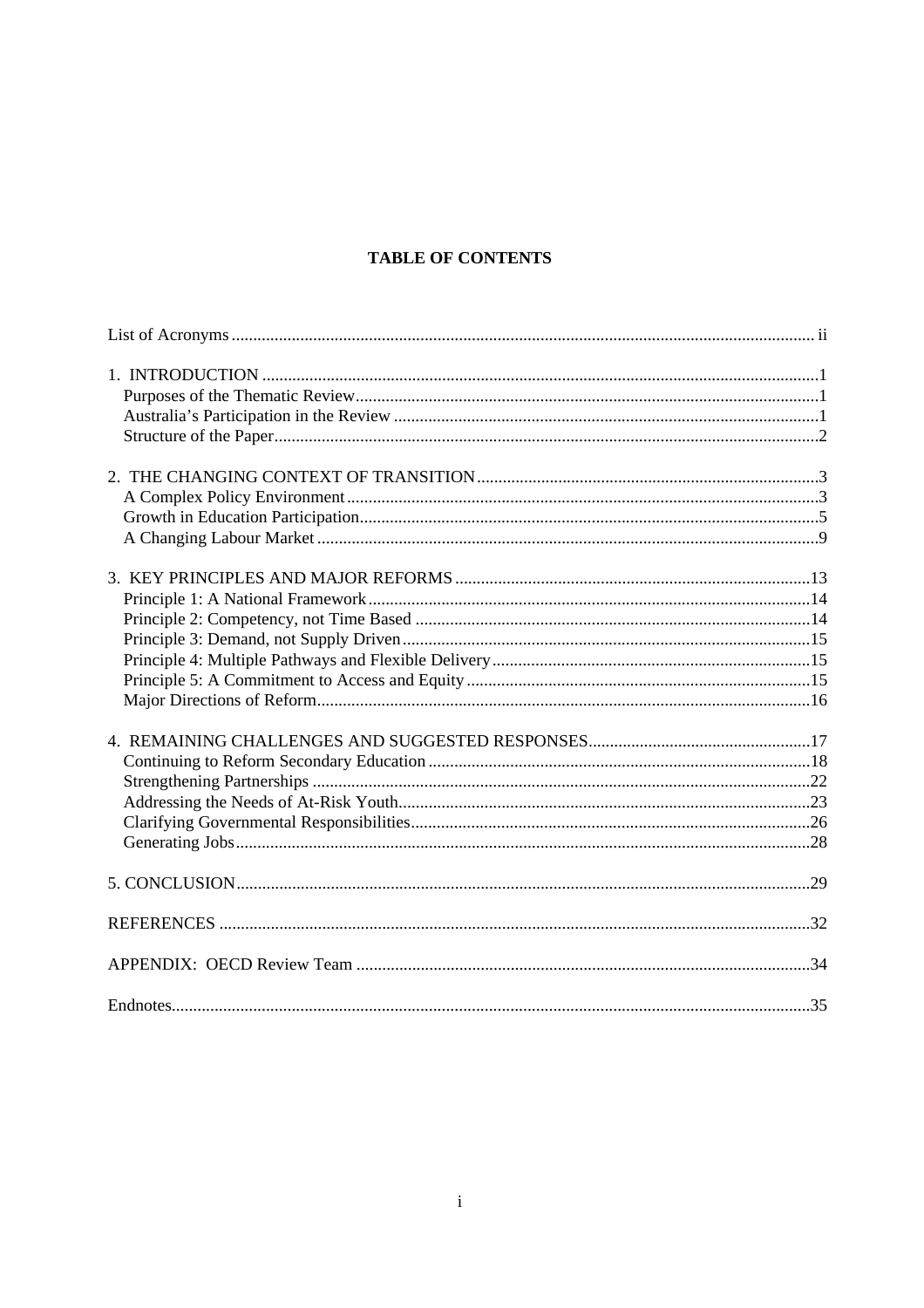# **List of Acronyms**

| <b>ABS</b>       | <b>Australian Bureau of Statistics</b>                                   |
|------------------|--------------------------------------------------------------------------|
| <b>ACER</b>      | <b>Australian Council for Educational Research</b>                       |
| <b>ACT</b>       | <b>Australian Capital Territory</b>                                      |
| <b>AGPS</b>      | <b>Australian Government Publishing Service</b>                          |
| <b>ANTA</b>      | <b>Australian National Training Authority</b>                            |
| <b>AQF</b>       | <b>Australian Qualifications Framework</b>                               |
| <b>ASTF</b>      | <b>Australian Student Traineeship Foundation</b>                         |
| <b>BEAT</b>      | <b>Bridging Employment and Training</b>                                  |
| <b>DEET</b>      | Department of Employment, Education and Training                         |
| <b>DEETYA</b>    | Department of Employment, Education, Training and Youth Affairs          |
| <b>HSC</b>       | <b>Higher School Certificate</b>                                         |
| <b>ITAB</b>      | <b>Industry Training Advisory Board</b>                                  |
| <b>MCEETYA</b>   | Ministerial Council on Education, Employment, Training and Youth Affairs |
| <b>NCVER</b>     | National Centre for Vocational Education Research                        |
| <b>NETTFORCE</b> | National Employment and Training Taskforce                               |
| <b>NSW</b>       | <b>New South Wales</b>                                                   |
| <b>OECD</b>      | Organisation for Economic Co-operation and Development                   |
| <b>TAFE</b>      | <b>Technical and Further Education</b>                                   |
| <b>TER</b>       | <b>Tertiary Entrance Rank</b>                                            |
| <b>VCE</b>       | Victorian Certificate of Education                                       |
| <b>VECCI</b>     | Victorian Employers Chamber of Commerce and Industry                     |
| <b>VET</b>       | <b>Vocational Education and Training</b>                                 |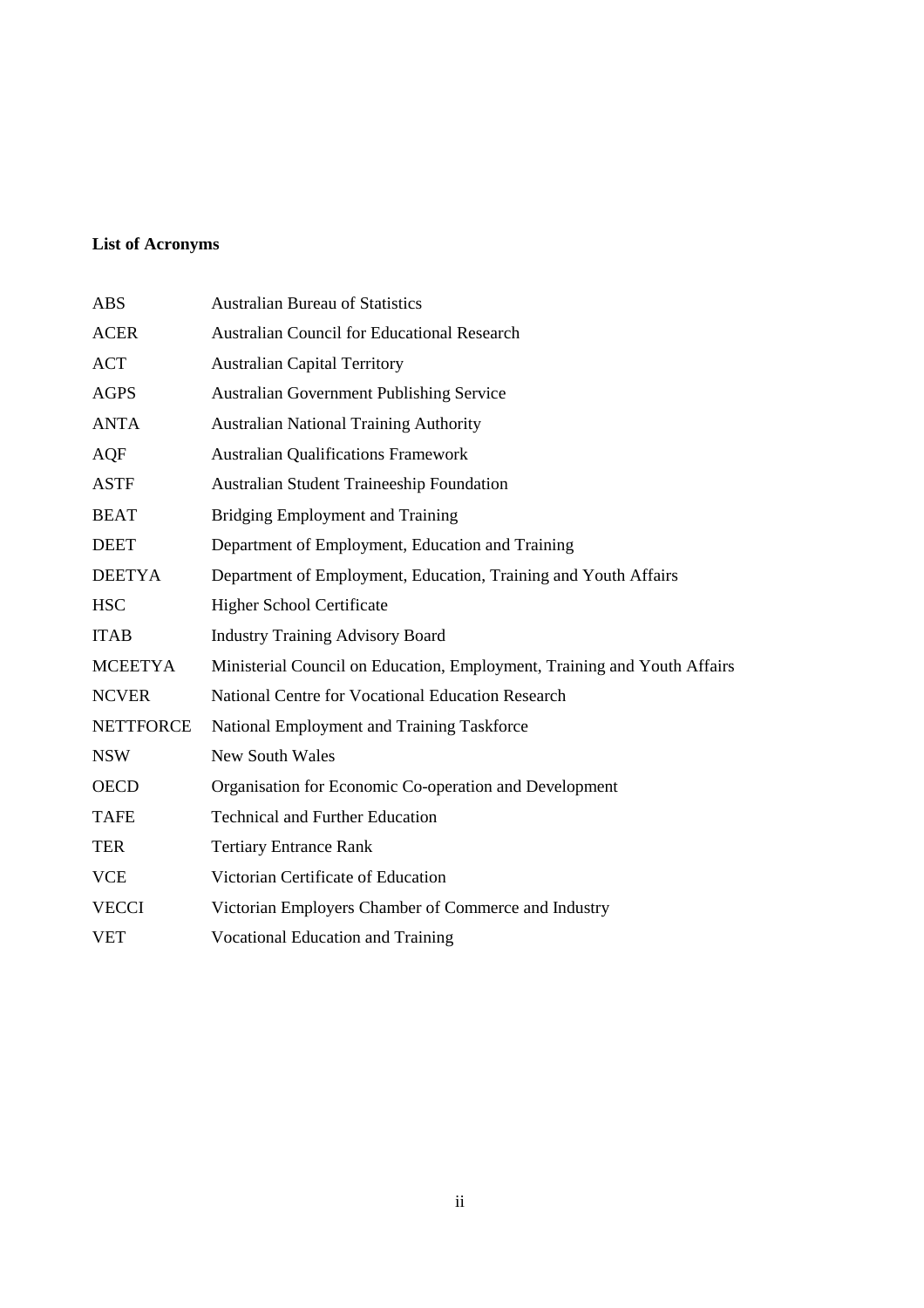# **1. INTRODUCTION**

## *Purposes of the Thematic Review*

This paper forms part of the *Thematic Review of the Transition from Initial Education to Working Life,* a project launched by the OECD's Education Committee in November 1996. The review is a cross-national activity designed to identify major aspects of change in the transition from initial education to working life occurring in OECD countries and, on this basis, to evaluate the contribution of different policy approaches to facilitating transition. A detailed description of the review's objectives, analytical framework and methodology is provided in OECD (1996a).

The thematic review places young people's transition to work within a lifelong learning framework (OECD, 1996b). The transition from initial education to work is only one of many transitions that young people will need to make throughout their lives. It is of critical importance, though, since the process by which young people move from education to work can influence the extent to which the benefits of education are retained, and opportunities for new learning are opened up. From this perspective, improving the transition to work means more than getting young people into jobs -- it also requires helping them to become effective learners throughout their adult lives.

The thematic review process is a relatively new form of OECD activity in the field of education, having commenced in 1995 with the *Thematic Review of the First Years of Tertiary Education*. In contrast with OECD reviews that are concerned with education and training in a single country, and whose audience is principally within that country, a thematic review is comparative in nature and intended to be of interest to all Member countries.

From the perspective of participating countries, a thematic review is a less extensive process than a full country review; it involves less time and fewer resources, and does not entail a comprehensive consideration of policy issues in the ministerial portfolio(s) concerned. It also differs from a single country review in terms of output. After each country visit the OECD produces a short Country Note that draws together background materials and the review team's observations. After all participating countries have been visited during 1997, a report will be prepared that draws on their experiences to provide lessons for other OECD countries. This paper is the Country Note for Australia. It will be one input to the comparative report that will pull together analyses and policy developments for all countries participating in the Review.

## *Australia's Participation in the Review*

Australia is one of six countries participating in Round 1 of the review. The others are Austria, Canada, the Czech Republic, Norway and Portugal. These countries provide a diverse range of social and economic contexts and policy approaches towards young people's transition to work.

Australia is not alone in experiencing youth unemployment, social alienation among the young, and concerns about long-term economic prosperity. However, in some respects the forms that those concerns take are unique to Australia, as are some of the policies that have been launched in response. As a society that is becoming increasingly oriented to the Asia-Pacific region, and which has strong ties to Europe and North America, the Australian experience has much to offer the OECD membership as a whole.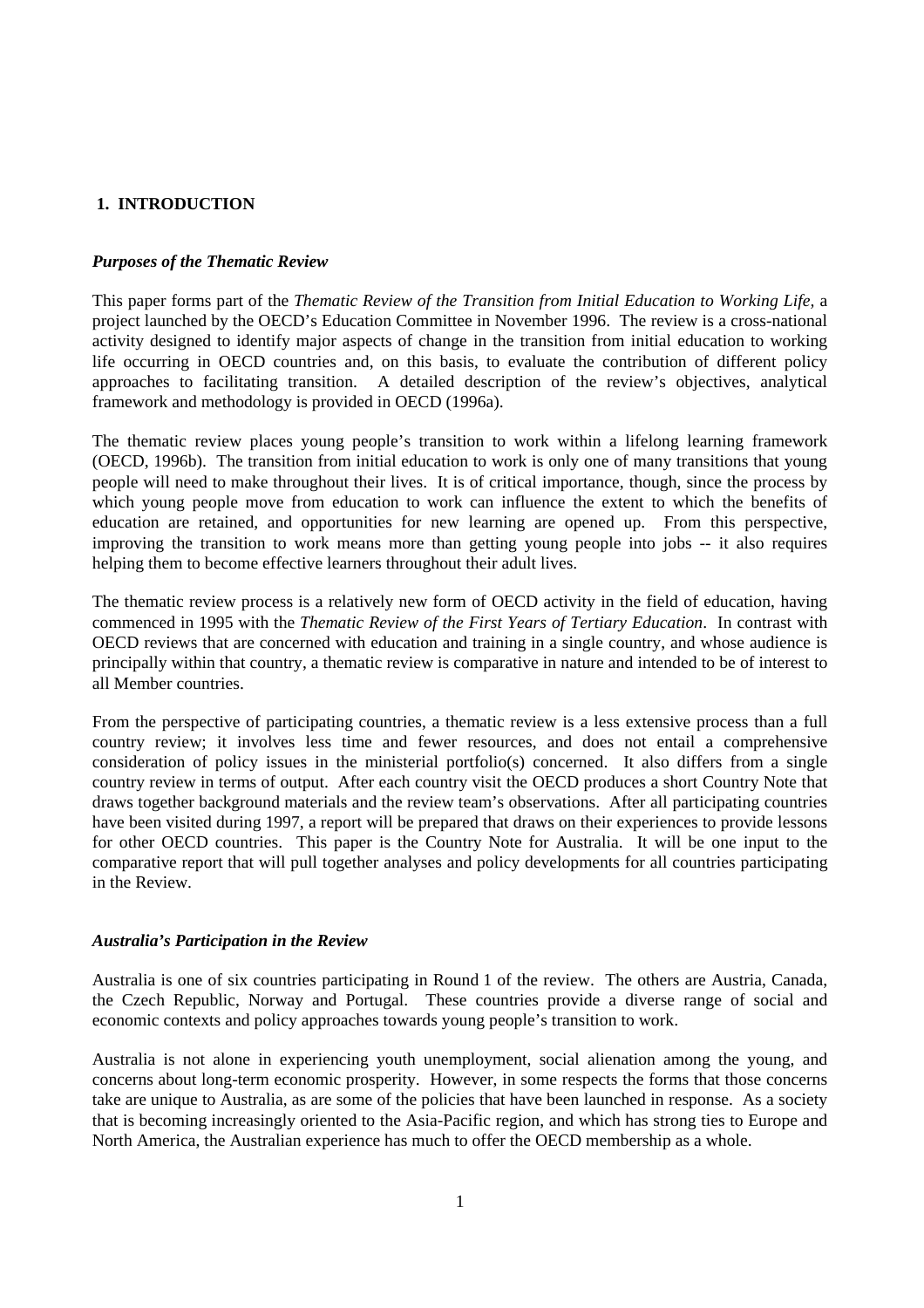Australia's participation is being co-ordinated by the Vocational Education and Training Division of the Department of Employment, Education, Training and Youth Affairs (DEETYA). The OECD is very appreciative of the assistance provided by DEETYA in facilitating Australia's participation, including the organisation of a comprehensive and stimulating visit by the review team in March 1997.

Australia was the first country to be visited in the thematic review. The review team comprised two members of the OECD Secretariat and two invited experts from other Member countries (see the Appendix). During their two weeks in Australia the review team visited the Australian Capital Territory (ACT), Victoria, South Australia, and New South Wales (NSW). Discussions were held with a wide range of policy makers, educational and training institutions, research organisations, employers, trade unions, non-government organisations, and groups of young people.

The discussions revolved around four main issues:

- the ways in which young people's transition to work in Australia is changing;
- where the main problems and priorities for action lie, including the identification of which young people are most at risk;
- how the transition process and its outcomes can be improved, including the particular roles that education and training institutions, employers and other key agents should play; and
- policies and programmes that are particularly effective, the reasons for their success, and constraints that may limit their wider implementation.

The reviewers were very appreciative of the hospitable, frank and informative meetings that were held, and the extensive documentation that each group provided.

Prior to the visit the review team had the benefit of a comprehensive *Background Report* (Ainley, Malley and Lamb, 1997) that had been commissioned by DEETYA from the Australian Council for Educational Research (ACER). The background report, which was based on the guidelines and key questions detailed in OECD (1996a), is an important output from the thematic review process.

Australia is fortunate in that it has growing research base that can be used to inform policy development and practice on transition. Given the length and purpose of this paper it has not been possible to fully draw on and synthesise this work. Only a few of the relevant studies are included in the list of references that accompanies this paper. Much more extensive guides to Australian research and policy documents are provided in, among other places, the *Background Report,* and the vocational education and training database maintained by the National Centre for Vocational Education Research (NCVER).

Needless to say, the paper that follows is the responsibility of the review team. Although we have benefited greatly from the documents and briefings that were provided before, during and after the visit, any errors and misinterpretations are our own.

## *Structure of the Paper*

The remainder of the paper is organised in four main sections. Initially, in section 2, several of the key contextual factors shaping young people's transition are outlined. Section 3 then identifies the major principles that characterise the reform efforts that have been underway since the mid-1980s in Australia.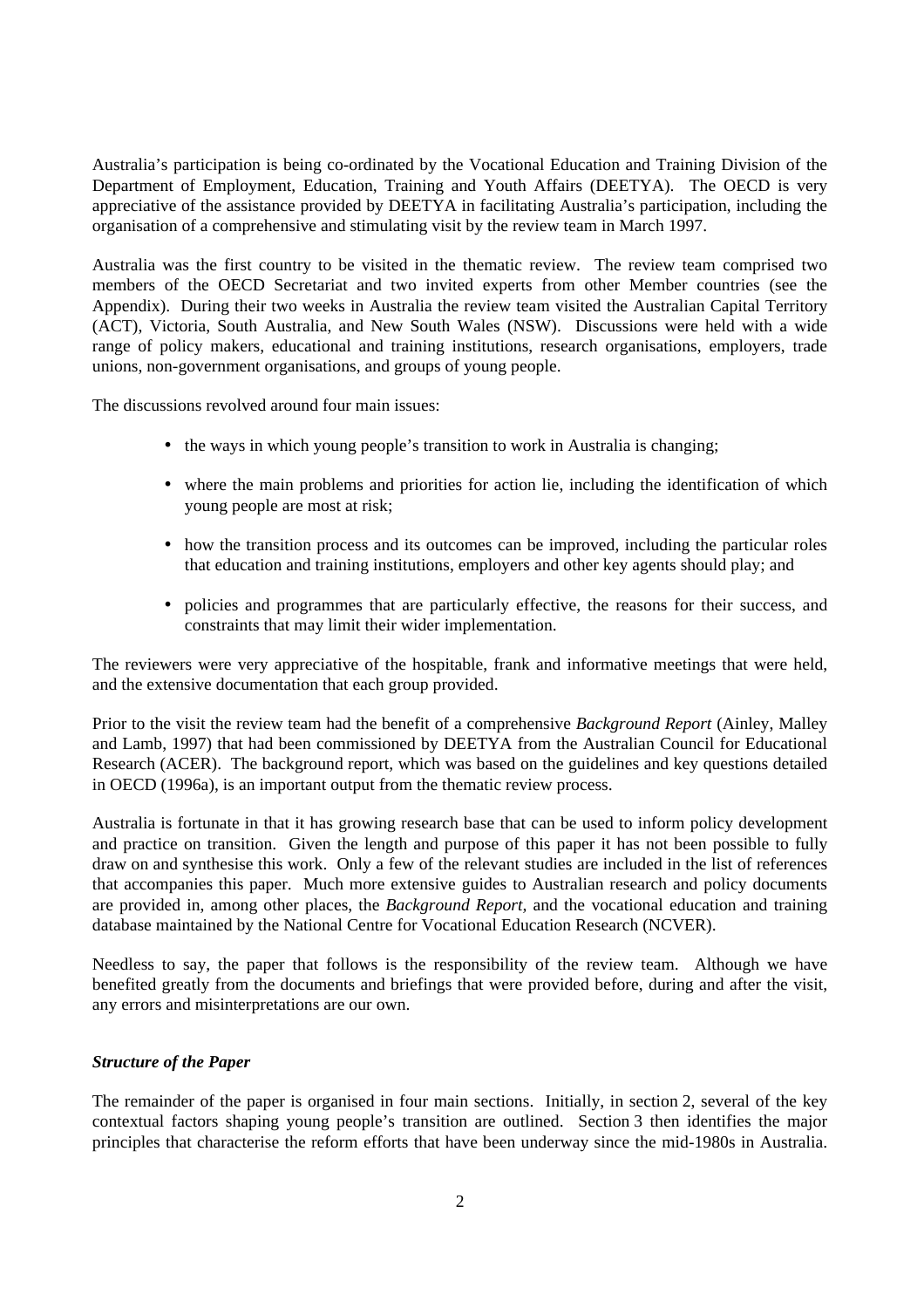Although there has been some shifting of emphases following the election of the federal Coalition government in March 1996, the new government's initiatives are broadly consistent with directions that have been evident since the mid-1980s. There seems to be widespread agreement about the goals of transition policy in Australia, although particular policy instruments are often subject to strong debate. Section 4 considers the issues that struck the review team as requiring continuing attention from policy makers and practitioners. Some of these concerns are recent in origin, but others -- such as the orientation of senior secondary education -- are long-standing and indicate the difficulties in making systemic change. In that section we suggest some strategies for meeting the challenges that still remain. These are based in large measure on the promising initiatives in policy and practice that we observed and learned about during the visit. Section 5 contains some concluding remarks.

The suggestions made in the paper recognise the substantial progress that has been made in reshaping young people's transition to work in Australia, and the strong commitment to further improvement that was evident among all of the groups we consulted. The suggestions are also offered in recognition of the difficulty facing a group of visitors -- no matter how well briefed -- in fully grasping the variety and complexity of Australia and the range of factors that need to be taken into account.

## **2. THE CHANGING CONTEXT OF TRANSITION**

#### *A Complex Policy Environment*

The large size of Australia, the variations in climate and economic structure among the States, and its increasingly multi-cultural population mean that the visitor should be careful about generalising from experiences in one part of the country to the nation as a whole. This is particularly so in education. Constitutionally, education is a State responsibility and the six States and two Territories (which have State-like powers in education) guard their autonomy carefully. Notwithstanding the significant moves towards a national framework that are outlined in section 3, in all but the university sector there are essentially eight systems of education and training. In that sector, each university is granted a large measure of autonomy through State legislation while substantially funded and co-ordinated nationally.

At school level the number of students range from about 40 000 in the Northern Territory to around one million in NSW. The picture is made even more complex by the existence of a large number of nongovernment (private) schools in each State and Territory (hereinafter referred to as States). The private schools enrol about 30 per cent of all school students (a share that has been increasing since the late 1970s) and, despite receiving substantial government funding, have a large degree of operational autonomy (although in practice most are similar to government schools in structure and curriculum). The task of forming a national overview is further complicated by the fact that some States have devolved considerable responsibilities to individual schools and Technical and Further Education (TAFE) institutions, while other States have retained a large measure of centralised control.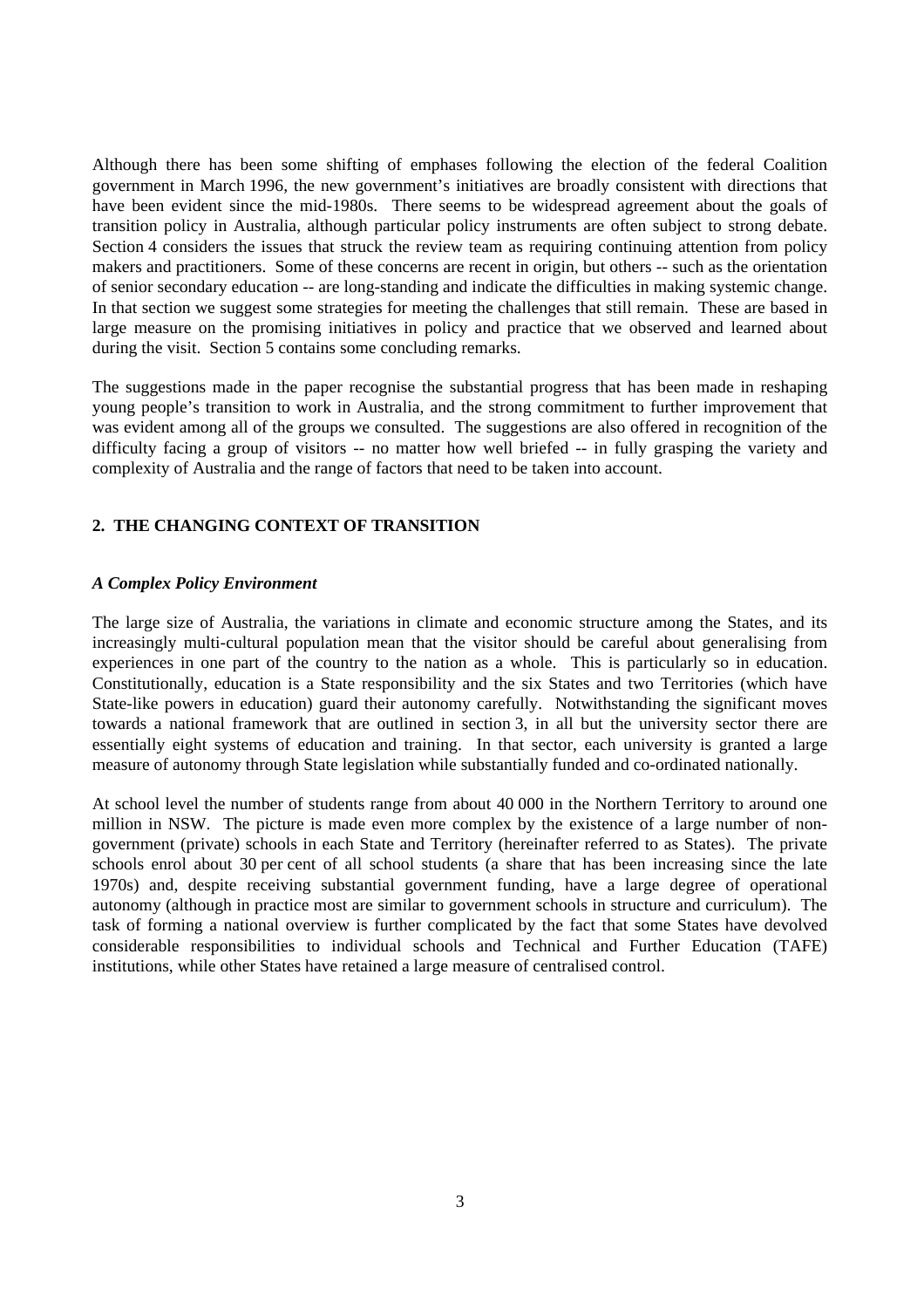Governments provide around 90 per cent of the funding for education in Australia, and are major influences on educational policy and practice. Because of the federal structure of government, there are ongoing debates about the clarification of roles of the different levels and arms of government, and how to achieve better co-ordination among them. Although the federal (or Commonwealth) government does not have constitutional responsibility for education, except in regard to student financial support, it plays an increasingly important role in financing and setting broad policy directions.

In simplified terms, and including student financial support, the Commonwealth supplies about 30 per cent of the government funding for school education (with the private school sector being more dependent on Commonwealth funding than government schools), about 35 per cent of the government funding of the Vocational Education and Training (VET) sector, including TAFE, and about 95 per cent of the government funding of universities (Australian Bureau of Statistics, 1996). Both the VET and university sectors are raising increasing levels of income from non-government sources such as student charges and fee-for-service activities with enterprises. For example, Commonwealth funding of universities now supplies about 60 per cent of their income, well down from the 90 per cent of a few years ago. The growing diversity of funding reflects government moves to encourage the education system to be more responsive to student and industry demand. The role of government is gradually shifting from direct provision of education to one of steering and monitoring the system, and guaranteeing its quality.

The institutional framework for industrial relations is another element of the transition area where responsibilities are shared between the Commonwealth and State governments. Minimum conditions of employment, including wages, are specified by industrial awards. Depending on the industry and occupation involved, the awards may come under the jurisdiction of industrial relations tribunals at either Commonwealth or State level. Over the past decade there has been a marked move away from centralised awards applying to large sectors of the economy to a greater reliance on enterprise-based agreements between employers and employees within the framework of minimum award conditions<sup>1</sup>. Of particular relevance to young people's transition to work, it is only in regard to labour market programmes for the unemployed that the Commonwealth does not share financial or operational responsibility with the States.

Australia was the first OECD country to merge separate departments of education and employment through the establishment in 1987 of the Commonwealth Department of Employment, Education and Training (DEET, and since 1996 DEETYA with the addition of Youth Affairs). In recent years, several States have made similar mergers. As a further move to encourage greater policy coherence, the Commonwealth legislated in 1992, with the agreement of the States, to create the Australian National Training Authority (ANTA) to co-ordinate vocational education and training and in particular to allocate increased Commonwealth funds to the States.

Notwithstanding the significant steps that have been taken over the past decade, the terrain surrounding young people's transition from education to work still seems to be crowded in terms of policy making and service delivery. In virtually all of the discussions that we held in Australia, concerns were expressed about conflicting agendas and programme priorities from Commonwealth and State government authorities. Section 4 develops some suggestions for clarification of roles between the various levels of government. In essence, they support the case for the Commonwealth taking full responsibility for postsecondary education and training.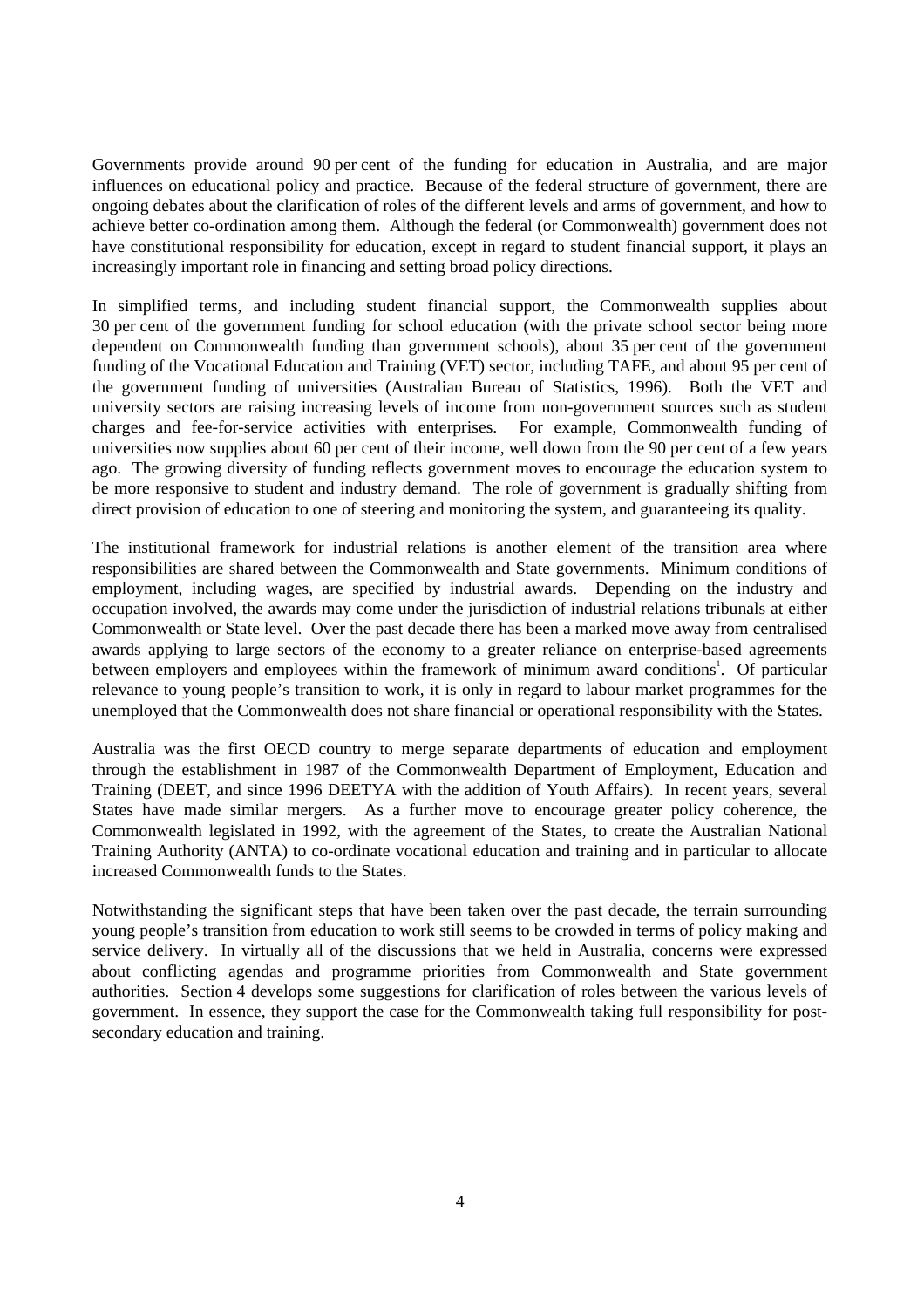In late 1983 a group of OECD examiners visited Australia to advise the newly elected federal Labor government on the youth unemployment problem and on ways for dealing with it. The report that was subsequently published (OECD, 1986) provides a useful baseline against which to judge how much has changed since that time -- and areas in which little appears to have altered.

The 1986 OECD report argued that Australia faced two major sets of problems in regard to its young people: high rates of unemployment and underemployment; and low levels of educational attainment and occupational skills. The first of these problems -- high unemployment -- is certainly still evident, although progress has been made in reducing the youth unemployment rate. The second set of problems - low levels of educational attainment and skills among the young -- is now much less evident, although concerns still exist about the quality of young people's educational experience and the role that social background plays in shaping educational access.

## *Growth in Education Participation*

## *Secondary school*

In 1982 the apparent year 12 retention rate was 36 per cent, a figure that had changed little since the mid-1970s2. The apparent year 12 retention rate in the government school sector, which enrolled the majority of students, was only 30 per cent in 1982. The OECD examiners argued that these exceptionally low retention rates indicated that there was something fundamentally wrong with Australian secondary education, especially as there were only limited alternatives for those who did not complete school at that time.

A decade later, the apparent year 12 retention rate had more than doubled, reaching 77 per cent by 1993. It has since slipped back somewhat, to 71 per cent in 1996. We discuss the recent downward movement in year 12 retention later in the paper. At this point, however, it is important to reflect on the quite remarkable change in secondary school completion since the early 1980s. The magnitude of that change, its reasons, and its flow-on effects are central to understanding the current context of young people's transition from education to work.

There are few countries that have experienced as rapid a rise in education participation as Australia has undergone since the early 1980s. A variety of policy tools have been used to increase the attractiveness of education and training, and to tighten the eligibility of young people for unemployment benefits. As well, the income advantages of improved educational qualifications, especially university degrees, have largely been maintained despite the increased numbers of qualified people entering the labour market (OECD, 1996c).

Table 1 records the changes in education participation rates for 17 year-olds in Australia and six other OECD countries between 1981 and 1994. Although the basis for calculating these rates differs somewhat between the two periods, the broad picture is clear. The 1986 OECD report compared Australian participation rates with those in six other OECD countries. In 1981 the Australian rate for 17 year-olds was lower than in all of these countries except the United Kingdom. Education participation grew in all these countries between 1981 and 1994, but the growth was fastest in Australia. By 1994 the participation rate of 17 year-old Australians was similar to that in France, Germany, Sweden and the United States, and exceeded the rates in Denmark and the  $UK<sup>3</sup>$ .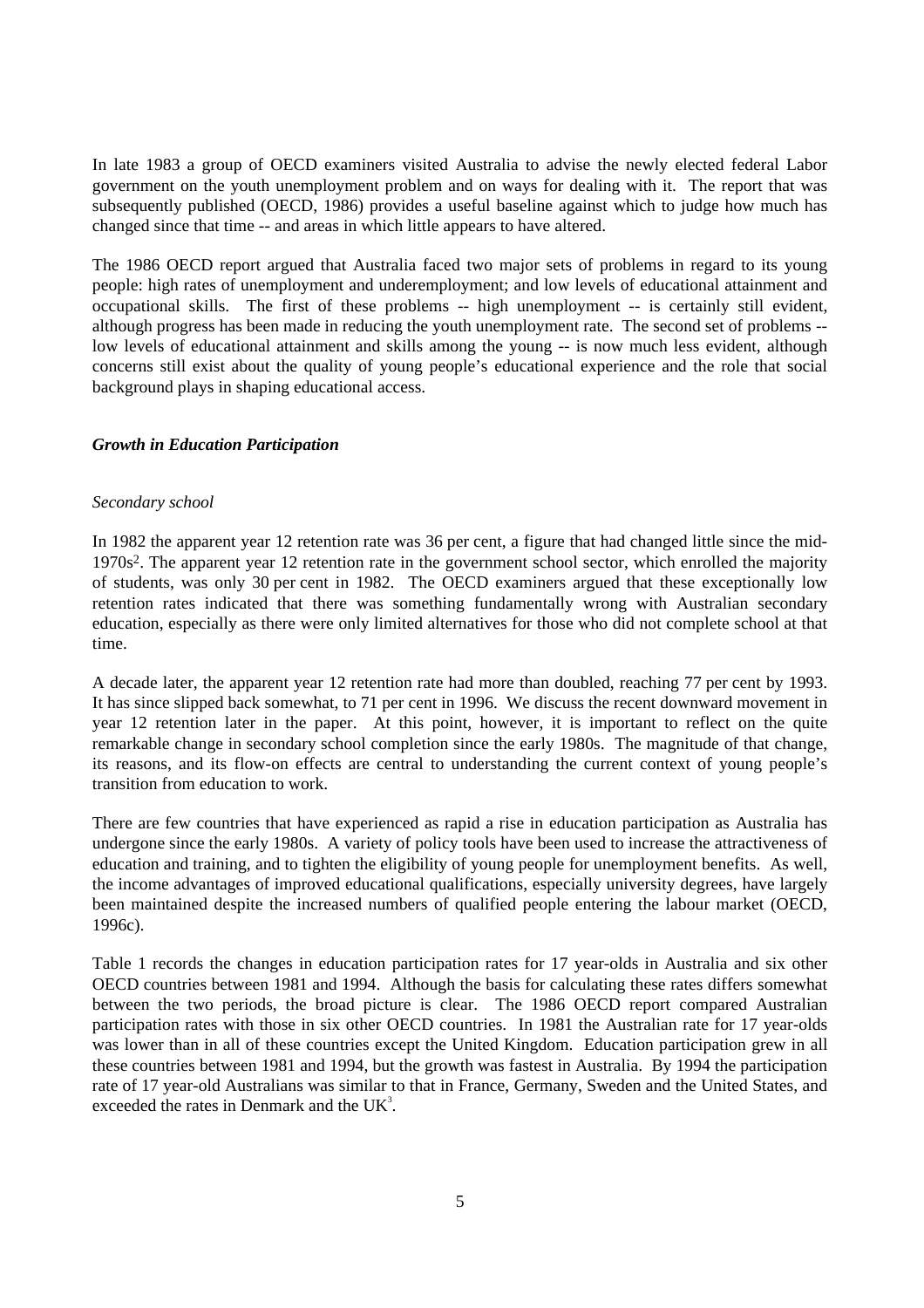The rise in secondary school retention rates has clearly been related to the sharp decline in full-time jobs for youth over the past 20 years. In August 1970 some 575 000 15-19 year-olds were in full-time employment. By 1985 the number had fallen to 425 000, and by 1993 it had reached just 160 000. Since then the number of teenagers in full-time work appears to risen slightly as the economic recovery has continued, which accounts for some of the recent decline in the Year 12 retention rate. Long-term, structural changes in the labour market have decreased the demand for teenage full-time workers, and this has increased the incentive to stay at school. However, this negative impact from the labour market does not account for all of the rise in school completion. Since the mid-1970s the secondary school retention rate for females has exceeded that of males and by 1996, the apparent year 12 retention rate for girls was 77 per cent compared with 66 per cent for boys. The attractiveness of secondary school for girls is at least in part due to the substantial opening up of career opportunities for educated women that has been evident over recent years. Over the past 20 years, the demand for labour has changed in a way most favourable to those with university degrees, particularly women, and least favourable to early school leavers (Karmel, 1997).

A number of research studies have pointed to the importance that young people place on continuing in education as a means of obtaining a better job. However, the motives for staying in school are more complex than this. Although it is difficult to disentangle the various factors affecting the decision to continue in education, overall the research suggests that changes to school programmes and teaching approaches are particularly important for potential early school leavers: they leave school largely because they do not like it, rather than for financial reasons. Indeed, there is evidence that those States where the reforms to curricula, assessment and teaching were most far-reaching experienced the most rapid rises in school retention during the 1980s and early 1990s, even after accounting for labour market conditions (Ainley et al, 1997). ).

|                       | 1981 | 1994 |
|-----------------------|------|------|
| Australia             | 60   | 92   |
| Denmark               | 68   | 81   |
| France                | 71   | 92   |
| Germany               | 89   | 93   |
| Sweden                | 69   | 95   |
| <b>United Kingdom</b> | 51   | 74   |
| <b>United States</b>  | 87   | 86   |

#### **Table 1 Participation Rate in All Forms of Education, 17 Year-Olds, 1981 and 1994** (% of 17 year-olds in full-time and part-time secondary and tertiary education)

*Note:* Due to changes in definitions and data collection methods over time, the figures in the two columns are not strictly comparable.

*Sources*: OECD (1986) and OECD (1996d).

The substantial rise in secondary school participation that Australia has experienced since the early 1980s reflects very positively on the capacity of schools and education authorities to anticipate, and respond to, a broader set of student needs. From the discussions that we held, however, it is apparent that most people feel that there is a considerable way to go in this regard. Almost without exception, the people we spoke to -- including teachers and school administrators -- expressed concern that the prevailing ethos of secondary education is oriented too strongly towards preparing young people for university study. About 30 per cent of the youth cohort (about 40 per cent of year 12 students) enter university within a year or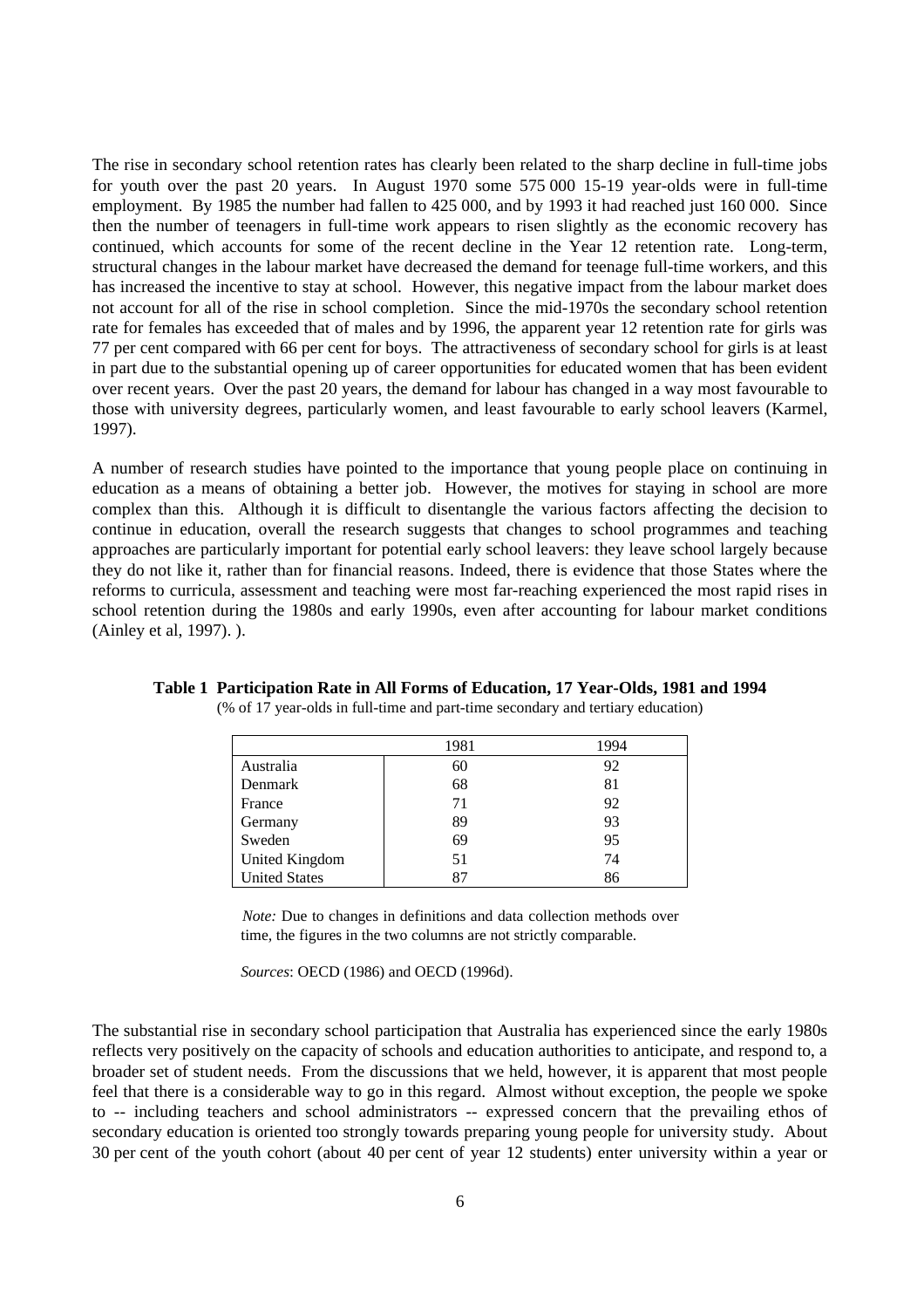two of completing secondary school. The most frequently nominated policy question among the people we met was how secondary schools could better meet the needs of the majority of school leavers who do not proceed to university.4 We take up this question in section 4.

## *Tertiary education*

There are two sectors of tertiary or post-secondary education: vocational education<sup>5</sup> and training (VET), of which the largest component is the Technical and Further Education (TAFE) sector; and the higher education or university sector.

TAFE institutes provide a wide variety of courses including pre-employment programs, apprenticeships, retraining and updating programs, para-professional and liberal adult education, and TAFE is the most accessible part of tertiary education (Ainley et al, 1997). In 1995 some 230 000 15-24 year-olds were enrolled in TAFE, of whom 6 per cent were part-time<sup>6</sup>. A further 50 000 students aged 15 to 24 years were enrolled in other types of VET institutions such business colleges and industry skill centres. In total, around 10 per cent of 15-24 year-olds were enrolled in some form of VET program in May 1995, although institutional data indicate a cumulative participation rate of about 18 per cent during all of 1995.

Apprenticeships continue to provide an important form of vocational education for young Australians, although apprenticeship numbers are in decline. The normal apprenticeship lasts for four years during which the apprentice works for an employer and attends a TAFE institute part-time. Traditionally, apprenticeships have been oriented towards trades in manufacturing and construction, and have appealed more to young men than young women. In 1985 traineeships were introduced to provide a shorter and more flexible approach to entry-level training. Traineeships normally involve a one year programme with an employer incorporating on-the-job and off-the-job training, and are most evident in the service sector in areas such as retail and office work. Apprenticeships and traineeships are becoming increasingly integrated, a process that will continue further under the New Apprenticeship scheme (see section 3). In 1994-95 about a quarter of young males but less than 10 per young females commenced apprenticeships or traineeships (OECD, 1996c).

About 15 per cent of 15-24 year-olds were attending university in May 1995, which was considerably higher than the 10 per cent who were enrolled in the VET sector at that time (ABS, 1996) although, as noted above, cumulative participation in VET during 1995 was about 18 per cent. There has been a continuing debate in Australia about the relative size of the two sectors of tertiary education, with a number of policy initiatives underway to increase the attractiveness of TAFE for young people. From what we can judge, these initiatives have had little effect. Two concerns were raised with us in discussions. The first was that TAFE is widely perceived to be a "second-best" option in the sense that the more academically able students preferred to go to university and, in a related sense, most secondary schools do not provide clear pathways into TAFE programmes. The second concern was that the increasing orientation of the TAFE sector towards adult students (including worker re-training, labour market programmes for the unemployed, and university graduates seeking vocational qualifications) has meant that the curriculum and teaching approaches used in TAFE programmes were becoming less wellsuited to the needs of school leavers.

The nature of our visit and the variety of TAFE programmes and institutions made it difficult to assess the validity of these concerns. However, the following observations about relative enrolment in the TAFE and university sectors are possible from the information that we have.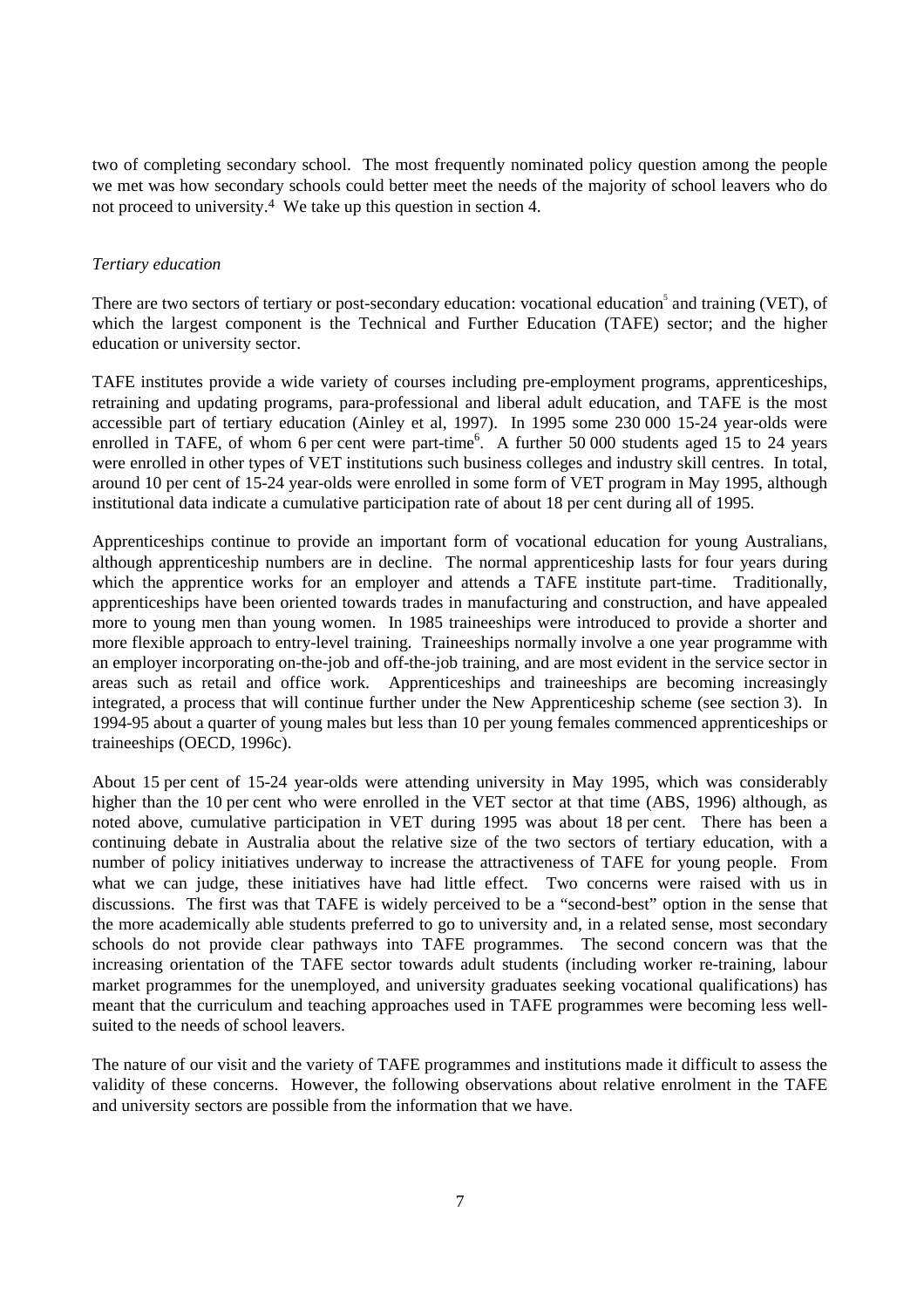- − Since about 1990 university has surpassed TAFE as the most common destination of schoolleavers entering tertiary education. Among those who left school in 1995, 28 per cent were enrolled in university the following year, compared to 24 per cent in TAFE (Ainley et al, 1997). By contrast, among the 1983 group of school-leavers, TAFE was the destination of more a year later (20 per cent) than higher education (15 per cent).
- − Nevertheless, more 17-19 year-olds are enrolled in TAFE than in any other sector of education. In 1995 an estimated 26 per cent of 17-19 year-olds were enrolled in TAFE compared to 24 per cent in schools, and 17 per cent in higher education (Table 2). Although the TAFE sector has not experienced the rapid growth in educational participation by the young that schools and universities have since the early 1980s, it had a much higher base of participation to start with, and is still a very significant player in the education of young Australians.
- − However, most TAFE students are part-time. In 1995, about 60 per cent of the 15-24 yearolds enrolled in TAFE were part-time (ABS, 1996). By contrast, in the university sector in 1995 part-time enrolments accounted for about 40 per cent of all students, and only 7 per cent of those aged 19 or under.
- − A high proportion of young part-time TAFE students are apprentices and trainees. In 1994 there were around 115 000 apprentices and trainees aged 15-24 years (ABS, 1996), which represented about 80 per cent of part-time TAFE enrolments by 15-24 year-olds in May of that year. However, the recession of the early 1990s reduced the number of new entrants to apprenticeships, and in the 1993 to 1995 period the total number of apprentices in training was consistently below that of the preceding 10 years. Thus it would seem that the decline of the apprenticeship system has been one of the main reasons why TAFE has not increased its share of enolment by the young.

|                | Schools | <b>TAFE</b> | Higher<br>Education | Total |
|----------------|---------|-------------|---------------------|-------|
|                |         |             |                     |       |
| 1975           | 13      | 20          | 11                  | 45    |
| 1985           | 16      | 24          | 11                  | 50    |
| 1990           | 20      | 25          | 15                  | 60    |
| 1995 estimates | 24      | 26          | 17                  | 66    |
|                |         |             |                     |       |

*Note:* Changes in data collections affect comparability over time. The TAFE enrolments may include a small number of joint enrolments by school students.

*Source*: OECD (1996c).

Encouraging more young people to participate in TAFE has been a major part of government response to the Finn Report (1991). State and federal governments have committed themselves to achieving the targets set out in the report. These stipulate that by the year 2001, 95 per cent of 19-year olds should be participating in, or have completed, year 12 or an equivalent level of recognised education and training (certificate level 2)<sup>7</sup>. The equivalent target for 22 year-olds is that by 2001, 60 per cent have completed or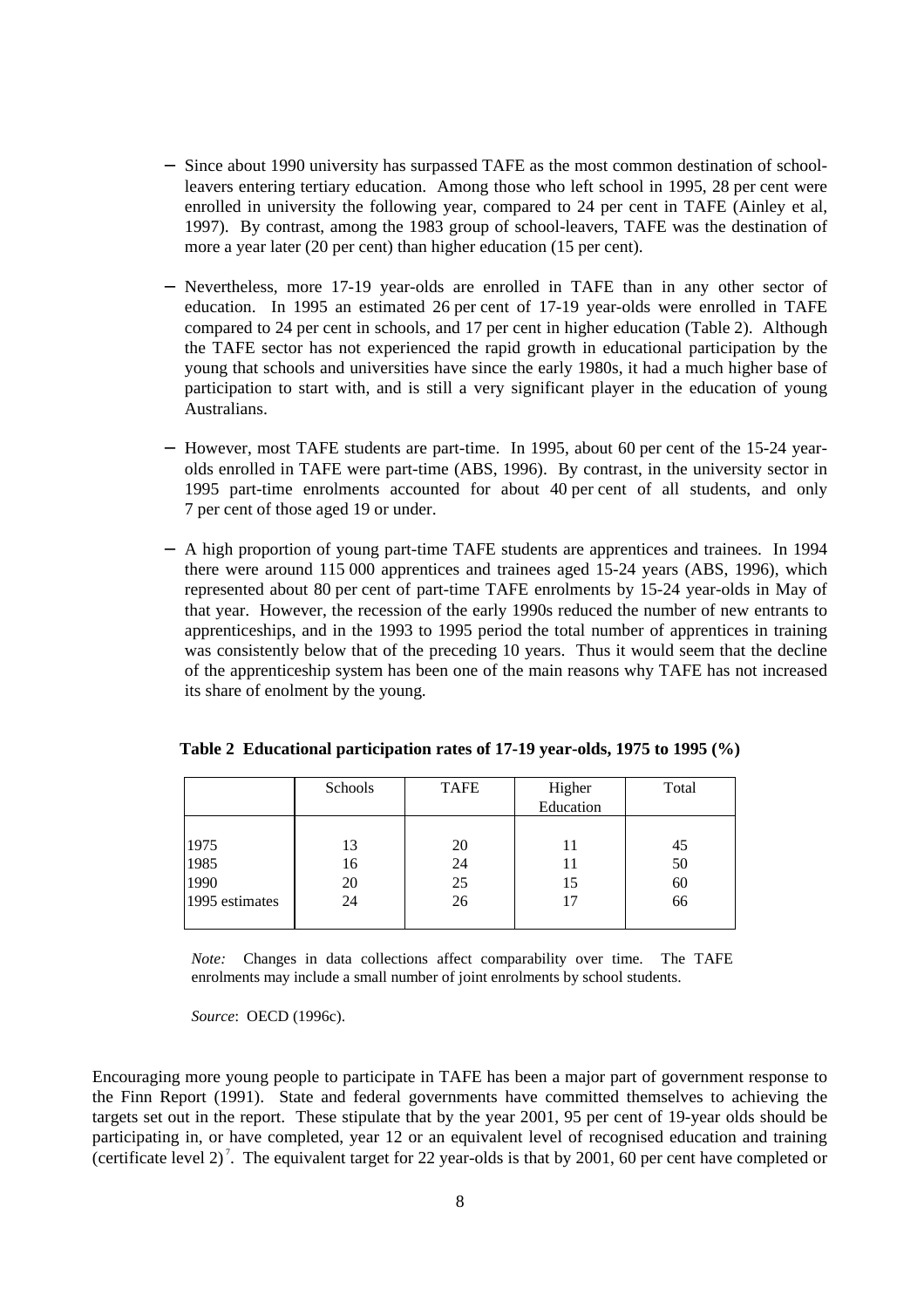be participating in education and training programmes which lead to level 3 awards (e.g. a trade certificate) or higher (e.g. diplomas or degrees) The achievement of these targets would make young Australians among the best qualified of all the OECD countries.

In 1990 about 70 per cent of 19 year olds met this set of criteria. By 1995 the figure was nearly 80 per cent, although changes in data classification affect the comparison (OECD, 1996c). However, as Table 2 indicated, little of the growth in educational attainment by 19 year-olds seems to have occurred in the TAFE sector.

The magnitude of the task that still lies ahead is indicated by the fact that about 15 per cent of 16 year-olds are not in full-time education. This must be considered to be the group most at risk since the prospects of obtaining stable full-time employment with such low levels of experience and qualifications are poor. These young people appear to prefer no post-compulsory education to the education that is on offer. Despite the significant advances that have occurred in educational participation by all social groups since the early 1980s, it is a continuing concern that early school-leavers -- and the recent decline in year 12 retention rates -- are concentrated among those from low socio-economic groups, rural areas, and government schools (Ainley *et al*., 1997).

## *A Changing Labour Market*

## *General Overview*

The Australian economy has undergone significant structural change in the past 20 years. It has become much more open to international competition, a number of public sector activities have been restructured and privatised, and economic activity has become more diversified with less reliance on primary production and manufacturing. The economic changes have been associated with extensive initiatives to increase skill levels through education and training. Half of the labour force now holds a post-school qualification (certificate, trade qualification, diploma or degree), and the number of people currently in education will increase this further as they enter the labour force and less well-qualified persons retire. Over the past 20 years the proportion of full-time workers with university degrees has tripled to about 15 per cent (Ainley *et al*, 1997).

Currently, Australia is in its seventh year of economic recovery. The GDP growth in 1996 was 4 per cent and the expectation is that the economy will grow over the next two years at about 3 per cent, which is close to the estimates of long-term potential growth. Employment growth in Australia has generally been higher than in most OECD countries since the mid-1980s. However, the growth in the labour force has also been comparatively strong, with the net effect that unemployment has remained quite high (OECD, 1996c). Moreover, the unemployment rate has increased during each major recession (1976-76, 1982-83 and 1990-91) and has never returned to pre-recession levels during subsequent economic recovery. The rate of unemployment fell from an annual peak of 11 per cent in 1993 to 8.5 per cent in 1996 and is projected (by the OECD) to fall to 7.8 per cent in 1998.

## *The Youth Labour Market*

The youth labour market has changed substantially over the past 20 years (Wooden, 1996). Three major trends are evident: a marked increase in education participation by 15-24 year-olds; a sharp decline in fulltime labour participation; and a growth in part-time employment.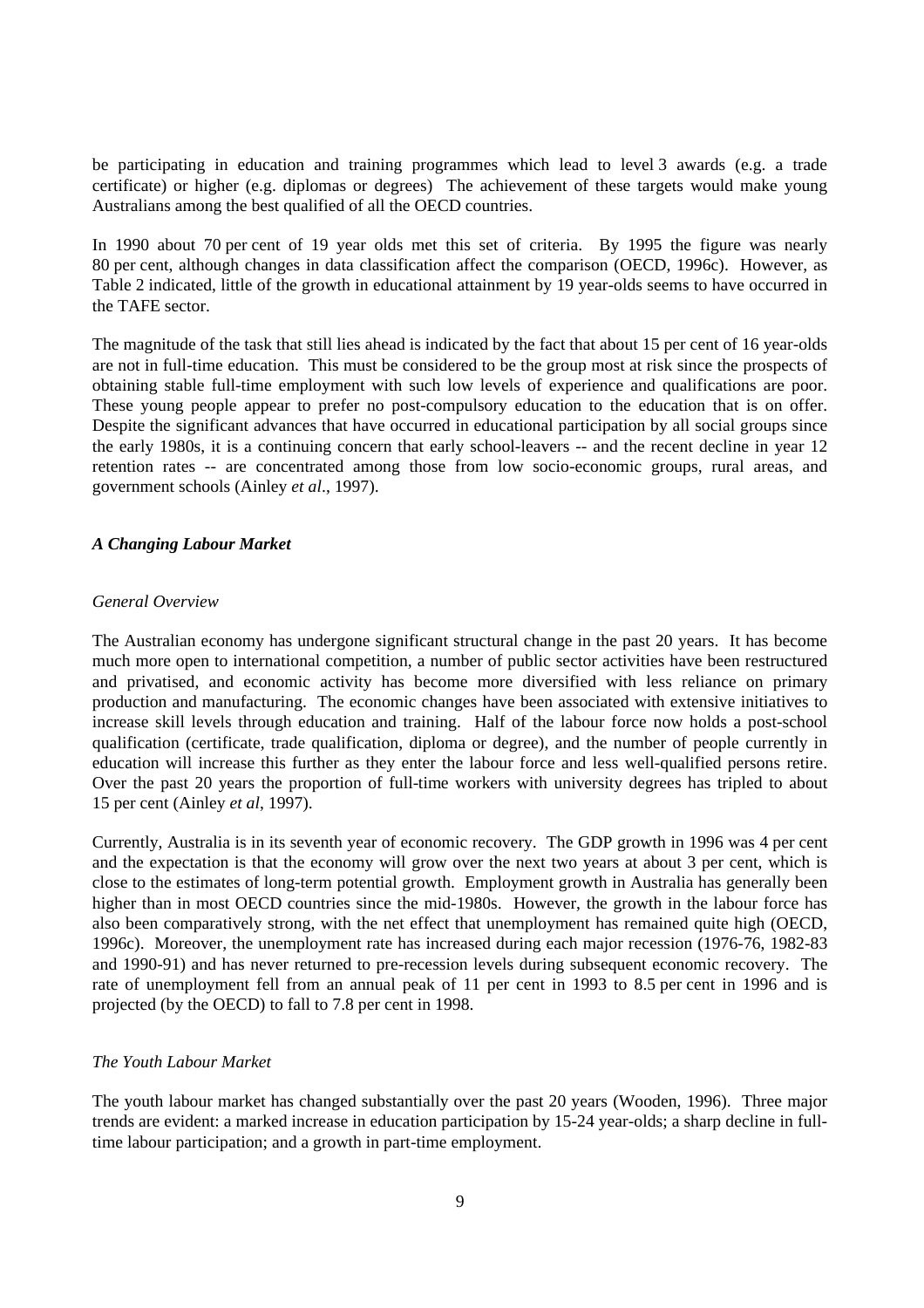The growth in education participation since the early 1980s has meant that the age at which most young people leave education to commence work has risen quite significantly in Australia. Table 3 provides an index of this by calculating the lowest age at which more than 50 per cent are in employment and not also enrolled in education. In 1984 this age was 19 years in Australia. By 1994 it had reached 22 years. According to this admittedly arbitrary measure, the age at which the transition to work occurs for young people increased more rapidly in Australia than in any of the other 14 OECD countries for which comparable data are available.

One senior education official expressed concern that the growth in education participation rates since the early 1980s had not been matched by an increase in young people's productivity. His point was that where youth wage rates are largely dependent on age, retaining young people in the education system for longer periods runs the risk of pricing them out of jobs when they do finally enter the labour market. Accordingly, the government school system with which he was closely associated was attempting to provide more vocationally-relevant education within secondary schools.

|                          | Lowest age at which >50% are employed <i>and</i> |      |  |  |
|--------------------------|--------------------------------------------------|------|--|--|
|                          | not in education                                 |      |  |  |
|                          | 1984                                             | 1994 |  |  |
| <b>Australia</b>         | 19                                               | 22   |  |  |
| Belgium                  | 23                                               | 23   |  |  |
| Canada                   | 21                                               | 23   |  |  |
| Denmark                  | 22                                               | 24   |  |  |
| France                   | 22                                               | 24   |  |  |
| Germany                  | 20                                               | 22   |  |  |
| Greece                   | 23                                               | 24   |  |  |
| Ireland                  | 20                                               | 22   |  |  |
| Italy                    | 23                                               | 25   |  |  |
| Luxembourg               | 20                                               | 21   |  |  |
| Netherlands <sup>a</sup> | 22                                               | 23   |  |  |
| Portugal <sup>b</sup>    | 22                                               | 23   |  |  |
| Spain <sup>a</sup>       | 26                                               | 27   |  |  |
| UK                       | 20                                               | 22   |  |  |
| USA <sup>c</sup>         | 21                                               | 21   |  |  |
| <b>Country mean</b>      | 21.6                                             | 23.1 |  |  |

## **Table 3 The age at transition from initial education to work, 1984 and 1994**

*Notes:* The table shows the lowest single year of age at which more than 50 per cent of people at that age are employed and not enrolled in education. (a) 1987 is used instead of 1984; (b) 1986 is used instead of 1984; (c) 1993 is used instead of 1994.

*Source*: OECD (1996e).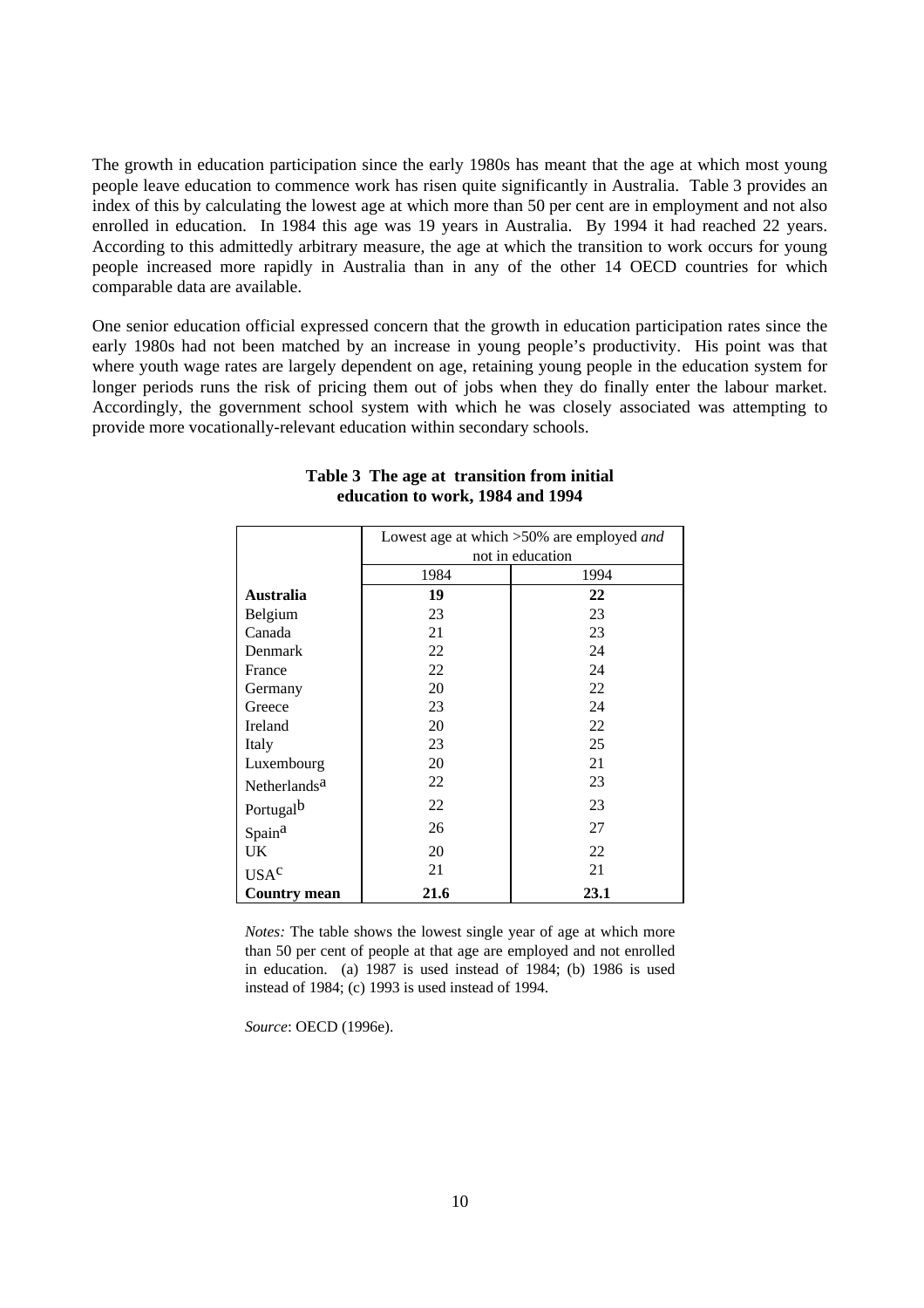High rates of youth unemployment are evidence of a failure in the transition process, and concern about the young unemployed drives much of the policy debate in Australia. Table 4 compares several indicators of youth unemployment in Australia in 1994 with 18 other OECD countries. The major features are as follows.

- − The labour force participation rate for 15-24 year-olds in Australia, at 69 per cent, was high relative to the OECD average (53 per cent). Australia has a high proportion of its young people in the labour force (the equal 3rd highest out of 19 countries), although a relatively high proportion of them are working part-time.
- − At 17 per cent the youth unemployment rate was just under the OECD average (19 per cent).
- − However, the combination of a high level of youth labour force participation and an average level of youth unemployment means that the ratio of unemployed youth to the 15-24 yearold population is comparatively high in Australia. In 1994 this ratio was 12 per cent, which meant that Australia ranked equal 3rd highest in this regard.
- − Since the adult unemployment rate in Australia was close to the OECD average as well, this meant that the ratio of youth to adult unemployment in Australia, 2.1, was just below the OECD average of 2.3. While young Australians fare comparatively better in the labour market than young people in a number of OECD countries (particularly in southern Europe, where the ratio of youth to adult unemployment is abut 4:1), they are less fortunate than those in countries with strong vocational education and training systems (Denmark, Germany, the Netherlands) where the youth and adult unemployment rates are very similar to each other.

Another perspective on youth unemployment in Australia is provided by an analysis of adult and youth rates in OECD countries over the past 15 years (Stern and Wager, in press). Since 1979 the ratio of youth to adult unemployment in Australia has declined from about 3:1 to 2:1. Over this period Australia has been very close to the regression line that relates youth to adult unemployment in OECD countries. In other words, the youth unemployment rate in Australia is close to what would be expected given the adult unemployment rate, and has been for the last 15 years or so. These analyses underline the importance of helping young people to become more competitive in the labour market. In the absence of such moves, a substantial decline in youth unemployment would require a substantial decline in overall unemployment - a prospect that is unlikely over the next few years.

While the likelihood of unemployment is higher among youth, its average duration is shorter. In 1995 the average duration of unemployment was about 8 months for 15-24 year-olds, and 15 months for 25-54 year-olds (Wooden, 1996). However, the fact that the youth unemployment rate is high, but the duration of unemployment comparatively low, implies that a much higher proportion of young people experience some unemployment than do adults.

The overall policy thrust to increase secondary school completion rates is endorsed by the fact that unemployment rates for year 12 graduates are much lower than for early school leavers, and that there is a generally positive relationship between level of initial educational attainment and participation in on-thejob training (ABS, 1996). Furthermore, in terms of reducing the likelihood of unemployment, the benefits in completing year 12 appear to have increased since the mid-1980s, especially for girls (Ainley *et al*, 1997). Despite smaller numbers of early school leavers competing for jobs in recent years, early school leavers have fared worse in the 1990s than in the 1980s. It seems that as the norm of young people's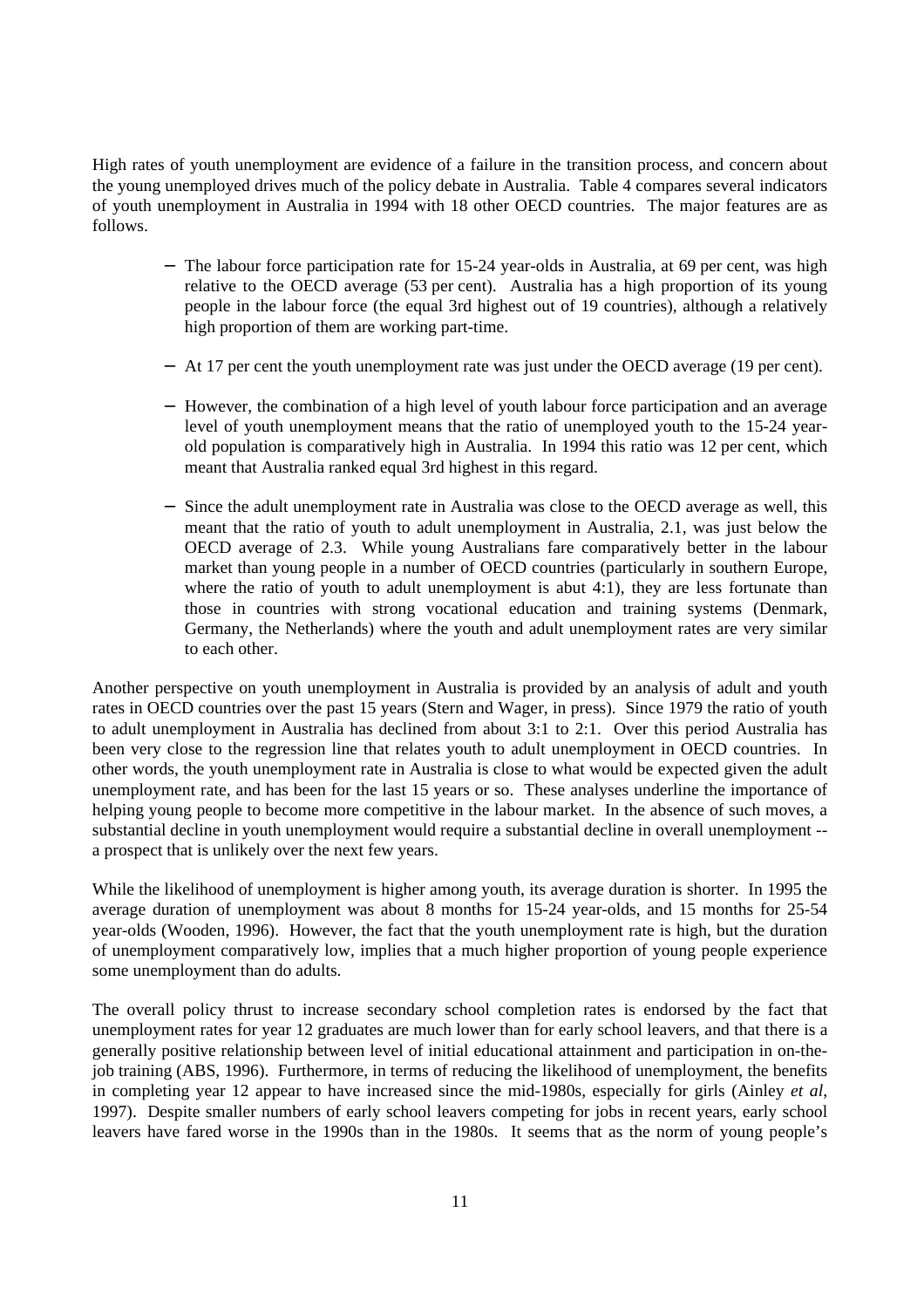behaviour in Australia has shifted to completing year 12, those who leave school early have become even more marginalised.

|                      | Youth labour<br>force<br>participation<br>15-24 year-olds<br>(A) | Youth<br>unemployment<br>rate<br>15-24 year-olds<br>(B) | Youth<br>unemployment<br>to population<br>ratio<br>$(A*B)$ | Adult<br>unemployment<br>rate<br>25-64 year-olds<br>(C) | Ratio of youth<br>to adult<br>unemployment<br>(B/C) |
|----------------------|------------------------------------------------------------------|---------------------------------------------------------|------------------------------------------------------------|---------------------------------------------------------|-----------------------------------------------------|
| <b>Australia</b>     | 69                                                               | 17                                                      | 12                                                         | 8                                                       | 2.1                                                 |
| Austria              | 62                                                               | 5                                                       | 3                                                          | 3                                                       | 1.7                                                 |
| Belgium              | 35                                                               | 22                                                      | 8                                                          | $8\,$                                                   | 2.8                                                 |
| Canada               | 63                                                               | 16                                                      | 10                                                         | 9                                                       | 1.8                                                 |
| Denmark              | 69                                                               | 11                                                      | 8                                                          | 12                                                      | 0.9                                                 |
| Finland              | 41                                                               | 34                                                      | 14                                                         | 17                                                      | 2.0                                                 |
| France               | 31                                                               | 30                                                      | 9                                                          | 11                                                      | 2.7                                                 |
| Germany              | 79                                                               | $8\,$                                                   | 6                                                          | 9                                                       | 0.9                                                 |
| Greece               | 38                                                               | 29                                                      | 11                                                         | 7                                                       | 4.1                                                 |
| Ireland              | 46                                                               | 23                                                      | 11                                                         | 13                                                      | 1.8                                                 |
| Italy                | 38                                                               | 32                                                      | 12                                                         | 8                                                       | 4.0                                                 |
| Netherlands          | 62                                                               | 9                                                       | 6                                                          | 6                                                       | 1.5                                                 |
| Norway               | 56                                                               | 13                                                      | $\overline{7}$                                             | 4                                                       | 3.3                                                 |
| Spain                | 42                                                               | 45                                                      | 19                                                         | 20                                                      | 2.3                                                 |
| Sweden               | 51                                                               | 17                                                      | 9                                                          | 7                                                       | 2.4                                                 |
| Switzerland          | 44                                                               | 8                                                       | 4                                                          | 4                                                       | 2.0                                                 |
| Turkey               | 50                                                               | 16                                                      | 8                                                          | 6                                                       | 2.7                                                 |
| United Kingdom       | 70                                                               | 16                                                      | 11                                                         | 8                                                       | 2.0                                                 |
| <b>United States</b> | 58                                                               | 14                                                      | 8                                                          | 6                                                       | 2.3                                                 |
| <b>Country mean</b>  | 53                                                               | 19                                                      | $\boldsymbol{9}$                                           | $\boldsymbol{9}$                                        | 2.3                                                 |
| Australia's          | equal 3rd                                                        | equal 8th                                               | equal 3rd                                                  | equal 8th                                               | 10th                                                |
| ranking              |                                                                  |                                                         |                                                            |                                                         |                                                     |

**Table 4 Unemployment Indicators, 1994**

*Source*: OECD (1996e).

However, there is evidence that in terms of type of job, the advantages of completing year 12 appear to have narrowed over the past decade, especially for males. In the early 1980s year 12 completers in their first post-school year were more often employed in technical areas, clerical work, and sales and related work. White collar employment (sales and clerical ) has remained the most important source of employment for teenage girls into the 1990s. In recent years more and more teenage males -- school completers and early leavers alike -- have been taking up low-skilled jobs such as factory hand, driver, cleaner and plant operator. More male year 12 completers are entering the type of employment once taken up by early school leavers, at least during the first year out of school. It would be important to monitor the experiences of school leavers in such jobs and the extent to which they provide stepping stones to higher-skill careers or confine people to low-wage futures.

Despite the significant rise in education participation rates that Australia has experienced, and the growth of post-school opportunities, some 43 per cent of the 1995 group of school-leavers were not attending tertiary education in 1996 (Ainley *et al*, 1997). Expressed as a percentage of all school-leavers, those who were not in tertiary education comprised the following groups: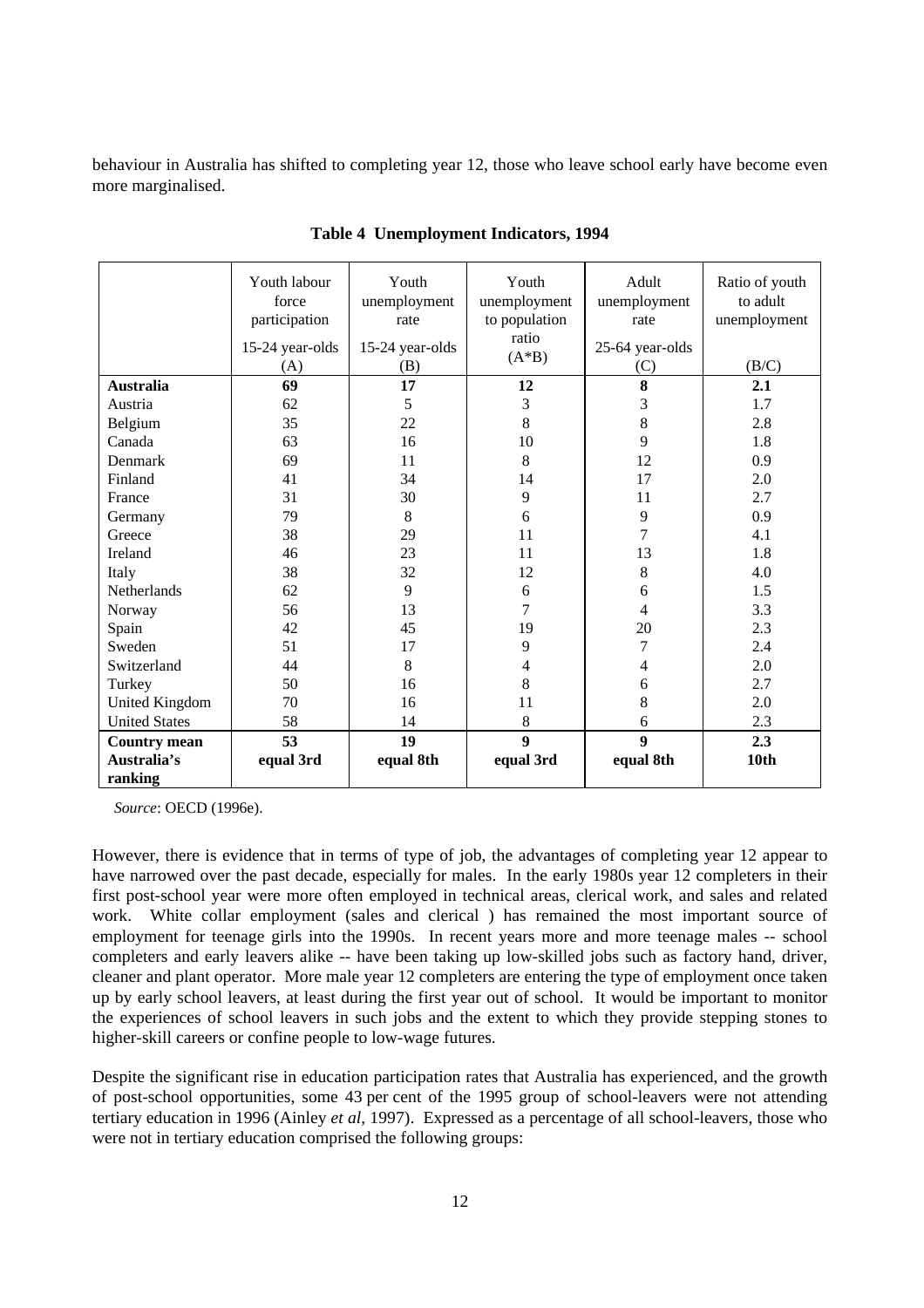- − full-time employed (16 per cent);
- − part-time employed (11 per cent);
- − unemployed (12 per cent); and
- − those not in the labour force (3 per cent).

The last three groups of young people comprise a quarter of all school-leavers. This proportion has altered little since the early 1980s. For example, of the 1983 group of school-leavers, some 61 per cent were not attending tertiary education in 1984. The post-school activities of these young people were as follows:

- − full-time employed (34 per cent);
- − part-time employed (6 per cent);
- − unemployed (16 per cent); and
- − those not in the labour force (4 per cent).

There are two striking features of these figures. First, the proportion of school-leavers who have a fulltime job in the year after leaving school has more than halved from 1984 (34 per cent) to 1996 (16 per cent). Second, although the proportion of those in the other three categories is the same in 1996 (a total of 26 per cent) as it was in 1984, the composition of the latter group changed between 1984 and 1996: the percentage of unemployed school-leavers fell (from 16 to 12 per cent) while the proportion who are working part-time and not enrolled in education rose from 6 to 11 per cent.

Longitudinal data from ACER's Youth in Transition study indicate that around 20 per cent of 18 and 19 year-old Australians spent at least 12 months of the two-year period 1993 and 1994 in neither full-time employment nor full-time education (Sweet, 1996). This proportion was even higher (about 30 per cent) for those who had low levels of academic performance in school, or who were from low socio-economic backgrounds. Furthermore, the longer that teenagers were outside of full-time education or full-time employment, the greater the likelihood that their mobility within this two year period was from one "marginal" activity to another such as from part-time work to unemployment or to another part-time job. Although more extensive data would be needed to determine the long-term effects of these experiences, such teenagers would appear to face considerable difficulties in making a transition to stable full-time employment.

# **3. KEY PRINCIPLES AND MAJOR REFORMS**

Since the mid-1980s there has been a concentrated effort in Australia to put in place a set of policies and programmes to expand and strengthen the nation's vocational education and training system. For people living inside this system, the pace of change must sometimes appear as overwhelming, with new initiatives -- each with its own funding requirements, implementation rules, and acronyms -- appearing every few months. From the perspective of an outside review team, however, what is striking is the broad policy consensus that seems to have formed around a set of underlying principles that have guided the development of the Australian training reform agenda.

As we understand it, there are five guiding principles that have shaped the reforms that have been put in place over the past decade. Although the programmes and strategies that have flowed from these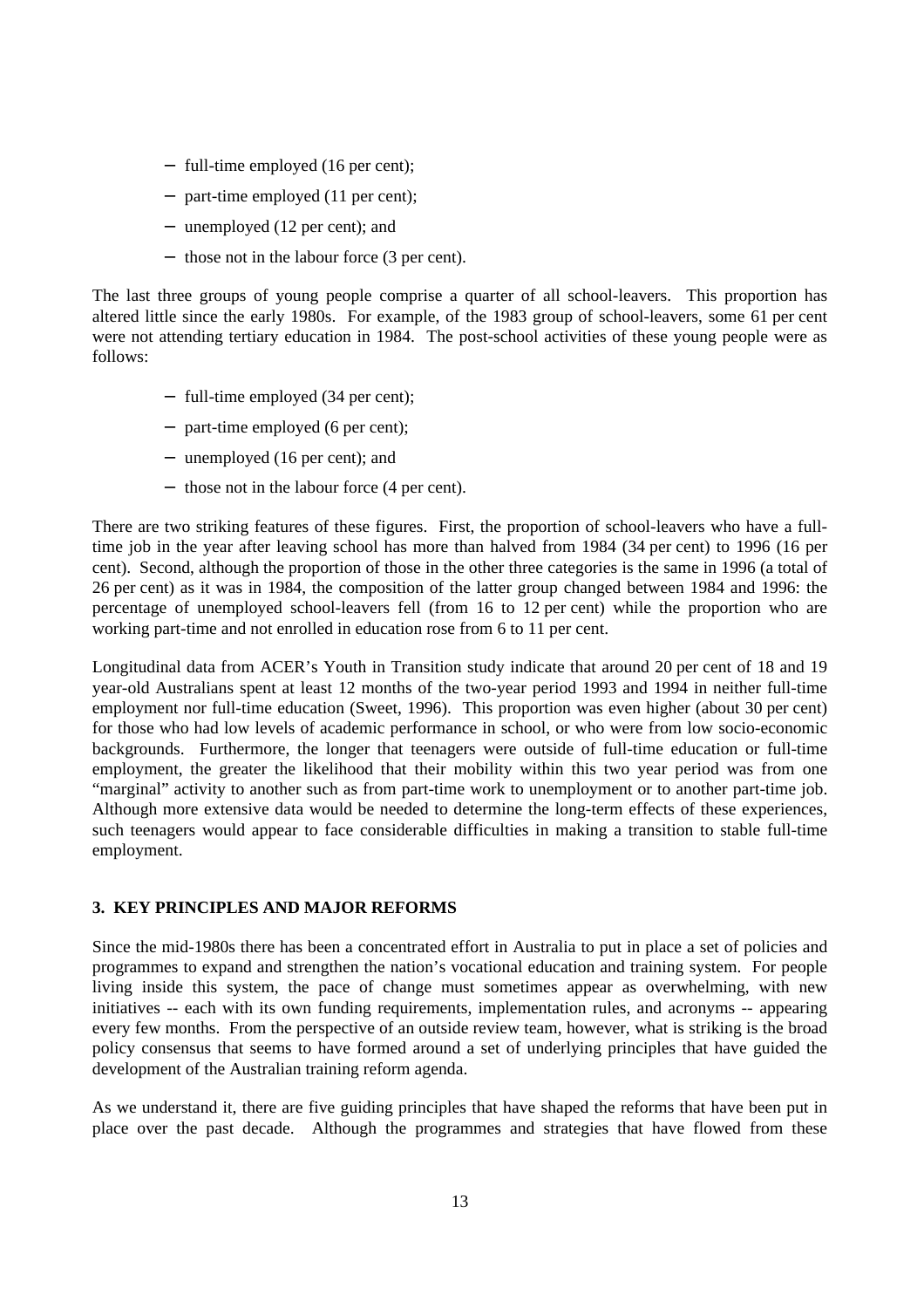principles are often contested by one or another key stakeholder group, we heard little debate about the underlying conceptual framework that these principles represent.

## *Principle 1: A National Framework*

The first principle is that Australia needs a national training system. In a country where education and training, at least below the university level, have been viewed as principally the responsibility of State and Territory governments, this represents a significant change. Perhaps the clearest expression of this principle can be found in the six goals adopted in 1992 by State and Commonwealth Ministers of Vocational Employment, Education and Training, the first of which is "to develop a national vocational education and training system in which publicly funded, private and industry providers can operate effectively, efficiently and collaboratively, and which meets the needs of industry and individuals."

To stimulate the creation of such a national system the Commonwealth Government that same year established by statute the Australian National Training Authority (ANTA), an agency overseen by an industry-based board, but accountable to a Ministerial Council. ANTA's role is to provide strategic direction and advice to the States and Territories, to support innovation and to spread effective practice through the provision of growth funds, and generally to strengthen the quality, flexibility and responsiveness of the VET system to its clients and users.

The decision to adopt a national training strategy is also reflected by the adoption in 1994 of the Australian Qualifications Framework (AQF) in 1994 by the Ministerial Council of Education, Employment, Training and Youth Affairs (MCEETYA). The AQF is designed to provide a consistent pattern across the States and Territories of nationally recognised qualifications for the workforce as a whole. The vocational certificates are based on national skill standards developed through Industry Training Advisory Boards (ITABs). Providers of training must base their curriculum and assessment materials on these standards in order to be accredited.

As was noted earlier, at federal level a unified department combining employment, education and training was created in 1987. Even though DEETYA has experienced significant down sizing, and some of its employment-related functions are about to be privatised, its unitary structure and leadership represent another significant force for coherence, co-ordination and consistency across geographic, political and bureaucratic boundaries.

## *Principle 2: Competency, not Time Based*

A second key principle underpinning the current reforms is that Australia's vocational education and training system should be competency based. While Australia's schools and universities largely continue to operate in a world in which diplomas and degrees are awarded principally on the basis of credits accumulated and time served, the VET system is committed to awarding credentials based on demonstrations of what students know and are able to do. As suggested above, this means that course design, curriculum and assessment will all be driven by the industry developed skill standards, and that demonstrations of prior learning based upon these standards will be recognised.

Because the VET system overlaps the secondary and tertiary sectors, there will inevitably be tension around the coexistence of these competing systems for recognising and rewarding learning. A major thrust of the current reform agenda is a significant strengthening of the role of vocational education in the schools, especially in the senior secondary years 11 and 12. An important element in this strategy is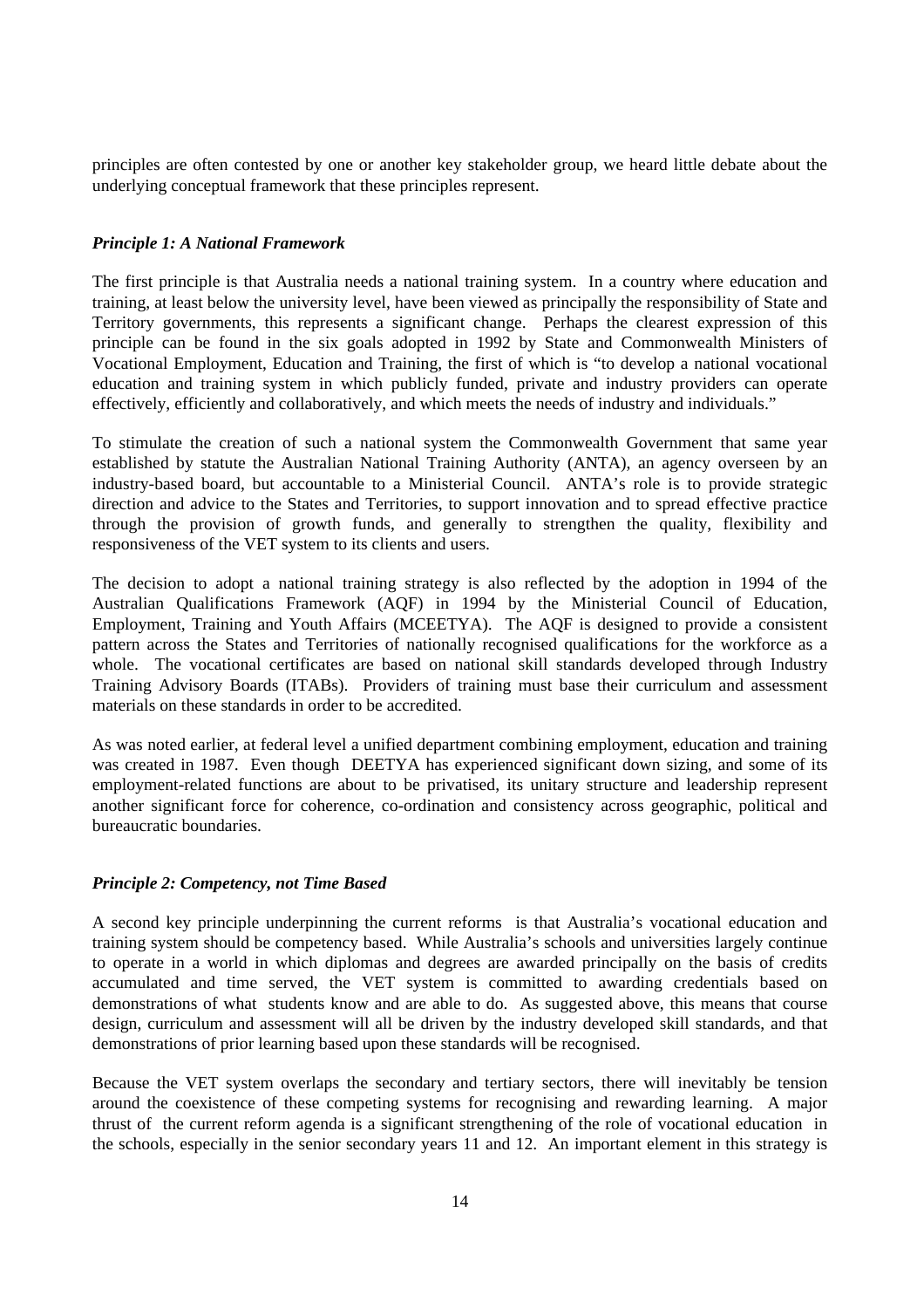the introduction in these years of a set of nationally developed Key Competencies<sup>8</sup>. These are a set of broad employability skills (e.g. communication, problem solving, planning and organising and working in teams) that cut across the curriculum, and which government and business leaders believe that all students will need to participate effectively in the emerging workplace of the 21st century. It seems, though, that as yet there has been only limited progress in embodying the Key Competencies in secondary school programmes. In particular, how such competencies will be assessed and recognised by teachers in academic as well as vocational subjects remains an open question, although the results of a trial evaluation are encouraging (McCurry and Bryce, 1997)

## *Principle 3: Demand, not Supply Driven*

A third principle that threads through these reforms is that the vocational education and training system must be client focused and user driven. A major thrust of the federal government and ANTA has been to promote more choice and competition to reduce the monopoly of public training providers by creating a private training market, and generally to simplify and streamline the system to make it more accessible and responsive to the needs of two key groups of clients: industry and trainees. Virtually everyone acknowledges the need to strengthen industry's sense of ownership and responsibility for training. The moves to inject more market principles into the system, along with recent policy changes designed to promote greater use of the youth training wage, are expected to make the system more attractive to employers.

## *Principle 4: Multiple Pathways and Flexible Delivery*

A fourth principle, closely linked to the third, is that of multiple pathways and flexible delivery. One consequence of the decline in traditional apprenticeships is that policy leaders and educational institutions have moved to create a much greater diversity of pathways for young people to follow in moving from school to employment. The initiation of the traineeship programme in the mid-1980s was based upon the recognition not only that the traditional apprenticeship model was too limited to the trades sector and was therefore unable to attract young women, but that the four- year indenture in a rapidly changing economy was increasingly inappropriate for employers as well as young people.

Traineeships represent but one of many new pathway options currently being pursued in Australia, and one of the most salutary developments we noted was the breaking down of walls that have traditionally separated high schools from TAFE institutions and from employer-based training. We saw and heard of many different programmes that combined resources from these sectors in new and imaginative ways, to provide new and more integrated combinations of work and learning for young people. We sensed a widespread desire to create a system in which there is a greater array of options from which young people can choose that will equip them with both a solid floor of academic skills and knowledge and a meaningful introduction into a career pathway.

## *Principle 5: A Commitment to Access and Equity*

A fifth principle that has guided these reforms, while hardly new, is worth noting. That is the preservation of Australia's commitment to access and equity. The commitment to fairness runs deep in Australian life, and although we heard substantial concern expressed about how the least advantaged young people would fare in a more deregulated education and training system that relied more heavily on choice and competition among providers, we also heard a widely shared view that one important criterion for judging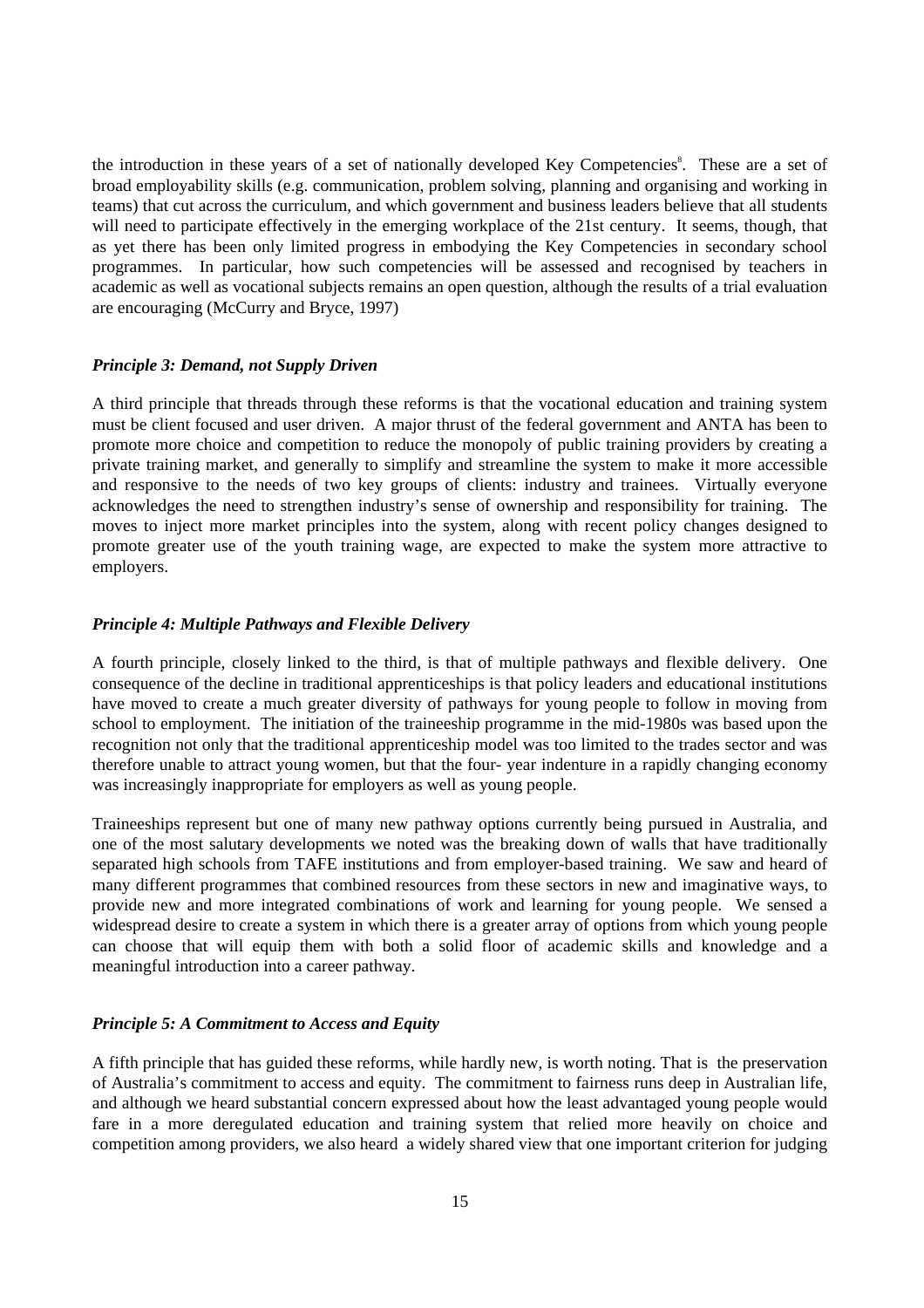the success of the training reform agenda was its ability to reach the young people who have historically fallen through the cracks.

## *Major Directions of Reform*

Australia's commitment to create a national education and training system that is more competency-based, demand-driven, flexibly delivered and equitable struck the review team as entirely laudable. The major questions facing Australia are much less ones of direction or broad policy goals than of system redesign and implementation: how does the nation move from the education and training arrangements currently in place to a more effective and equitable system?

In the 1990s a continuing set of reforms have been introduced to implement the vision embodied in the principles outlined above. First, there has been a continuing push to broaden the senior secondary curriculum in order to induce more young people to complete year 12. The target set by the Finn Committee in 1991 -- that by 2001 95 per cent of 19 year-olds should either have completed or be enrolled in year 12 or a vocational equivalent -- remains in force, and there are efforts to reverse the decline in year 12 retention experienced in recent years. Although there is some variation in strategies across the States in how to accomplish this goal, there has been a broad push to "return" vocational education to the schools. At least one State -- Victoria -- has created programmes that enable students to leave year 12 with both a high school certificate qualifying them for higher education and a vocational certificate with currency in the workplace and the TAFE sector. Other States have concentrated their attention on the expansion of work-based learning opportunities for students that go well beyond the limited kinds of exposure to work that have been offered in the past under the label of work experience.

In 1994 the Commonwealth government created an agency to provide seed funding, advice, and technical assistance to local industry-education partnerships committed to "the broadening of senior school education to include the opportunity for young Australians to acquire work place knowledge and experience before they graduate from school." Although funded entirely by the Commonwealth, the Australian Student Traineeship Foundation (ASTF) functions like a private foundation. It has an industryled board, and it sees its role as providing seed capital for innovation. Although its grant making is entirely local, it combines a networking-oriented change strategy with a public information, research and advocacy strategy designed to influence policy makers, corporate and community leaders, and the wider public. Although the ASTF has been in operation for less than three years, and has been funded at under \$10 million per annum, virtually everywhere the review team went we encountered evidence of its impact.

The Commonwealth's recently announced initiative to reform the apprenticeship system, the New Apprenticeship scheme, has as one of its aims the promotion of school-based apprenticeships. Students will be encouraged to begin a new, more flexible style of apprenticeship as they move into year 11, and to combine on-the-job training with continuing progress towards their senior school certificate. The Commonwealth will at the same time expand its Jobs Pathway programme specially designed for senior secondary school graduates seeking employment. Through these and other programs, the government is acknowledging the reality that a senior school certificate is increasingly becoming a prerequisite for employment in an information-age economy, and can no longer be viewed solely or primarily as a passport to higher education.

If one major policy strand in Australia's training reform strategy is to broaden secondary education in ways that will encourage more young people to complete a senior secondary certificate, and thereby improve both their general education level and their qualifications for employment, a second strand of the strategy focuses on employers, and its goal is to strengthen the inducements for industry to become a more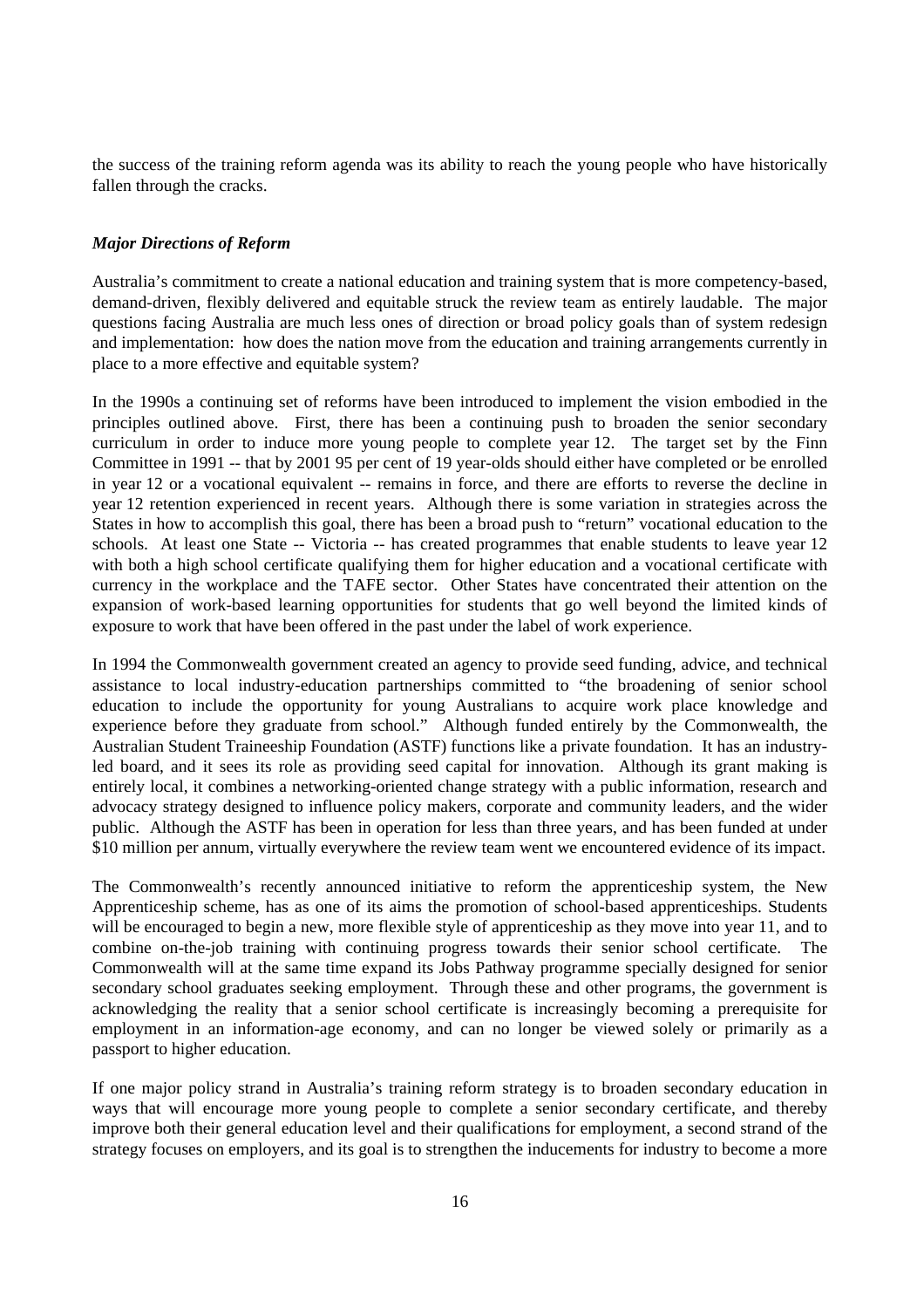active partner in the youth training system. There is evidence that youth wages in Australia, especially for apprentices, are relatively high, and that this may deter employers from expanding apprentice numbers and providing for off-the-job training for apprentices, other than for the release time at TAFE (Sweet, 1995). Under the new legislation, employers will only need to pay trainees for the time on-the-job and not for training time, and administrative arrangements will be simplified. The government will subsidise trainees to ensure that their pay does not fall below the level of unemployment (job search) benefits. Subsidies to employers to take on apprentices and trainees will continue, although it seems that there will be some changes to the structure of these subsidies. It remains to be seen how the changed mix of incentives for employers to take on apprentices and trainees will affect the supply of training places. It also remains to be seen how the changed trainee wage structure will affect young people's demand for places. Even in those occupations the where private rates of return to apprenticeship training are high, it is not because career earnings are particularly high, but because earnings foregone during training are low (Dockery and Norris, 1996).

A third major strand in Australia's reform strategy is an increasing emphasis on the importance of individual initiative and responsibility for shaping one's own transition pathway. Unlike the first two strands, which are already articulated in government policy documents and programme initiatives, this strand is less a matter of explicit government policy and more an inevitable concomitant of the decision to decentralise and privatise the training market. The theory, as we infer it, is that *if* virtually all young people seeking training and employment opportunities arrive at the market with a solid foundation of academic skills and substantial learning at a workplace, and *if* employers come to the market with greater incentives and fewer barriers to their participation, then both young people and employers can shape the provider market to fit their respective needs.

With purchasing power more directly in the hands of industry users, the mechanism seems to be that secondary school completers will find their on-the-job training or employment place first, and then with their employer select the most appropriate site and type of off-the-job education, rather than first enrolling in a TAFE institution and then seeking related employment, which seems to be the dominant pattern for young people pursuing post-secondary education and training today. It is in this sense that we see the new policies as changing the balance of power between training consumers and providers, and putting greater authority and responsibility in the hands of individuals to navigate their own way through the education and training market. The challenge is to ensure that young people are equipped enough, and enterprises are responsive enough, for this approach to work.

## **4. REMAINING CHALLENGES AND SUGGESTED RESPONSES**

Although the review team applauds the major directions and thrust of Australia's training reform agenda, we see five remaining challenges that must be met if the vision that has animated these reforms is to be fully realised. In this section, we outline these challenges and offer some suggested strategies for addressing them. We label these "suggestions" rather than "recommendations" for we are mindful of the limits of our own knowledge and understanding, despite the excellent background report, policy briefings, and site visits organised on our behalf. Nonetheless, we hope these suggestions will stimulate discussion and dialogue among educators, government officials, employers and others interested in improving education and economic opportunity for Australia's young people.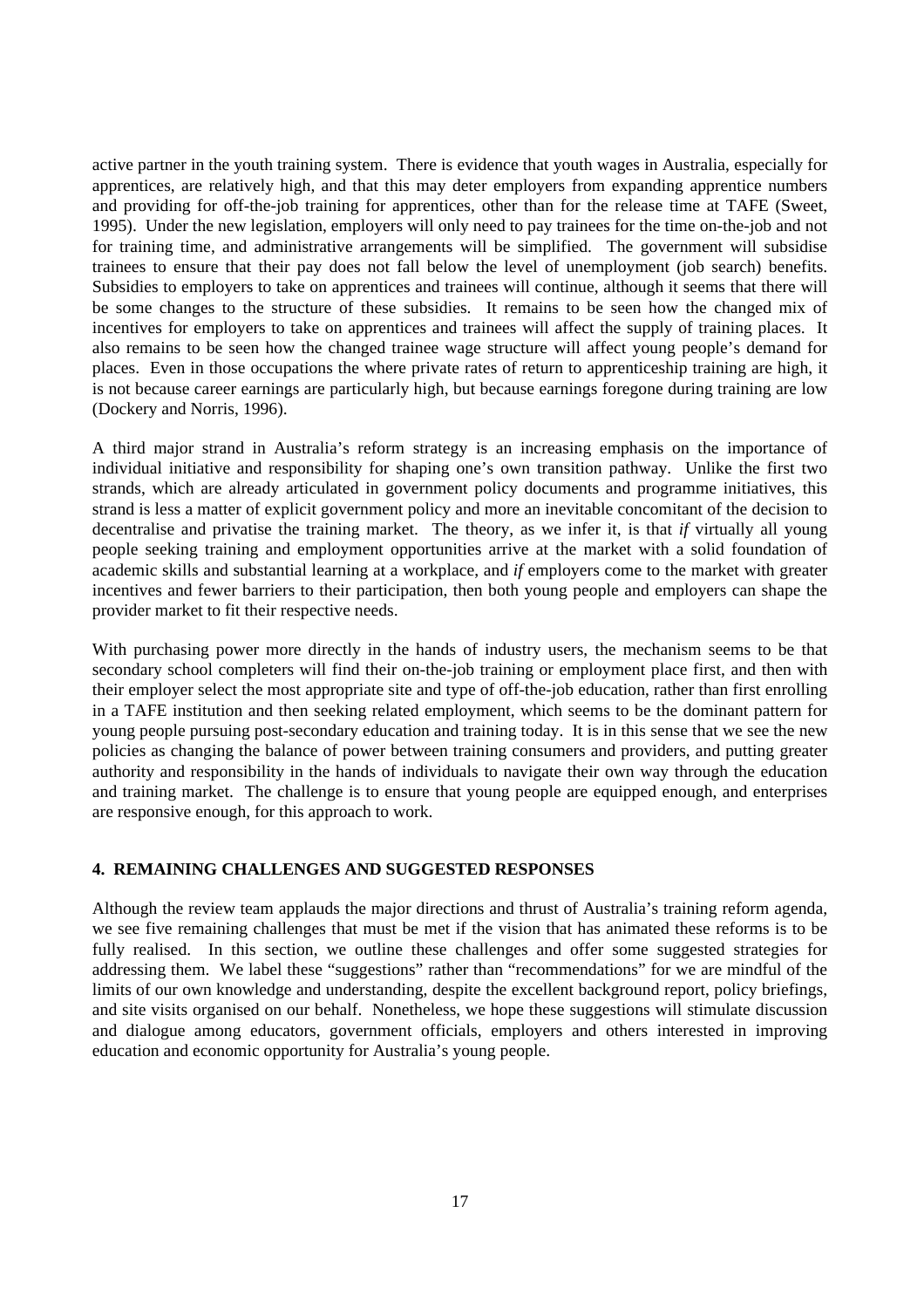## *Continuing to Reform Secondary Education*

Virtually everyone we spoke with applauded the goal of continuing to broaden the secondary school curriculum to meet a wider range of student needs and talents, but there was no clear agreement on how this could best be accomplished. Given the deep cultural value placed on higher education, and the pervasive mindset that secondary schools exist primarily to prepare people for university, how might Australia redesign its secondary education to better serve the two students in three who are not universitybound in the years straight after secondary school? It is tempting to think that this is a new problem brought on by the dramatic expansion of secondary school completion rates over the last 15 years, but the fact is that in 1983, when only 32 per cent of young people stayed on to year 12, the proportion of graduates going on to university was no higher than it is today.

Given the goal of making the completion of senior secondary school (or its equivalent in the VET system) virtually universal, how might Australia realign its secondary schools to better fit with the reality of student interests and aspirations? A 1994 Schools Council report suggested that the nation had three options: a *dual model*, in which a vocational track leading to vocational qualifications is built to co-exist alongside the university-bound track; a *unitary model*, in which there is a single credential that incorporates academic and vocational studies; and an *integrated model* which extends the emphasis of the unitary model on the convergence of general and vocational studies by requiring that *all* students take courses that integrate academic and vocational learning. The dual model in a sense recreates an older Australian system in which separate technical colleges existed alongside academic secondary schools, but this time the technical or vocational option would exist within the same building. This model requires the least change on the part of the academic subject teachers who set the tone in most Australian secondary schools; but its downside, given the predominant culture, is that the vocational stream, as it was in the older system, will almost inevitably be perceived as second class.

The unitary model, which is the path that schools in Victoria and elsewhere have taken in promoting a single school certificate that is recognised for entry into higher education, and VET or work, reduces the separation implicit in the first model, but it nonetheless maintains a clear distinction between academic and vocational courses and pathways within the secondary school. The integrated model begins from a different premise: namely, that all students need to be prepared for both work and further learning, and that all students, whether headed for university or directly into the labour market, will benefit from a programme of studies that integrates academic and applied learning.

In our view there is no single best way for nations to organise their secondary education systems, no universal path that all countries should be following. Countries such as Germany and Denmark have demonstrated that it is possible to design dual-model systems in which the majority of young people are enrolled in a high-quality vocational stream<sup>9</sup>. These systems flow out of deep-rooted cultural values and traditions, and are supported by long-standing governmental policies that reinforce and support the notion that youth transition to employment and adulthood is a shared responsibility among several social partners: education, industry, labour and government. In countries such as Australia, the United Kingdom and the United States, the concept of social partnership, especially as it applies to responsibility for youth transition, in significantly weaker, and there is a concomitantly stronger social value placed on university enrolment as the preferred outcome of secondary education.

Given Australia's deep-rooted belief system about the purposes of secondary education, we are sceptical that separate vocational education programmes or streams in the senior secondary years can ever acquire parity of status with the academic stream. We understand, however, that in two States we did not have an opportunity to visit -- Western Australia and Tasmania -- high quality vocational programs similar in structure to the European dual system model are under development, and that the early reports are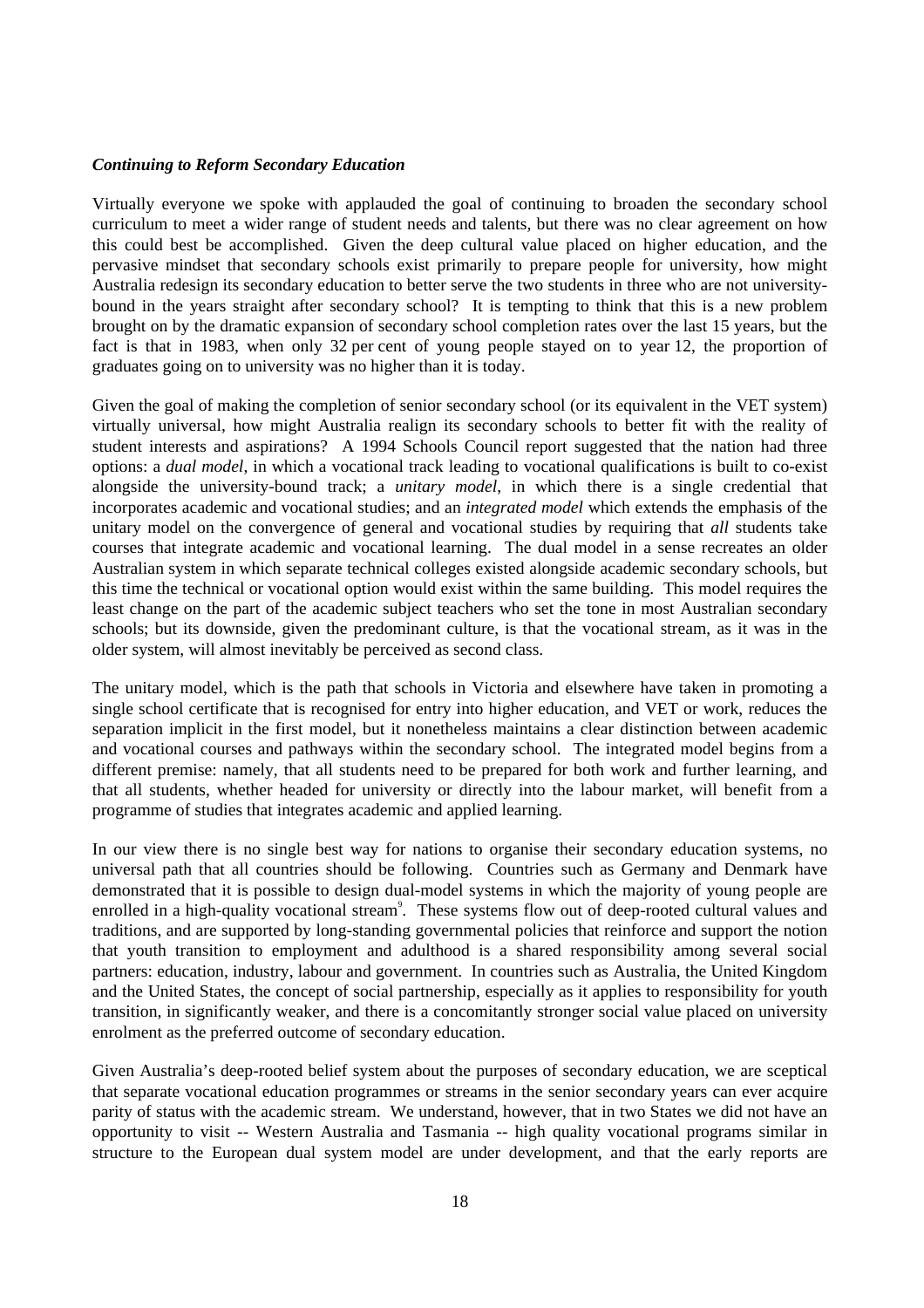encouraging. Such developments need to be monitored closely and their results disseminated widely. In general, though, we are much more inclined to urge the expansion of the unitary strategy embodied in programmes that provide a single certificate leading to multiple destinations, and the integrated strategy that is now evident in embryonic form in some Australian secondary schools.

Different approaches towards embodying an integrated model within curriculum design, pedagogy and assessment are documented in the school case studies by Cumming and Carbines (1997). These schools share a strong emphasis on learning in the workplace, and all of them have significantly more of their years 11 and 12 students involved in work placements than the national average of about one in eight students. A school that we visited, Bradfield College, is also moving towards a more integrated approach but within a relatively rare organisational structure that combines features of senior secondary school and TAFE (see Box 1).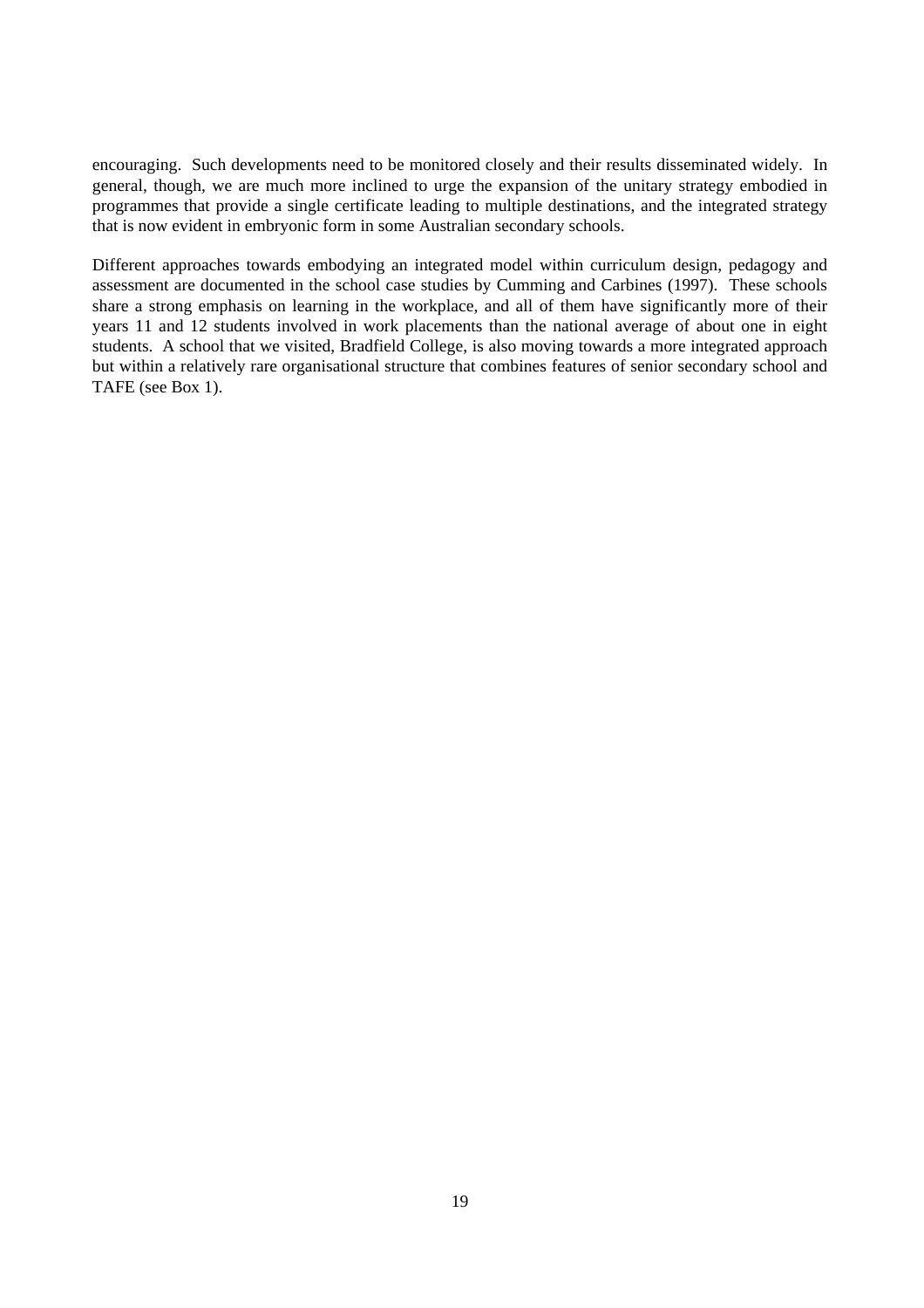#### **Box 1 Bradfield College: An Integrated Strategy**

Bradfield College, a joint venture between NSW's Department of School Education and TAFE Commission, commenced operation in 1992 and now enrols about 600 students. It is restricted to 16-19 year-olds, and spans the boundaries between senior secondary education and TAFE. In terms of regular teaching costs the college is funded as a secondary school, with the additional costs of being a VET college shared between the School Education and TAFE authorities.

Students choosing Bradfield can design an individual study plan that prepares them for university, for further TAFE studies, or for direct entry into the work force. The College offers a full range of High School Certificate subjects for students seeking a Tertiary Entrance Rank, courses in six vocational areas (business, design, entertainment, environmental studies, information technology, personal and hospitality services), and industry-based training linked to their career interests. All students choose a vocational pathway when they enter Bradfield, spend a day a week at a work site, and enrol in courses designed to help them integrate academic and applied learning. The atmosphere is much more like that of a TAFE institution than a secondary school. Bradfield operates 12 hours a day, year-round, and the students are treated (and behave) more like young working adults than like adolescents.

The College is open to students from all over Sydney, and some travel considerable distances to attend. About half of the students are from private schools. Employers are selected to meet the needs of students, and through a variety of means to establish communication with employers, there is now a sufficient number of work placements to meet demand.

What is most significant about Bradfield as a model for the senior secondary years is its recognition that the changes required in schools that are serious about preparing all of their students for work and further learning go well beyond expanding the curriculum. The school's calendar, timetable, organisational climate, guidance and counselling system, staff selection criteria and dominant pedagogical style all flow from the premise that academic and vocational subjects can be taught in ways that are connected and mutually supportive, and that learning in the workplace can powerfully extend and reinforce learning in the classroom. Students might choose Bradfield because their principal interest is in getting on with a career, but they soon come to understand that academic and career preparation are two sides of the same coin, not mutually exclusive pathways.

Unfortunately, Bradfield College has other lessons to teach about the difficulty of working across sectoral boundaries. Despite its obvious success with students --virtually all of its graduates go on to university, TAFE, or employment, and its enrolment has more than tripled in four years -- neither of its institutional parents seem to know quite what to make of it, and so far it has had little impact on the larger systems within which it sits. The important point here, however, is that it offers a promising model for integrating academic and applied learning within a single institution, especially for students for whom the traditional secondary school environment is not a good fit.

Although institutions such as Bradfield College demonstrate the potential for designing a new kind of educational structure out of separate senior secondary school and TAFE colleges, the near-term reality is that most year 11 and 12 programmes will remain part of secondary schools. In these circumstances, initiatives such as Victoria's VET in Schools programme provide a vehicle for combining academic and vocational preparation. This programme enables years 11 and 12 students to gain a recognised vocational qualification as part of their Victoria Certificate of Education (VCE). Courses are offered in such areas as electronics, engineering, retail, horticulture, and information technology. Enrolments have grown from 300 students in 1994 to 8 000 in 1997, with a target of 20 000 (or about one in three students from years 11 and 12 in government schools). As with the Bradfield College experiment, the intent in Victoria is to bring some of the strengths of the TAFE sector into the senior secondary school, especially its flexibility and links to employers. Most VET in Schools programmes engage employers in the assessment of student performance at the worksite, based upon industry standards. What is hard to gauge from a distance is what impact the presence of such programmes has on the dominant culture and pedagogy of Victoria's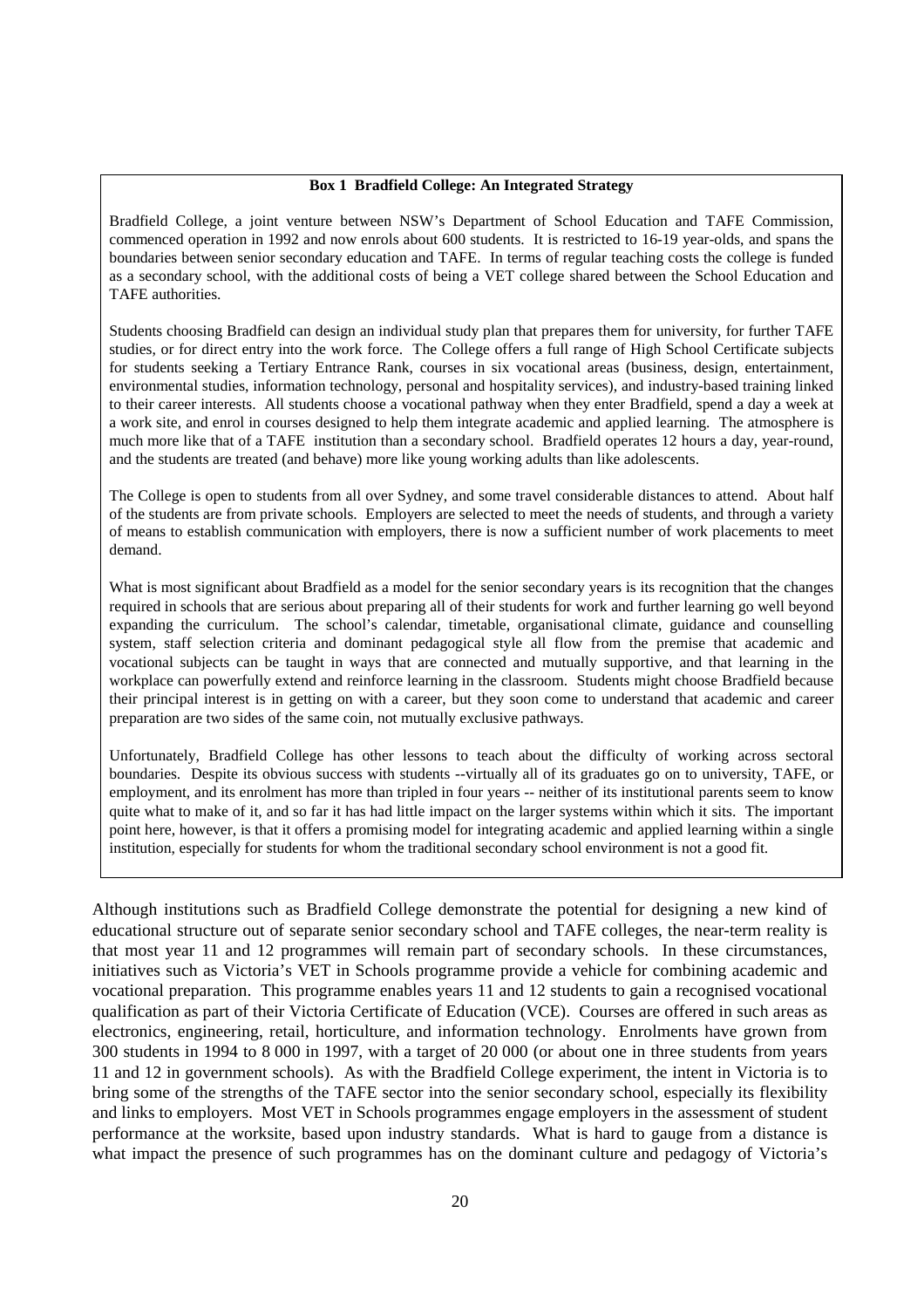secondary schools, but over time the kinds of applied learning and authentic assessment of students' experience at the workplace are bound to have some spill-over effect on the academic side of the school, especially as the proportion of students involved in substantial work-based learning increases.

Like several other States, New South Wales has, since the late 1980s, looked to its TAFE sector to provide vocational education for secondary school students. Under joint agreement between the two sectors, over 200 courses are now offered in TAFE institutions to secondary students in a broad range of occupational fields. These courses appear on students' Higher School Certificates (HSC), and in some cases contribute to their Tertiary Entrance Rank (TER), and in others lead to TAFE certificates at AQF level 1 or 2. These courses, however, seem to provide relatively little workplace experience, and we understand that the way in which the HSC interacts with university entry requirements involves many students having to choose between the university-bound and vocational streams.

Just as the review team arrived in Australia, the NSW Government released a comprehensive report calling for a sweeping overhaul of the HSC in order to provide greater parity and linkages between academic and vocational education in the secondary school years (McGaw, 1997). Perhaps the most controversial recommendation in the report is the call to eliminate the Tertiary Education Rank (TER) and replace it with a university entrance score that will be available only for university applicants. Although the review team has not had an opportunity to study the McGaw Report in depth, it is clear from the press accounts that its recommendations proceed from a very similar analysis to ours of the undue influence of preparation for university study on the content and structure of secondary education.

The review team heard strong endorsement from virtually all involved in secondary school reform for the Key Competencies strategy as a lever for introducing much needed changes in curriculum and pedagogy. It was apparent from our conversations with representatives of schools such as South Australia's Salisbury High School that the Key Competencies can be a powerful lever for introducing much needed changes in curriculum and pedagogy by focusing the attention of teachers across the curriculum on the development of those cross-cutting skills -- communicating, planning, problem-solving, working in teams, using technologies - that are essential for success in the modern workplace. But we also heard strong testimony that work on the Key Competencies needs to begin well before the senior secondary years if they are to have the kind of transformative impact on teaching and learning that their developers envisioned. It is also clear that unless the assessment of these competencies is somehow built into the secondary school certificate system, teachers will have little incentive to change their practice in ways designed to cultivate the development of these competencies, or to participate in professional development programmes aimed at equipping them to do so.

The suggestion that the Key Competencies need to be introduced much earlier than Years 11 and 12 raises a larger point, and that is the need to begin educating young people about work and careers well before the final years of secondary school. Lower secondary education is an especially propitious time to introduce students to the world of work, for early adolescence is a time when young people are eager to begin exploring more adult roles and to become engaged with the world around them. Projects which take young people into their communities and provide opportunities for both learning and service can lay the foundation for more formal vocational preparation in later years, as can job shadowing and other strategies for enabling young people to see first-hand the kinds of knowledge and skills required in an information-age economy. It is from around Year 8 that career information and counselling services should be available as well, so that young people and their parents can make informed choices about secondary school courses based upon a realistic understanding of the academic preparation required for different kinds of career pathways. Where young people at around the age of 14 or 15 develop a stronger sense that schooling matters, the chances of preventing early school leaving are increased.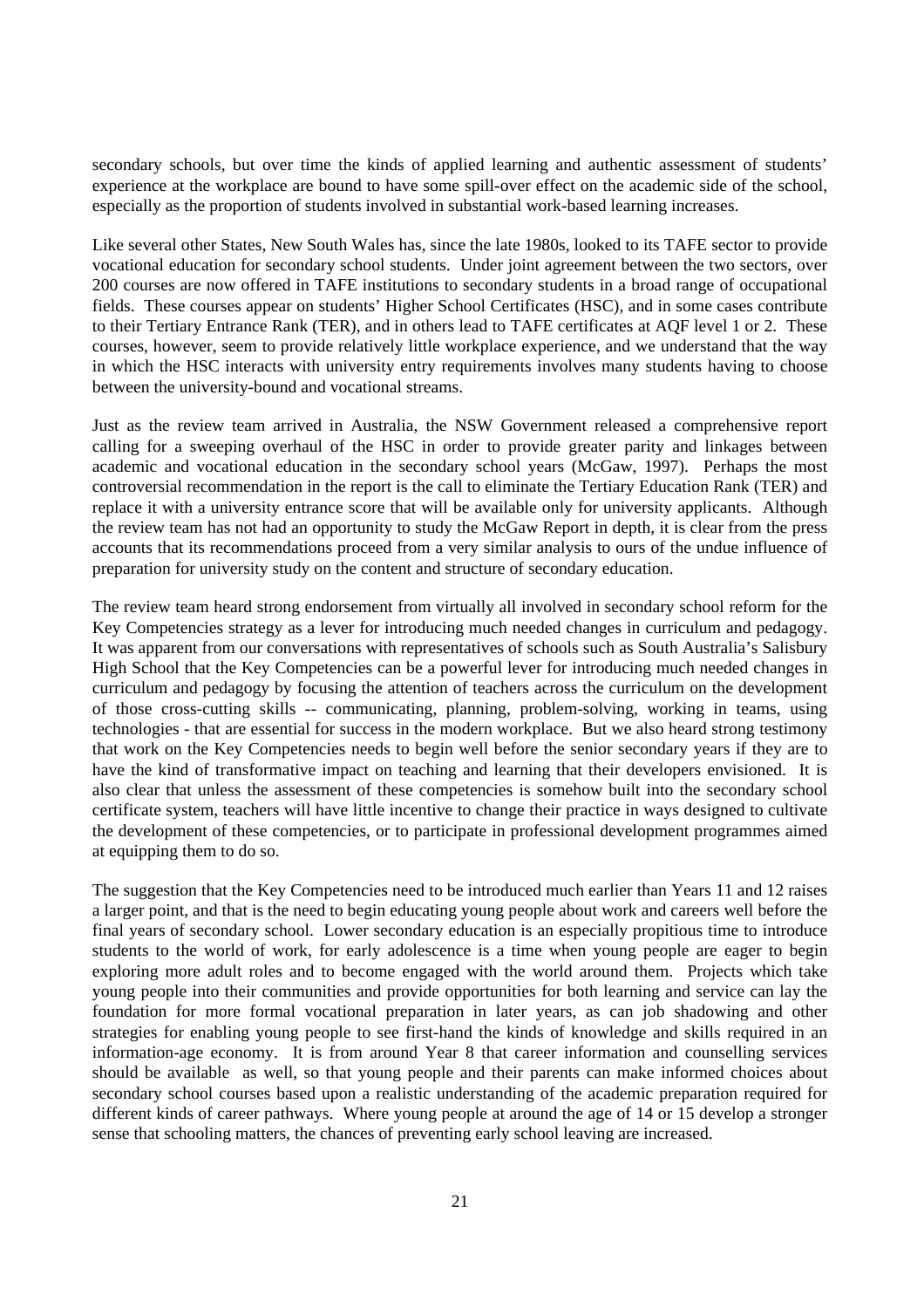## *Strengthening Partnerships*

In recent years, Australia has established new mechanisms and structures to involve employers in education and training, and strengthened structures that were already in place. Some employers have also taken the initiative -- either through their professional associations or individually -- to participate directly. These developments are evident at national, state, regional and local level. Some of the most promising have occurred at regional level where employers have combined with local government authorities and educational institutions to link young people's education and training to a regional development focus. For example, the review team was impressed by the achievements and further potential of the regional development organisations that were visited in the Barossa Valley and Northern Adelaide regions of South Australia. The education and training committees of these organisations have played pivotal roles in encouraging workplace learning opportunities for young people and providing cross-sectoral leadership on education reform throughout the region.

In Victoria another business-centred organisation, the Victorian Employers Chamber of Commerce and Industry (VECCI), has played a key role in strengthening school-industry links and in helping the Education Department expand its vocationally-oriented programmes. VECCI was a prime mover in the development of Industry and Enterprise Studies, the most recent area of study to be incorporated into the Victorian Certificate of Education. It co-ordinates a very substantial Teacher Release to Industry programme, through which over 300 teachers in seven years have spent 40 weeks inside enterprises, gaining first-hand knowledge about the changing requirements of the workplace which they then communicate to their students and teacher colleagues back at their home schools. VECCI also plays a key role in seeking out work placements for student and providing training for worksite supervisors.

As these examples suggest, business and industry-education organisations that understand the relationship between educational reform and economic prosperity can be powerful allies and advocates for change. Such organisations understand that it is no longer permissible for employers to simply sit back and complain about the quality of the products of Australia's schools. Employers need to join forces with educators to help shape the quality of their future labour supply, even if this means becoming much more directly involved in the educational process itself. Largely as a consequence of ASTF's pump-priming grants, and the energy of industry-education intermediaries, there has been a dramatic expansion of work-based learning opportunities since 1994, with approximately 60 per cent of secondary schools and 12 per cent of years 11 and 12 students now participating in such programmes. But if opportunities to apply classroom concepts in real-world settings are desirable for virtually all students, there will need to be a mobilisation of enterprises (including those in the governmental and not-for-profit sectors) well beyond anything that is currently being practised.

Students need to know that working hard in school matters, and that there is a close enough working relationship between their teachers and their prospective employer community so that school success will advantage them in the labour market. This argues for an expansion of teacher externship opportunities in industry of the type operated by VECCI in Victoria, and for bringing educators and employers together to co-design work-based curriculum and methods for assessing student learning at the workplace. It also argues for a greater use of student portfolios as part of a student's overall school record, so that employers can have access to better information about what young applicants actually know and can do. If more employers were to develop the habit of asking to see examples of student work as well as the final school certificate, and of seeking referrals and recommendations from teachers before making initial hiring decisions, it would send a powerful message to students about the connection between school performance and their future employment prospects.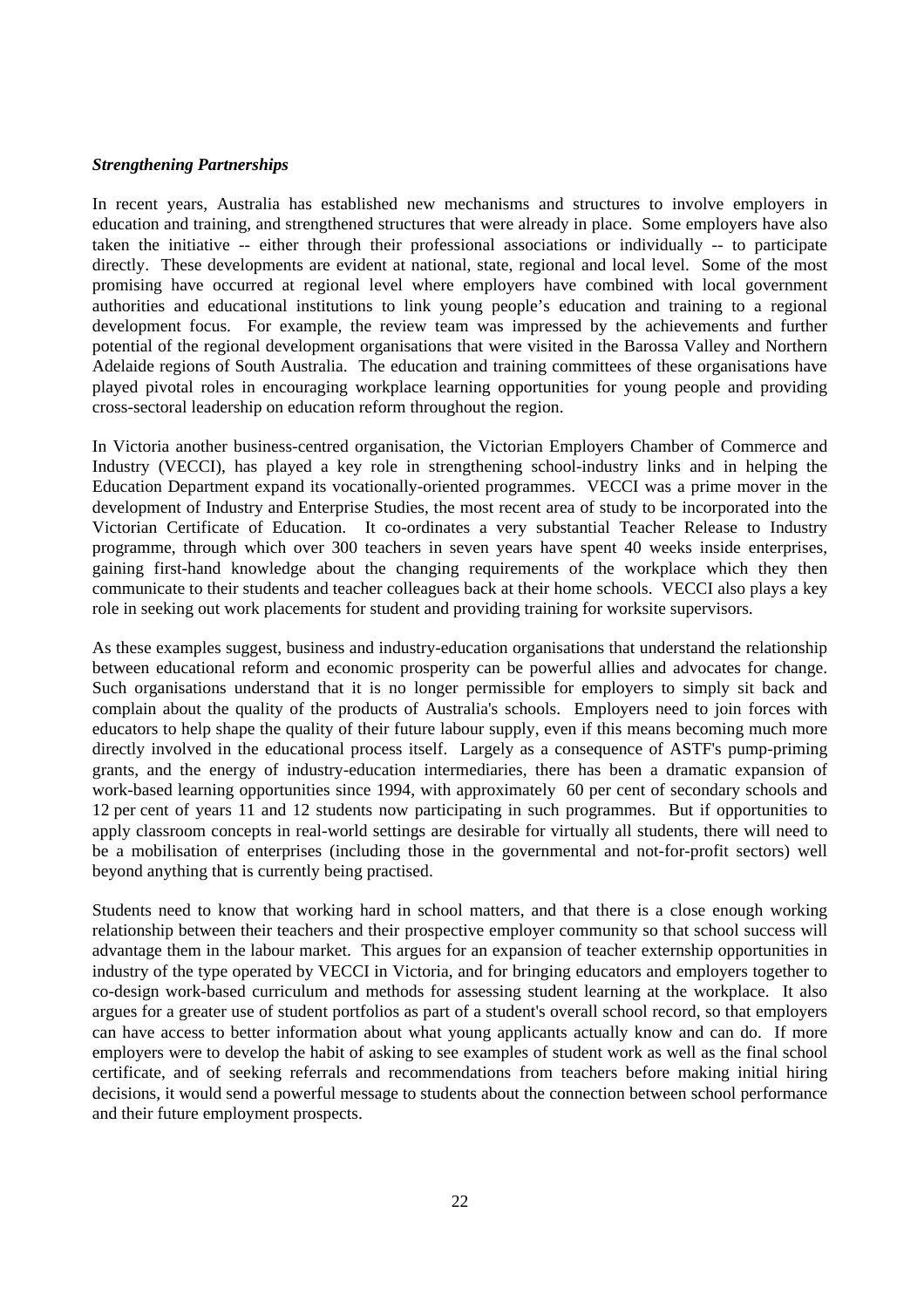The experience of other OECD countries suggests that without the kinds of strong social partnership structures that guide national policy in Germany and Scandinavia, for example, recruiting and sustaining widespread enterprise participation in transition programmes is very difficult. As we understand it, there is no national intermediary devoted principally to providing technical assistance, advice and leadership to expand the base of enterprises involved in education and training. Australia has, however, started to accumulate valuable experience in how such an organisation could structured and made to work effectively. The ITABs have done, and continue to do, much of this sort of work at the industry level. The National Employment and Training Taskforce (NETTFORCE) -- a government-supported vehicle for involving employers and trade unions in promoting entry level training and jobs for the unemployed - appears to have had considerable success recently in encouraging enterprises to take on more trainees. The roles of ANTA and ASTF in increasing employer involvement in vocational education and training have already been favourably commented on. Given Australia's commitment to the development of a more national strategy for addressing the youth transition problem, either an existing national organisation needs to step forward and play this role, or a new organisational vehicle needs to be created.

#### *Addressing the Needs of At-Risk Youth*

There is one segment of the youth population for whom it is especially crucial that schools develop stronger connections with other societal institutions, and that is the young people who are most at risk in the transition process. These are the 15 to 20 per cent of young people who arrive at age 18 neither in school nor full-time employment, typically with weak academic skills, little or no vocational training, and a bleak sense of their own future prospects. The review team heard powerful testimony in Melbourne and Adelaide from disenfranchised young people and the extraordinarily dedicated staff who work with them in storefront centres and other non-traditional centres, as well as from representatives of a NSW task force established to address the education and employment problems of such young people. It was clear from these conversations that schools as they are presently structured are unlikely to be able to provide the range of support services that at-risk youth need if they are to be expected to navigate their way successfully through school and on into the labour market.

What can be done for those young people who are most likely to fall between the cracks? In its site visits and discussions, the review team heard three ideas which, taken together, could form a workable response to their problems. The first idea, and the one with the broadest applicability, is to consider the development, especially in communities serving large numbers of at-risk youth, of what have come to be called "full-service schools". These are schools that provide access to a broad range of health, employment, counselling and social services for young people and their families, that are typically open during evenings and weekends, and that acknowledge that in many neighbourhoods the school is virtually the only institution with which families have extended contact.

In so many of the discussions that the review team held, and in so much of the background literature, the point was made that the problems of "at-risk" young people are multi-faceted in nature. The factors that cause young people to have difficulties at school are multi-faceted, as are the consequences. Given this, schools are limited in their capacity to address problems or to help find solutions if they do not have the full range of expertise and resources that are needed. This need not necessarily mean that employment, health and social welfare services oriented towards young people should be physically located in secondary schools. However, the school could have the key role in putting young people in touch with the relevant services, and in monitoring their impact and co-ordinating any necessary adjustments.

The transition from education to working life is not a process that can, or should be, isolated from the other transitions involved in growing up. The school is the one social institution with an explicit mission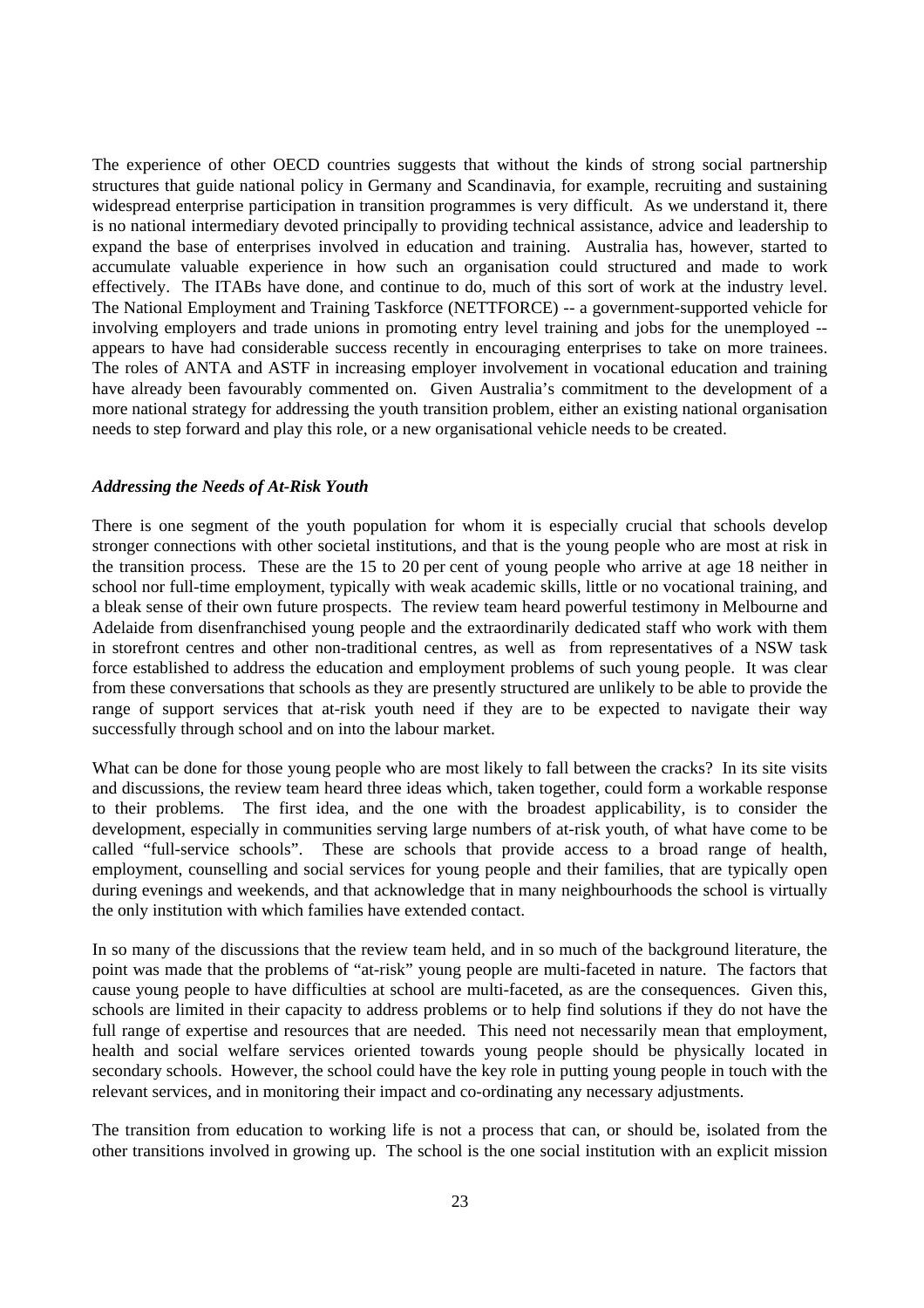to prepare young people for adult life. The school's key contribution to this has been through fostering young people's intellectual development. This must remain the paramount function of the school. However, it is clear that intellectual development requires more than educational inputs alone. It also requires an array of other supportive factors -- good health, self-confidence, a safe and positive home and neighbourhood environment, and so on. As they are presently structured, schools have only a limited capacity to ensure that such factors are working for, rather than against, educational success and to help students overcome those factors that reduce the chances of using educational success as the springboard for a successful transition to adulthood. A shift in perspective is needed towards seeing the school as the delivery vehicle for those services -- educational as well as non-educational -- to help young people become full and productive participants in adult society.

To be successful, such a shift would need to be complemented by a supportive policy environment and the necessary personnel and other resources. There was plenty of evidence provided to the review team about the difficulties schools faced in adequately coping with the expanded range of roles that society now expects them to perform. It was not that principals and teachers did not accept the legitimacy, or the necessity, of contemporary schools having to meet broader, and more demanding, expectations. Rather, they felt that they lacked the tools to do the jobs that society now asked of them. The adoption of a "fullservice" approach to secondary education would make the right quantity and quality of resources even more critical.

Even if urban secondary schools were to develop a stronger set of connections to social service agencies, there will still be some young people whose educational and developmental needs are unlikely to be met within the structure of a typical secondary school, which leads us to the second policy idea, the creation of networks of smaller scale, alternative secondary schools. The young people we met at the Bridging Employment and Training (BEAT) Centre in Melbourne, a storefront counselling and education facility operated under the aegis of the Salvation Army, were unlikely candidates to return to the kinds of schools from which they had left, for they clearly needed to be part of smaller, more intimate communities where they could maintain close and continuing contacts with adults they trusted and respected. The BEAT Centre staff bemoaned the absence of such small-scale alternative secondary schools, a theme we heard repeated from youth workers in Adelaide and Sydney as well. The young people we met at the BEAT Centre and elsewhere understood full well the need to equip themselves with a set of educational and occupational credentials, but they felt they had left their high schools for good reason and saw little profit in returning. In the long run, one might hope that the kind of changes we are urging in secondary education might make these schools more responsive to the full range of students. In the near term, however, the kinds of young people we interviewed in these urban centres will be lost to secondary education without the creation of some smaller scale alternative schools especially tailored to meet their needs.

Other countries are finding ways of meeting the needs of disaffected youth and yet keeping them in contact with mainstream institutions. In Denmark, for example, secondary schools often have small-scale, alternative settings that operate in a satellite arrangement, and which are readily available for young people at around the 15 to 16 years age level. Not all of the young people in such settings are socially alienated. Many of them simply have had difficulty in mastering the basics of literacy and numeracy in conventional schools. Although the intensive, personalised approach of the alternative school settings in Denmark requires considerable resources, they are seen as cost-effective over the longer-term in preventing drop-out and marginalisation.

For those 17 and 18 year-olds for whom any form of schooling, no matter how informal and studentcentred, is anathema, we suggest a third option: an education and training entitlement. Such an entitlement would be a form of credit that the young people could use to purchase approved education and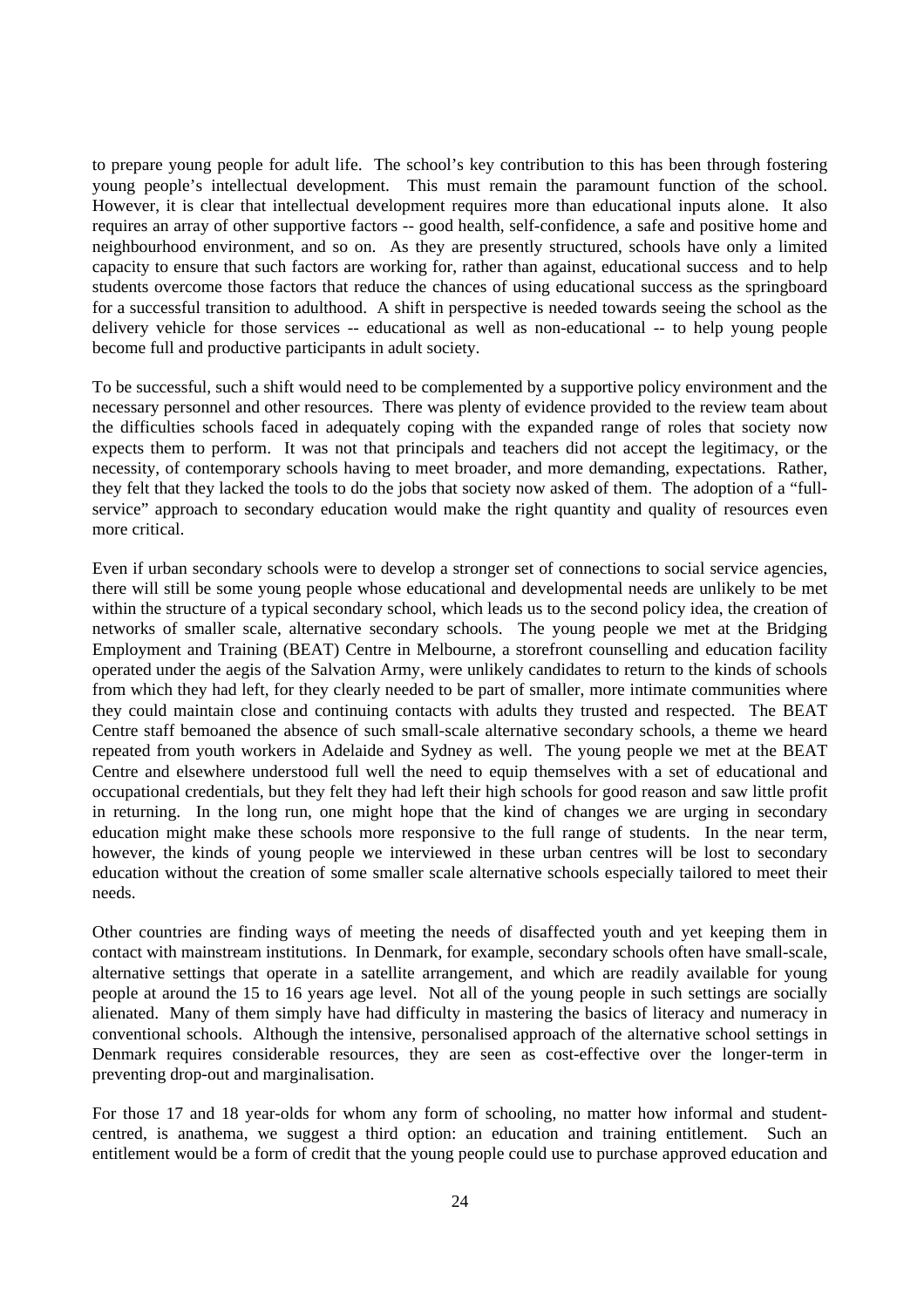training programmes from public or private providers at times and in forms that are best suited to their needs. A starting basis could be the amount of public funding that would have been involved had they continued with their initial education up to the minimum level of acceptable qualification (say year 12). Such an approach would go some way to redressing the large differences that are now present in the amount of public resources provided for different young people according to the length of time they spend in education. An entitlement scheme would be consistent with policy directions towards a more demanddriven education and training system, and a greater emphasis on individuals constructing their own pathways between education, training and work.

The need for a youth entitlement in Australia was a major recommendation of the OECD review in the early 1980s (OECD, 1986). That review argued that at that time the education and training provisions for young people, and the various forms of income support for students and the young unemployed, were uneven in quality, disconnected from each other, and sometimes contradictory in terms of the mix of incentives and penalties they provided. Across a whole range of areas affecting young people, the situation has improved dramatically since that time. Services are better co-ordinated among different agencies, the incentives to continue in education and training have been substantially improved, and changes in curriculum and teaching approaches have made education more relevant to a wider range of young people. Despite these changes, however, there is still some 15 to 20 per cent of the youth population who leave school early and find themselves only marginally attached to the labour force. Ways need to be found to ensure that marginalisation during youth does not eventually become marginalisation during adulthood. A guaranteed source of funding to support a return to education and training is one part of the strategy. Although the costs of such funding support may be considered high, they will almost certainly be less than the long-term costs of youth failing to acquire the education and training needed for productive work.

As was noted in section 2, there is a growing number of young people whose only activity is part-time work. Although such work can be a stepping stone to stable full-time employment, it seems to be difficult for many young people to make this transition. One policy response is to develop mechanisms that enable individual packages of part-time employment to be bundled up into a more coherent whole, and to link such employment more directly to learning (Sweet, 1996). The approach is analogous to that used by Group Training Companies to provide apprenticeships and traineeships in industries with a large number of small firms (see Box 2). The same principle could be applied to organise packages of part-time employment for the young. The intermediary body would be the actual employer, the firm would not be obliged to retain young people who are not satisfactory. From the young person's viewpoint, the costs of job search would be considerably reduced and there would be a greater likelihood of accessing related training and social support programmes. Although the role of an intermediary organisation could well be filled by commercial employment agencies, the profit margins may be too low to attract interest from the private sector. Where not-for--profit organisations would be the more feasible approach, the authorities would have an important role to play in accrediting such bodies, and in ensuring that a focus on improving young people's access to learning opportunities is part of their mission.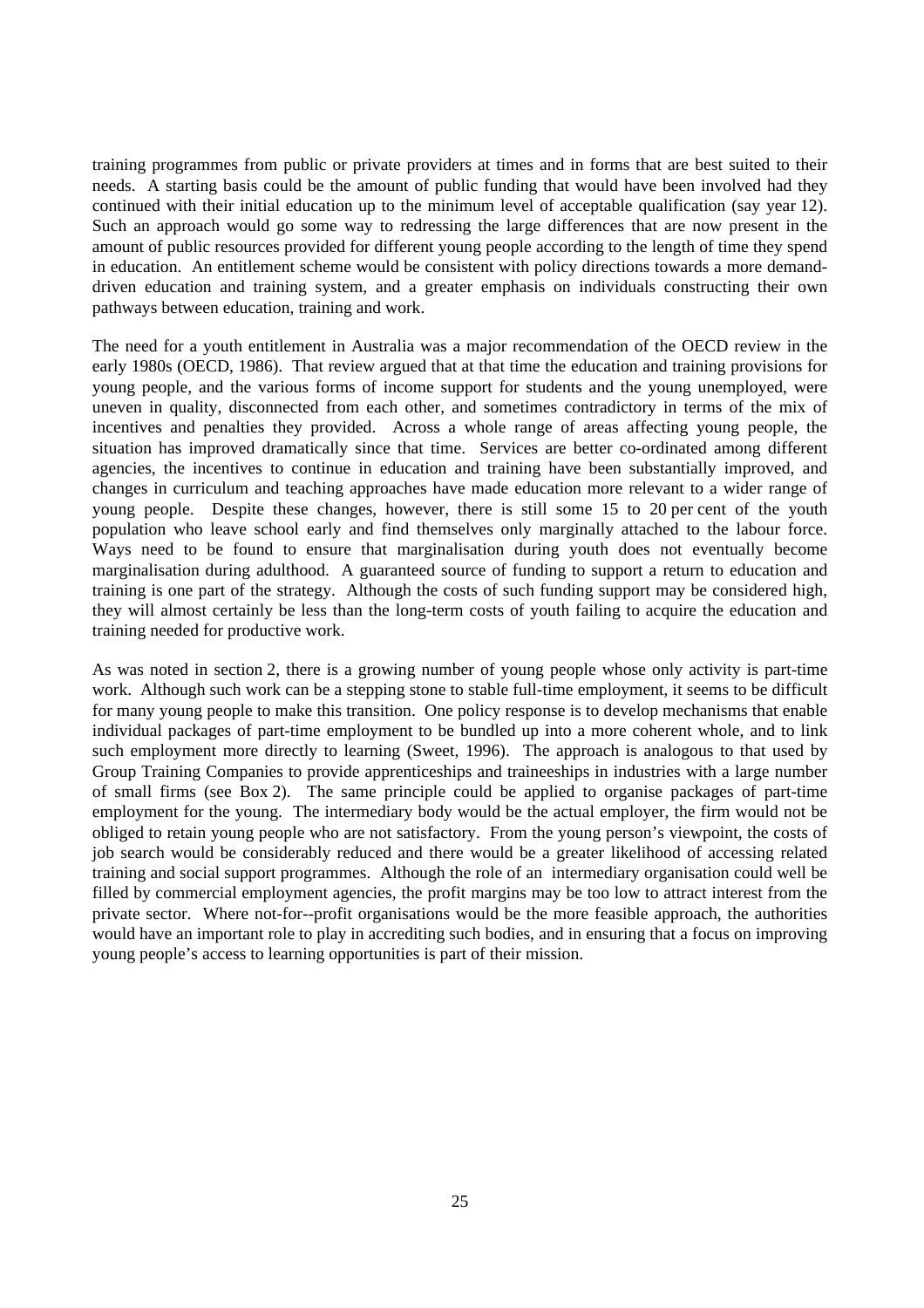#### **Box 2 Group Training Schemes: A Response to Changes in the Labour Market**

Group training schemes developed in Australia in the 1980s as an alternative to apprentices entering into an indentured contract with a single employer. The schemes, which are normally organised by employer associations or regional development bodies, perform the role of an intermediary (often termed a Group Training Company) between the apprentice and employers. Where firms are too small to take on a fulltime apprentice, or where the firm's work is too specialised to provide an apprentice with broad experience, the group training company takes on the employment of the apprentice and organises their workplace experience by leasing them on a rotating basis among several different firms. The individual firm is spared the risk and cost of taking on a full-time apprentice, and the young person has more varied work experience than would otherwise have been the case.

From the mid-1980s, group training schemes have included trainees as well as apprentices, and have started to provide a range of employment, training and advisory services for young people. Most group training schemes are organised on a not-for-profit basis. Enterprises receiving apprentices pay the group training company a fee based on wage costs, and the group training company as the primary employer receives various forms of financial support from State and Commonwealth governments. In 1996 there were around 130 group training schemes which employed about 20 000 apprentices and trainees.

Group Training Companies have played an important role in periods of economic downturn by employing "out of trade" apprentices discarded by their original employer (Ainley et al, 1997). During the period 1990 to 1994, despite a 23 per cent decline in the number of apprentices in Australia, the number of group training apprentices increased by 28 per cent. The schemes appeared to have played a major role in encouraging girls to take up apprenticeships in traditionally male domains, and in encouraging structured training in emerging areas such as tourism and retailing (Australia, House of Representatives, 1995). The Australian National Training Authority is currently conducting a review of funding and operations of Group Training Companies.

## *Clarifying Governmental Responsibilities*

In any federal system the distribution of responsibilities between national and state governments is always complicated for outside observers to grasp. As was outlined in section 2, In Australia, primary and secondary education are mainly the responsibility of the States. They pay most of the costs, set the rules, employ the teachers, administer examinations and award school leaving certificates. The Commonwealth contributes financially -- substantially in the case of non-government schools, less so for government schools -- and has helped to develop a more national orientation in school education, but has little direct influence on what goes on inside classrooms.

In the university sector by contrast, although the universities are established under Sate legislation, there is virtually no direct State role in their operations. The governmental reference point for the universities is almost exclusively the Commonwealth. The national government supplies most of the financing for universities and their students, and imposes the accountability requirements for using public money. The university sector is generally perceived in national terms, and we heard no views expressed that the States should play a bigger role in their operations.

Things are not so clear in vocational education and training. The VET system is the shared responsibility of the States and the Commonwealth. Although the delivery of vocational education and training is principally a responsibility of the States, the policy framework has become increasingly national in scope, as evidenced by developments such as the AQF, the Key Competencies, the national industry standards, and by the role played by ANTA. While it is true that the States retain primary responsibility for the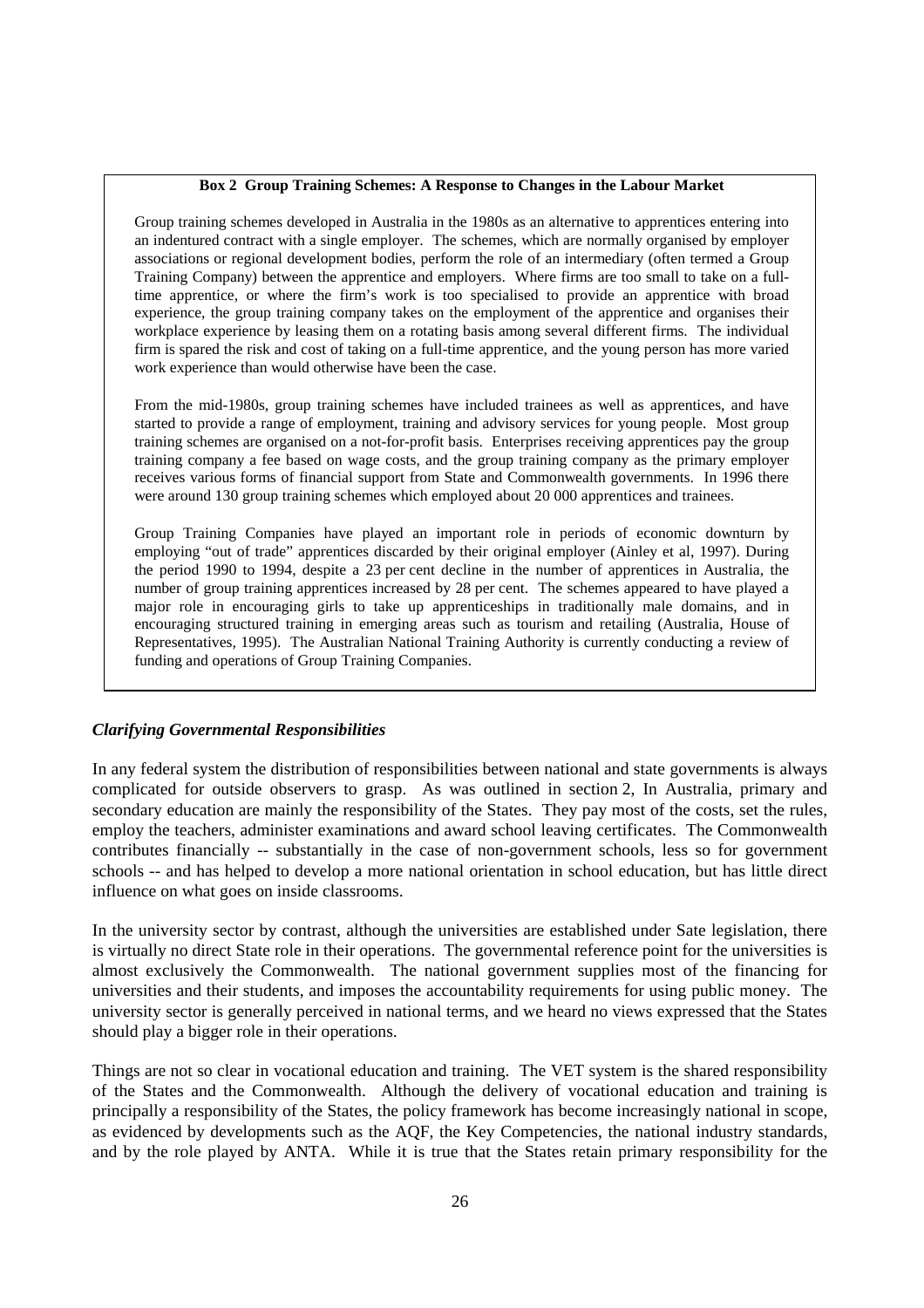TAFE sector, and for the recognition of accredited training courses and the award of vocational certificates, they do so in a national framework. With the advent of ANTA, the States now look to a national agency for their growth funds, in return for which they must negotiate an acceptable training plan or profile.

While this balance of power and responsibilities may be workable for the governmental actors who must operate within it, the review team came away with the impression that for the two principal user groups - the young people themselves and employers - the divided governmental responsibility is the source of considerable confusion. It can be dangerous to generalise from anecdotes told by a handful of disaffected youth, but the sample of young people to whom we talked were highly mobile, and were frustrated by the inconsistent policies and rules governing access to governmental programmes in different State jurisdictions. From the employer perspective, one national food retailer we met, who is a significant employer of young people and provides substantial on-the-job training for youth, expressed concern about the costs and effort involved in having to register training programmes with different State authorities. From what we understand, many other employers are also critical of the complexity and costs of operating within the current State-Commonwealth mix. Although, as discussed in section 3, significant steps have been taken in recent years to create a national framework for vocational education and training, from the users' perspective there seems to be a substantial way to go. The benefits of a clearer, stronger national framework for VET are widely agreed: it would make access to vocational education and training easier for those who are mobile and for employers who operate across State boundaries, create greater parity of resource levels in post-secondary education, and facilitate more flexible pathways for young people between TAFE and universities. The difficult questions revolve around how to accelerate progress towards a more genuinely national VET system.

In thinking about the choices open to Australia for moving towards the stronger national VET framework that seems to be so widely called for, we feel that there are three broad principles that need to be clarified at the outset. The first is that the issue involves far more than determining which particular level of government does what. A truly national framework is one in which the nation has confidence and is directly involved. In the case of VET, this means that industry -- employers and trade unions from both the private and public sectors -- has a stake in, and a commitment to, the framework that is developed and forms a genuine partnership with government. The second broad principle is that VET cannot be separated from the other parts of education and training system. In a world in which lifelong learning will become increasingly important, and the distinctions between vocational and general education less apparent, institutional structures need to be as seamless as possible. The third principle we would offer is that a national framework for VET does not necessitate the provision of VET by a single national agency. In a country as large and diverse as Australia, it would be very difficult for a national body to effectively manage something as substantial and as dynamic as the VET system. Institutions at State and local level need to have the flexibility to adjust programmes to meet local needs and circumstances, but to do so within a framework that ensures their students gain nationally-recognised qualifications and competencies, and which delivers quality outcomes for the users of the system.

The National Commission of Audit (1996) recently examined the balance of Commonwealth and State responsibilities in education and training, and proposed one means of creating a national VET system. It recommended that the Commonwealth should assume responsibility for all post-secondary VET, the States should assume full responsibility for schooling, and that Commonwealth grants to the States should be adjusted to reflect the new balance of responsibilities. We have some sympathy for the first of these proposals, but less for the second. However, in light of the principles outlined above, our concerns about the States resuming full responsibility for schools lead us to suggest a different way forward for the postschool VET sector as well.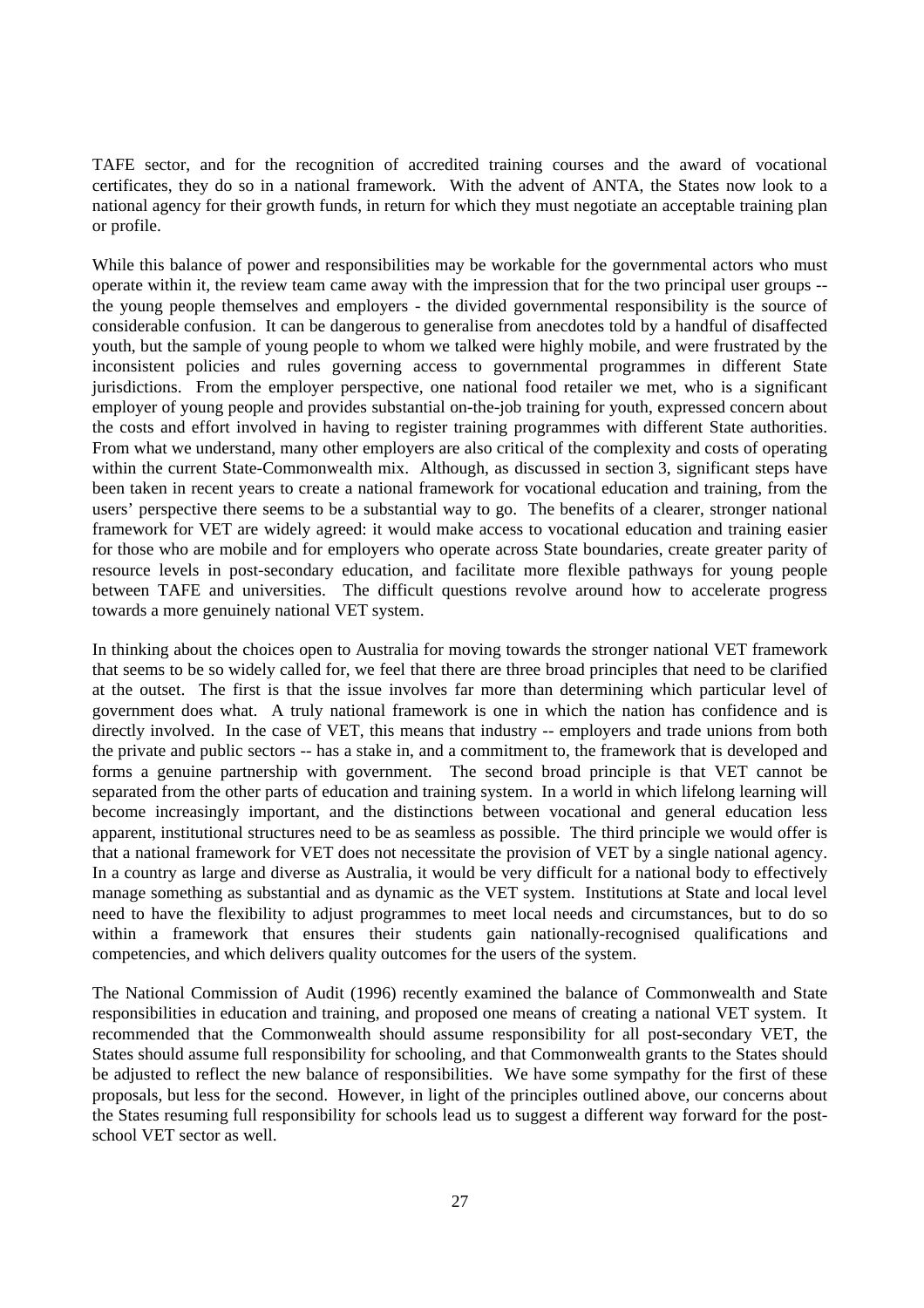Any proposal for the Commonwealth to reduce the limited role that it currently plays in school education should be treated very cautiously. Such a move would run the risk of weakening young people's pathways from school into post-school education and training, and would be counter to the arguments we have made about the need for more coherent approaches to service provision, especially for disadvantaged young people. Much has been achieved in Australian school education over the past 15 years by the Commonwealth working in collaboration with the States. Although Commonwealth-State relations in school education can undoubtedly be made to work better, no one that we met argued that the solution is for the Commonwealth to withdraw completely from the school sector.

If it is accepted that (a) the States and Commonwealth need to continue working closely together in school education, and that (b) the VET field spans both upper secondary school and tertiary education, the proposal for the States to withdraw from post-secondary VET may reduce, rather than improve, the prospects for a national VET framework. The key to this argument is the recognition that vocational education and training forms part of secondary education, and is not just confined to tertiary education. Starting in secondary school, young people need to be provided with an environment in which the pathways between the various elements of education and training are as smooth as possible, and which lead to qualifications that are valued in the national labour market. Following this argument through means that the collaborative arrangements between the States and the Commonwealth need to be strengthened, not dissolved. Furthermore, industry needs to be brought more directly into the policy framework so that the differences between States in VET provision -- whether in senior secondary school or tertiary education -- that work against the interests of young people and industry are removed and highquality standards are consistently met on a nation-wide basis.

## *Generating Jobs*

The suggestions made throughout this paper, and those contained in any number of official reports on education and training, are essentially concerned with the supply side of the youth labour market. The suggested changes seek to help young people become more able to compete for jobs by improving their employment-related skills, and giving them greater exposure to the world of work.

In our visit we did hear instances of where changes in the supply side seemed to have generated new jobs. We were told of cases where work placements by secondary school students had helped employers to see that taking on an extra person would be profitable. We also observed the job-creation effects of a small business "incubator" within the University of Adelaide that provided a supportive environment for developing entrepreneurial skills among university graduates. However, despite all of the worthwhile changes that are underway and planned to improve young people's preparation for work, the reality is that supply-side changes can go only so far. Without sufficient demand for labour, these efforts risk failure and the creation of disillusioned young people and families.

As was noted earlier, despite the strong employment growth that Australia has experienced at different periods of the past 15 years, unemployment levels have reduced only slowly. The current projections are that, despite the prospect of relatively strong economic growth, the unemployment rate is likely to decline by only one or two percentage points over the next two to three years. Although young people with qualifications are likely to obtain a reasonable share of the new jobs, and thereby continue the slow improvement in the ratio of youth to adult unemployment rates that Australia has experienced over the past 15 years or so, the current rate of job growth will not reduce the number of young unemployed by very much. In particular, the position of early school leavers who lack vocational skills is likely to worsen even more.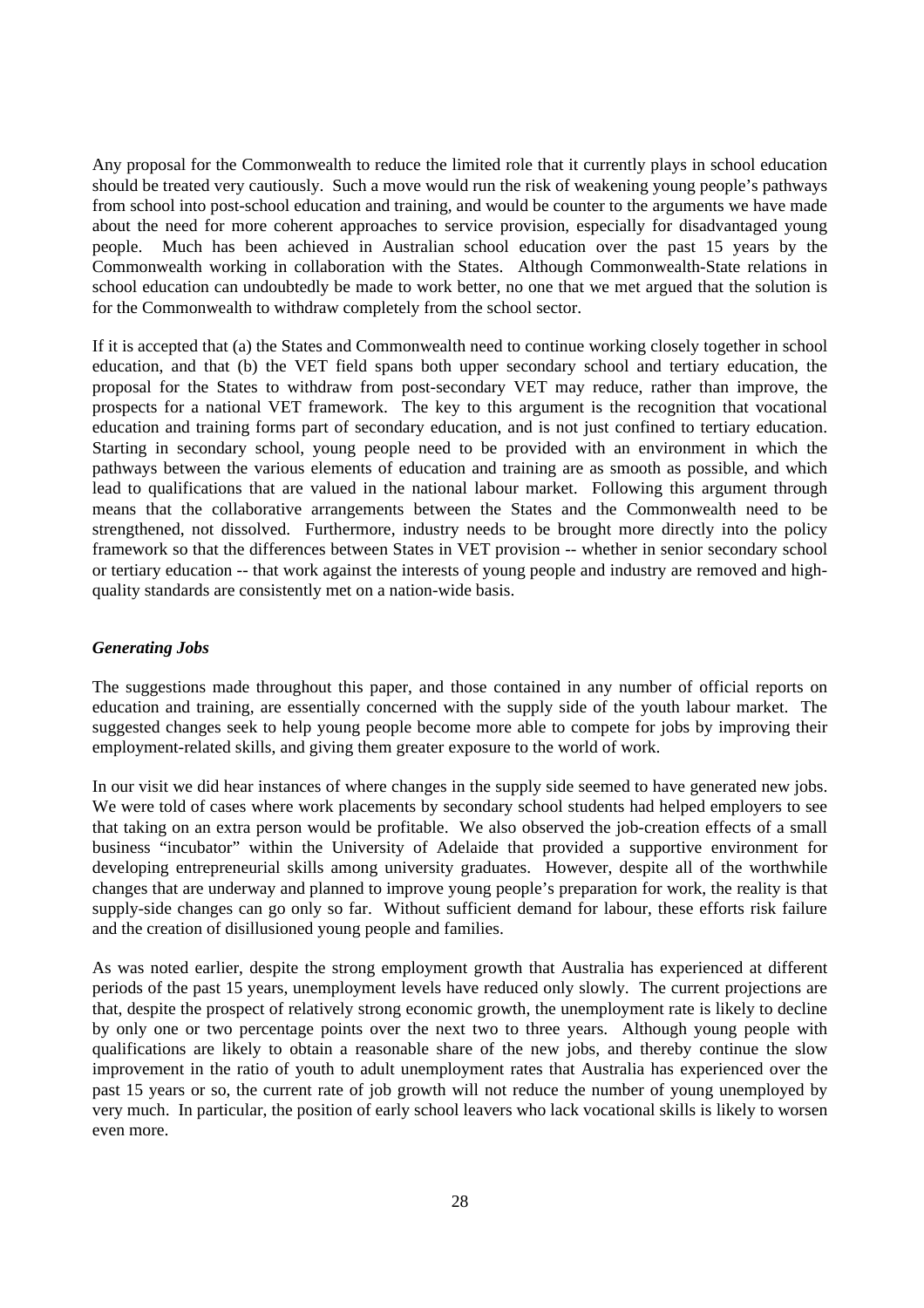Over the past decade or so, Australia has taken many of the steps needed to generate sustainable economic growth (OECD, 1996c). Despite these steps, though, there are no indications that economic growth over the next few years will rise much above 3 or 4 per cent. When allowance is made for increases in labour force participation and productivity growth, economic growth rates at this level will decrease unemployment by only a percentage point or so per year. While the policy efforts needed to lift Australia's long-term economic growth rates need to be sustained and accelerated, is also clear that governments need to consider more demand-side measures targeted especially at youth if young people's employment prospects are to improve.

## **5. CONCLUSION**

Economic and social changes have made young Australians' integration into adult society and the world of work more complex and prolonged. Faced with high youth unemployment, and tighter eligibility for social security benefits -- as well as education reforms to develop programmes more relevant to a wider span of the youth population -- many young people are staying on longer in initial education and training before seeking to enter the labour market on a full-time basis. For those who do become unemployed, or who have a high risk of unemployment, Australia, like many other countries, provides training and job creation programmes that result in temporary employment and intermittent involvement in various types of schemes. The decline in the apprenticeship system has limited one relatively direct form of integration into employment.

Early school leavers will become increasingly disadvantaged in the labour market because not only will they find it hard to obtain jobs, they are likely to lack the foundation skills needed to take advantage of further education and training opportunities. The fact that early school leavers in Australia are far more likely to come from families with low levels of income and educational qualifications, or who live in rural areas, or who are Aboriginal, makes addressing this problem even more urgent since leaving school early compounds other social and economic disadvantages.

A consistent stream of Australian reports and policy initiatives has emphasised the importance of lifting young people's educational qualifications. Australia has made the judgement that young people's best pathway to employment is high-quality education and training. In our view this has been the correct judgement. To make young people's qualifications and competences attractive to enterprises and the labour market is the most efficient way of building pathways for a successful transition from education to working life. The key strategy is to ensure that when young people leave initial education and training, they have the skills, knowledge and attitudes necessary to be productive and employable workers. This is the bedrock upon which all other policies depend.

In undertaking this difficult task, Australian education and training has changed in ways that were barely foreseeable 15 years ago. Education participation rates have lifted substantially; many elements of a national framework are now in place; there is an increasing focus on people's competency rather than the length of time they have been in education; incentive structures are being reoriented to give more influence to the users of education and training; a greater variety of education and training pathways, and forms of programme delivery, are now in place; and, in all of this, the Australian commitment to access and equity is still clearly evident. Some of the approaches and programmes that have been developed are world class by any measure.

Yet, despite all of the worthwhile changes that have been implemented, and the successes that have been achieved, youth unemployment in Australia remains high, and some 15-20 per cent of young people seem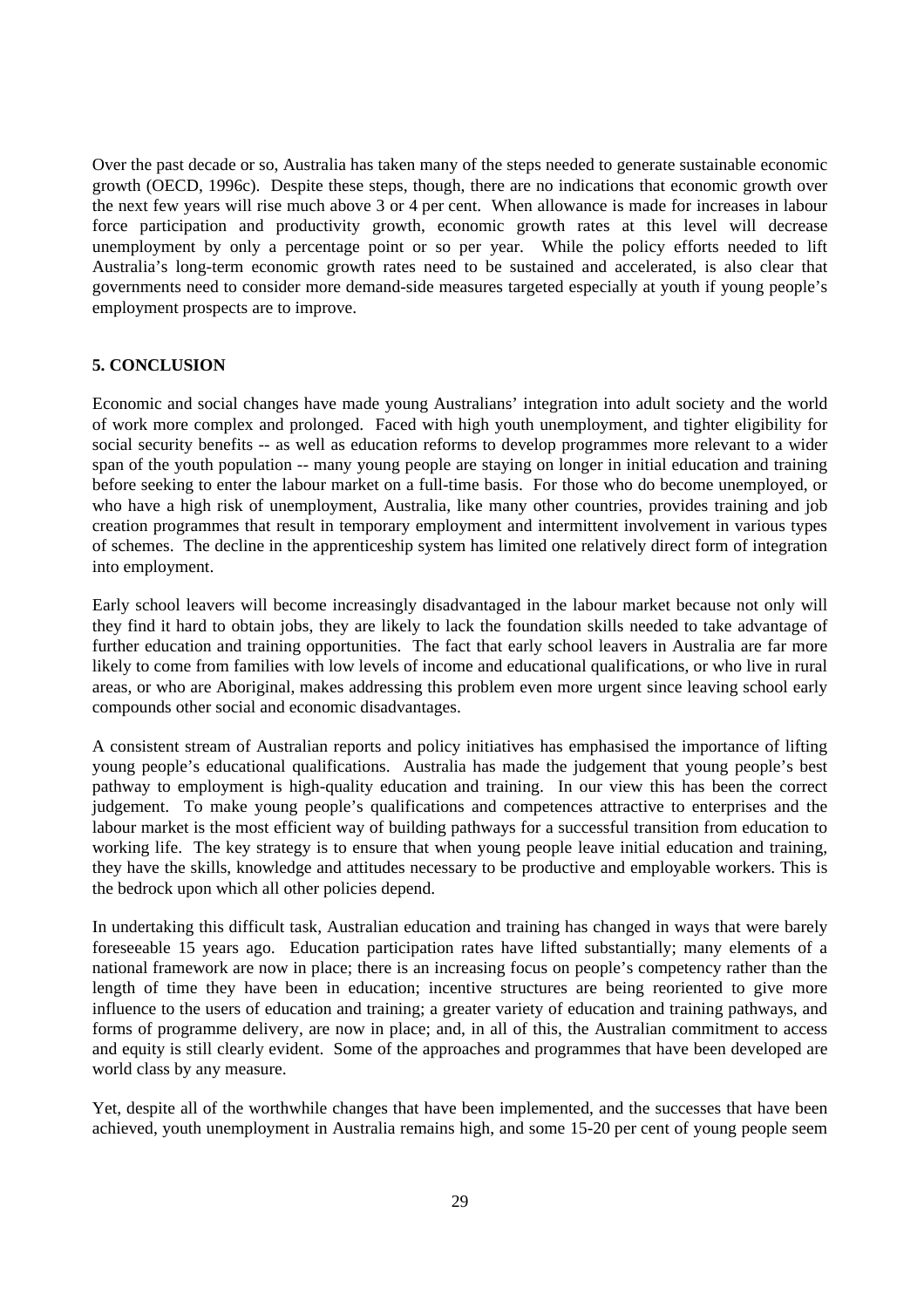to face particularly high risks of long-term social and economic exclusion. Meeting the needs of this group, and of young people as a whole, is going to require sustained action on a number of fronts.

The efforts to broaden secondary education will need to be continued, and the most appropriate approach to this in the Australian context will involve integrating the best features of academic and vocational education and making them available to all secondary students, rather than by the creation of a separate vocational stream. Encouraging marginal youth to remain at school will require a variety of new strategies, including the introduction of curricular, pedagogical and organisational changes in the lower secondary years as well as in Years 11 and 12. It will also be necessary for a shift in perspective towards the school being the delivery vehicle for the range of guidance, employment, health and social welfare services needed to equip young people for a successful transition to adulthood. Ways need to be found to enable those who leave early to return to the education and training system at a later stage in their life when their motivation and personal circumstances may be more conducive to systematic study. An entitlement that gives early school leavers access to further education and training would be an important step in this regard.

The responsibility for helping young people make a successful transition from initial education to working life cannot be left to any single institution. Clearly the schools have a major role to play, but so do many other agencies and organisations. We formed the impression that a considerable gulf still exists between educational institutions, especially secondary schools, and the labour market. If schools are going to succeed in the very difficult task of ensuring high-quality, relevant education for all their students, and not just for the university-bound, they will need sustained support from enterprises and the wider society. We saw a number of promising partnerships underway between schools and industry. However, in general, educators seem isolated and are naturally defensive when whatever comments are forthcoming from employers about young people tend to be negative. Employers, when probed, recognise the substantial long-term costs to themselves and the wider economy from their limited engagement in initial education and training. But there need to be much stronger efforts to engage employers and educators to take joint responsibility for planning and implementing programs that can help young people make a successful transition from school to working life. Employers need to become full partners with educators in providing solid information to young people about the labour market and its changing requirements, substantial opportunities for learning at the workplace, candid and constructive feedback on student performance, and support for career development and continuous learning once young people are on the job

There needs to be continuing work on smoothing the interfaces between the different parts of the education and training system and the labour market. Australia has already made considerable progress in this regard. However, even after the significant steps that have been, it still seems that a sizeable number of disadvantaged young people fall between the cracks of the various policy frameworks and delivery mechanisms. If there was a single common theme that ran through the many effective programmes that we observed during our visit, it was the refusal to be deterred by the institutional and sectoral boundaries that too often seem to work against the needs of young people. In our view, further strengthening the collaborative arrangements between the Commonwealth and the States for schools and vocational education and training, and more directly involving industry in setting common national standards, would be significant steps in the right direction.

Finally, it needs to be said that no matter how much progress continues to be made in preparing young Australians for the world of work, they will struggle in the job market unless the overall rates of economic and employment growth rise. Youth unemployment in Australia is closely related to the level of adult unemployment. Current projections are that overall unemployment will fall only slowly in the next few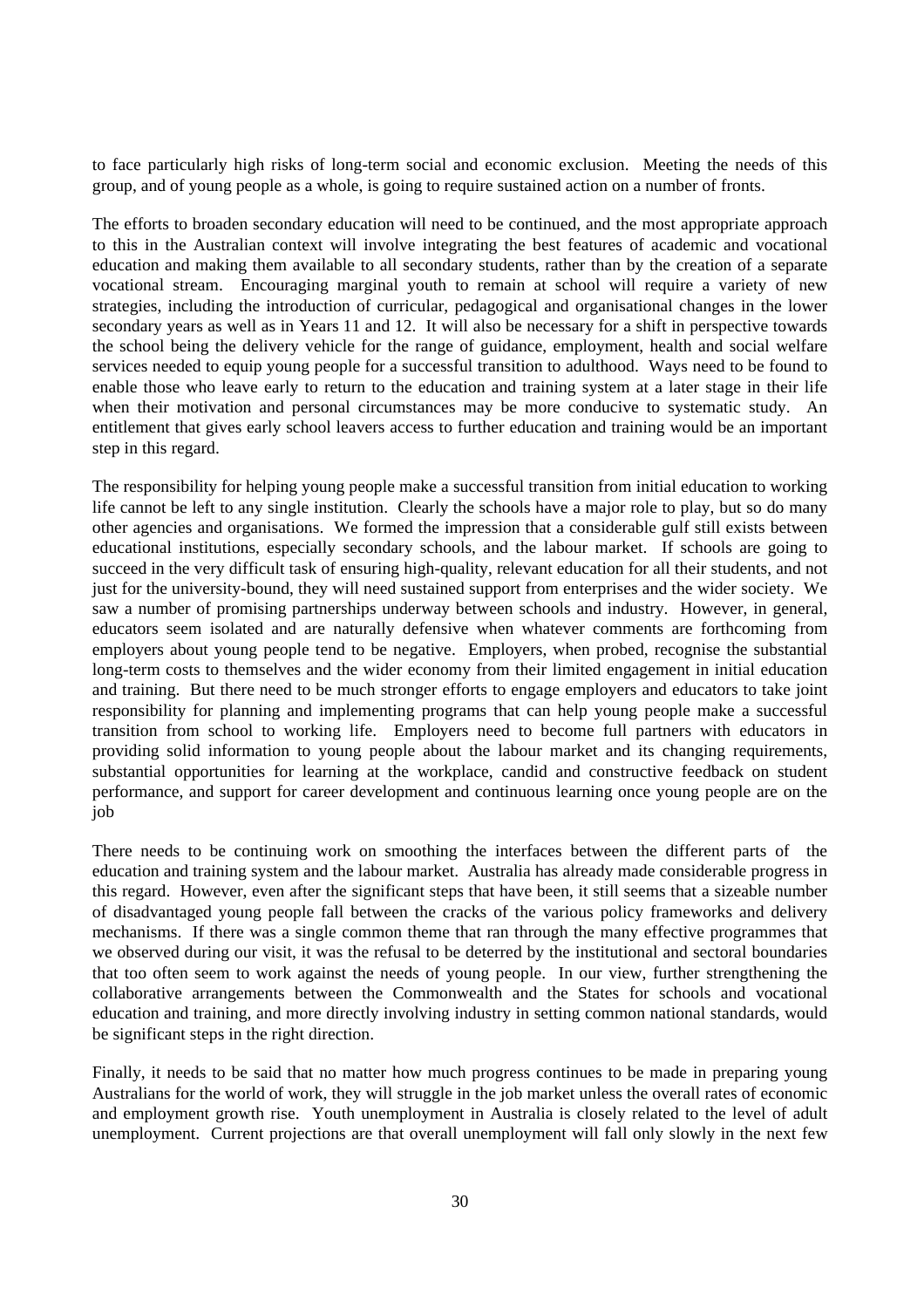years. In these circumstances policy makers may need to also consider measures that are targeted to lift enterprise demand for young workers.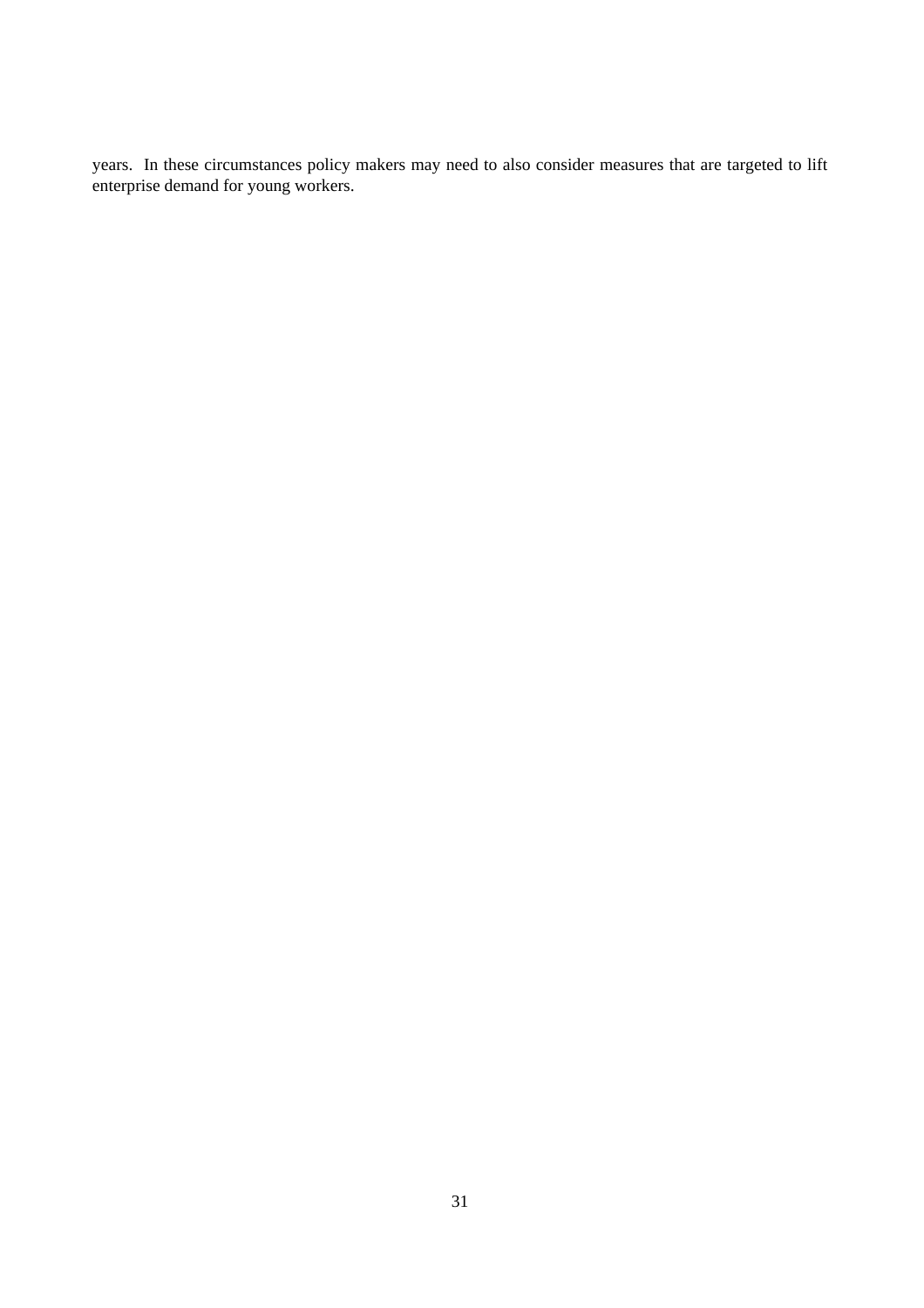#### **REFERENCES**

- AINLEY, J., MALLEY, J. and LAMB, S. (1997), *Australian Background Report Prepared for the Transition Thematic Review*, ACER, Melbourne.
- AUSTRALIA, HOUSE OF REPRESENTATIVES (1995), *A Best-Kept Secret: Report on the Role and Effectiveness of Group Training Companies*, AGPS, Canberra.
- AUSTRALIAN BUREAU OF STATISTICS, (1996), *Education and Training in Australia*, Cat. No. 4224.0, ABS, Canberra.
- CUMMING, J. and CARBINES, B., (1997*), Reforming Schools Through Workplace Learning*, National Schools Network, Sydney.
- DOCKERY, M. and NORRIS, K., (1996), *The 'Rewards' for Apprenticeship Training in Australia*, Working Paper No. 143, Department of Economics, Murdoch University, Perth.
- FINN, T. B. (Chair), (1991), *Young People's Participation in Post-compulsory Education and Training,* Report of the Australian Education Council Review Committee, AGPS, Canberra.
- KARMEL, T., (1997), Labour demand and educational expansion, *Economic Papers*, Vol. 16 (no. 1), pp. 4-28.
- MAYER, E. (Chair), (1992), *Putting General Education to Work: The Key Competencies Report,* Australian Education Council, Melbourne.
- McCURRY, D. and BRYCE, J., (1997), *The School Based Key Competencies Levels Assessment Project*, Report to DEETYA, ACER, Melbourne.
- McGAW, B., *Shaping Their Future. Recommendations for the Reform of the Higher School Certificate*, Department of Training and Education Co-ordination, Sydney.
- NATIONAL COMMISSION OF AUDIT (1996), *Report to the Commonwealth Government*, AGPS, Canberra.
- OECD (1986), *Youth and Work in Australia*, Paris.
- OECD (1996a), *The Transition from Initial Education to Working Life. Thematic Review: Scope, Purposes, Analytical Framework and Procedures*, DEELSA/ED(96)14, Paris.
- OECD (1996b), *Lifelong Learning for All*, Paris.
- OECD (1996c*), Australia 1997,* OECD Economic Surveys, Paris.
- OECD (1996d*), Education at a Glance (Indicators)*, Paris.
- OECD (1996e), *Education at a Glance (Analysis),* Paris.
- OECD and DEETYA (1997), *Thematic Review of the First Years of Tertiary Education in Australia,* Canberra.
- SCHOOLS COUNCIL (1994), *The Role of Schools in the Vocational Preparation of Australia's Senior Secondary Students: Discussion Paper*, AGPS, Canberra.
- STERN, D. and WAGNER D (Eds.) (in press), *School to Work Transition in OECD Countries: A Comparative Analysis*, Hampton Press, New Jersey.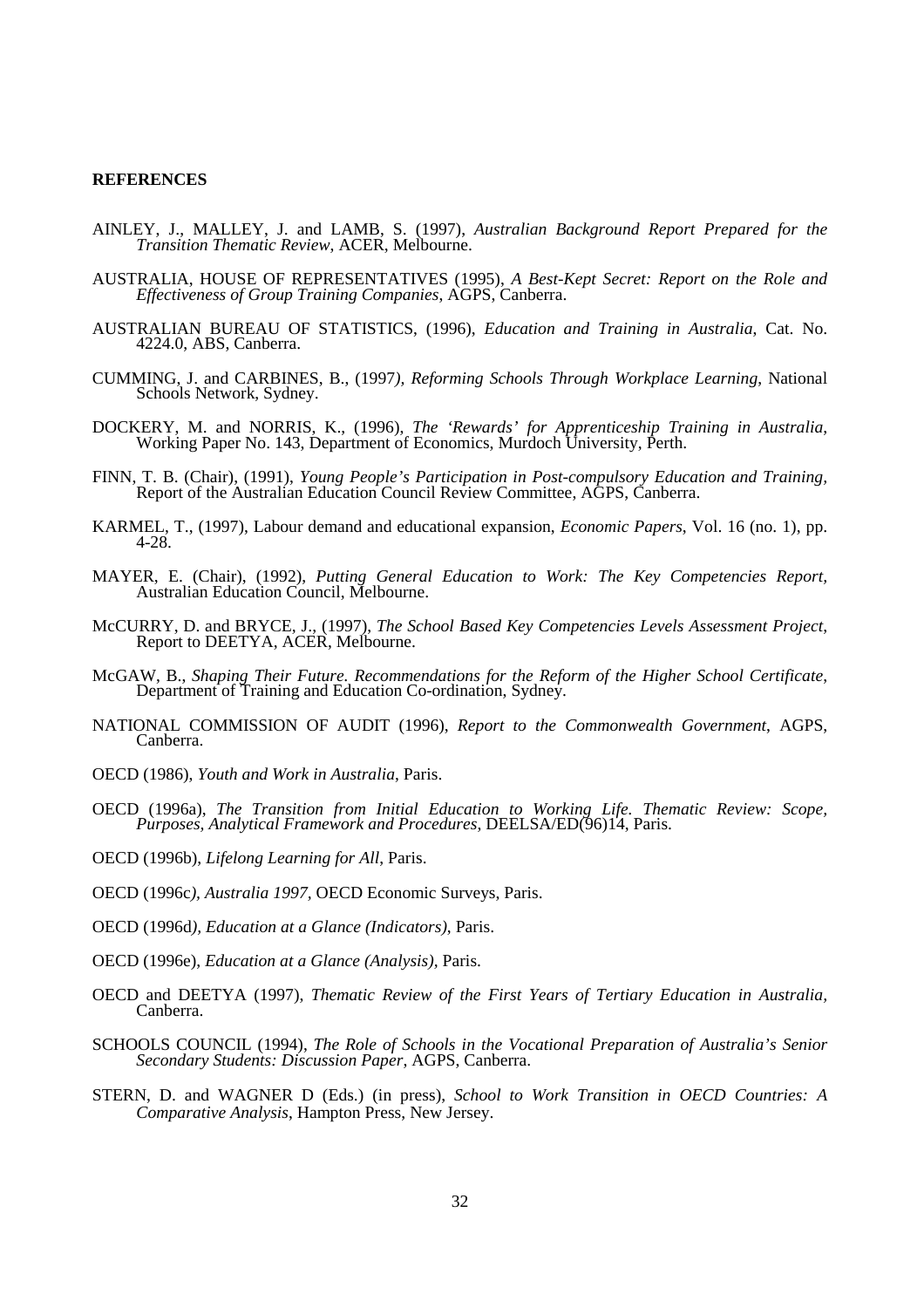- SWEET, R. (1995), The naked emperor: Training reform, initial vocational preparation and youth wages, *Australian Economic Review,* July.
- SWEET, R. (1996) *How Well Do Our Entry Level Training Models Fit the Labour Market of the 1990s?* Dusseldorp Skills Forum, Sydney.
- TEICHER, J. and GRAUZE, A. (1996), Enterprise bargaining, industrial relations and training reforms in Australia, *Australian Bulletin of Labour*, Vol. 22, (no. 1), pp. 59-80.
- WOODEN, M. (1996), "The youth labour market: Characteristics and trends", *Australian Bulletin of Labour*, Vol. 22 (no. 2), pp. 137-160.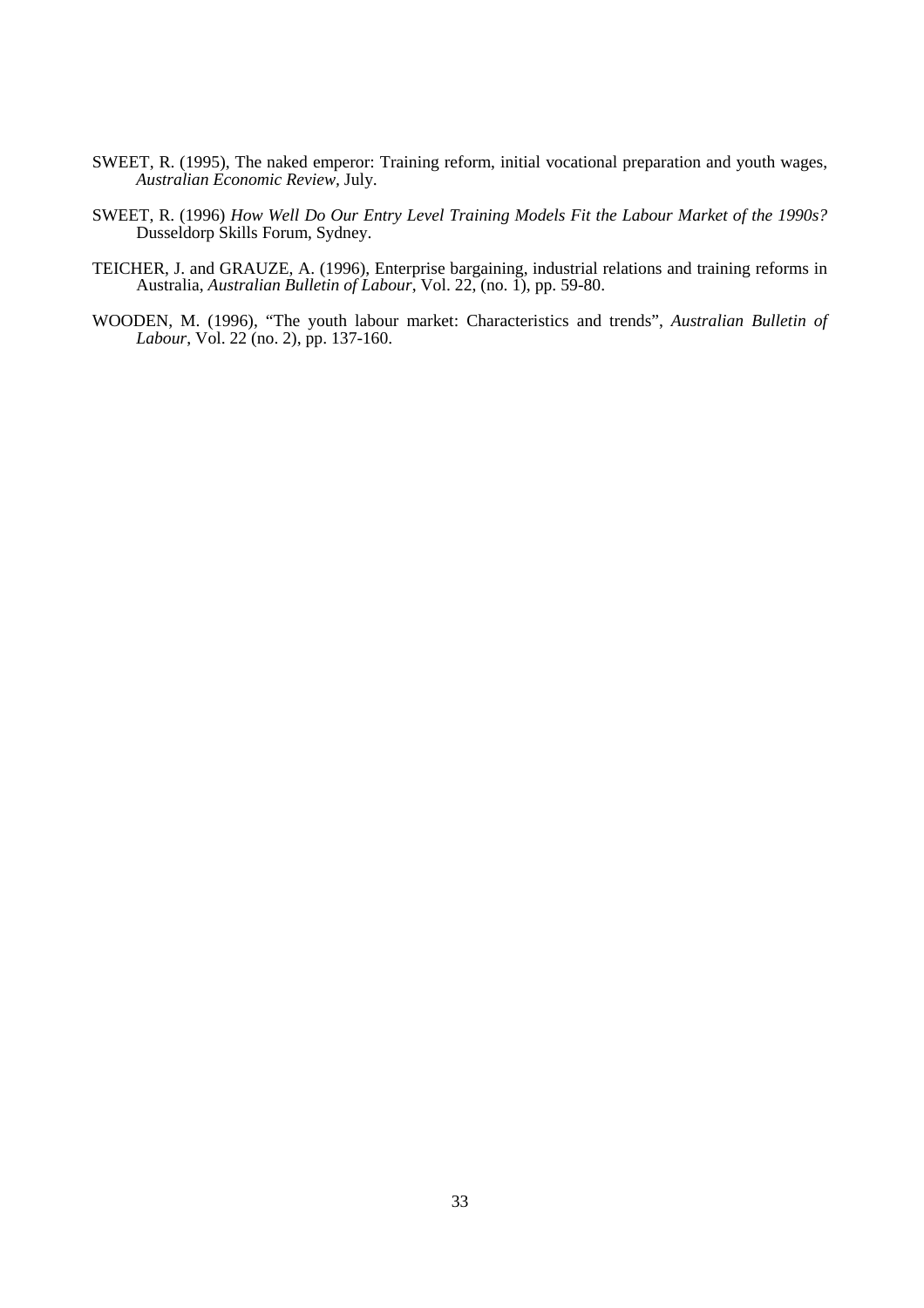## **APPENDIX: OECD Review Team**

Dr Abrar Hasan Head Education and Training Division Directorate for Education, Employment, Labour and Social Affairs **OECD** Paris, France

Dr Phillip McKenzie Principal Administrator Education and Training Division Directorate for Education, Employment, Labour and Social Affairs **OECD** Paris, France

Mr Erik Nexelmann Head Division of Vocational Education and Training Ministry of Education Copenhagen, Denmark

Mr Robert Schwartz Lecturer Graduate School of Education Harvard University Cambridge, United States of America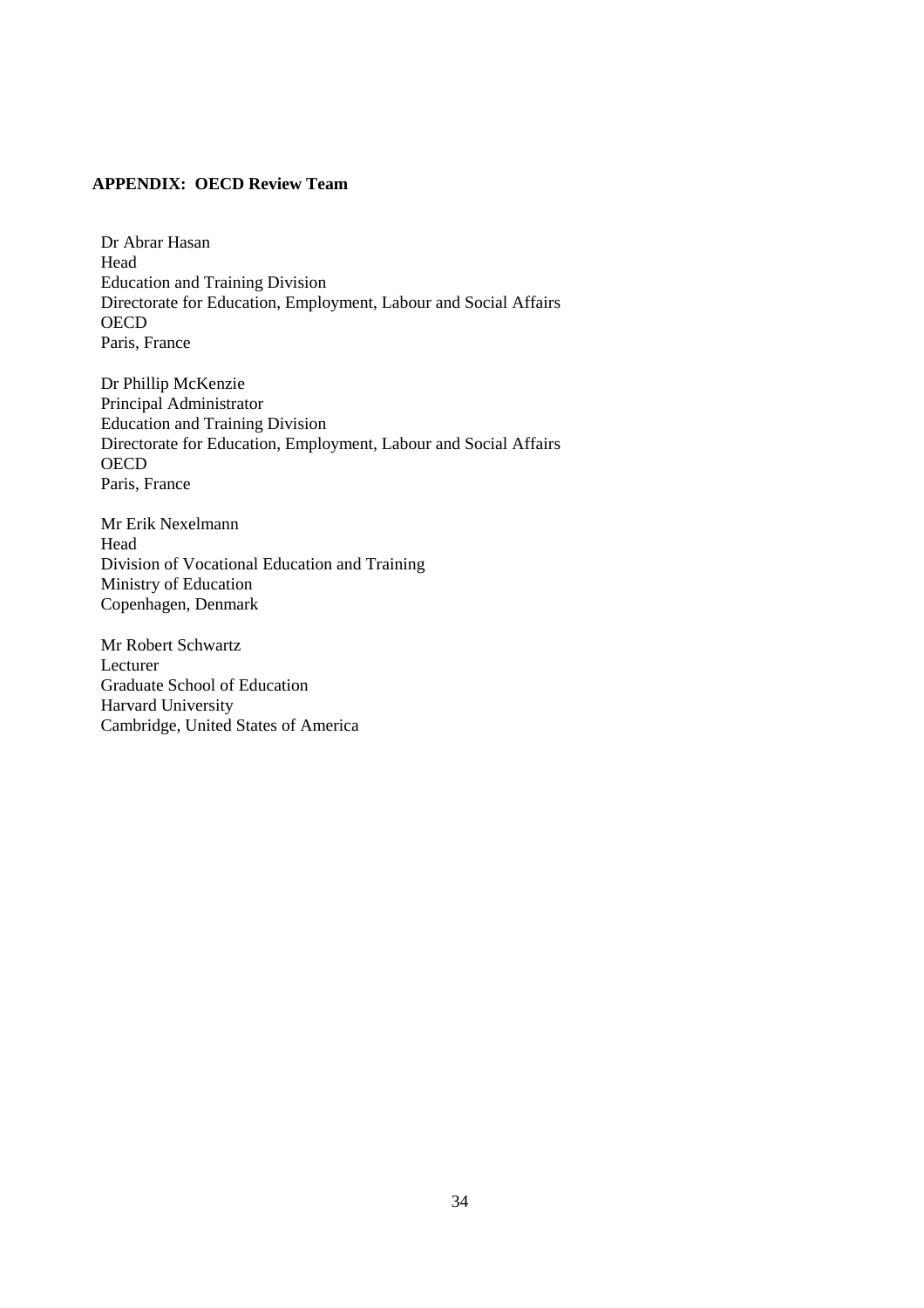## **Endnotes**

- 1. It seems that, to date, relatively few workplace agreements have included provisions covering training, especially entry-level training (Teicher and Grauze, 1996). The impact of enterprise agreements needs to be monitored since there is a risk that agreements reached between employers and the existing workforce will play little attention to the recruitment and training of young workers.
- 2. The apparent year 12 retention rate is a widely used indicator in Australia. It expresses the number of students in year 12 (the final year of secondary school) in year n as a proportion of the number of students in year 7 or year 8 (the first year of secondary school, depending on the State concerned) in year n-5 or n-4 respectively. It provides a proxy measure of the number of commencing students who remain to the final year of secondary school. The measure takes no account of grade repetition or mobility between schools. Since the indicator is based on enrolments relatively early in the school year, it does not measure the numbers who finish year 12, or those who complete satisfactorily in the sense of obtaining an overall pass on the final school certificate.
- 3. International comparisons are made particularly difficult by the limited availability of data that distinguish between full-time and part-time enrolments. Unlike many countries, Australia does report enrolment data on this basis. Although Australia overall has a relatively high proportion of part-time students in postschool education, at age 17 - when most Australian students are in the school sector - fewer than 10 per cent of Australian enrolments are part-time (Ainley et al, 1997).
- 4. There are clearly important questions, too, about how well university students fare in the transition to work. Universities did not feature strongly on the review visit because of the judgement that the more critical transition issues relate to young people who do not enter university. The fact that Australian higher education was the subject of an OECD thematic review in 1995 (see OECD and DEETYA, 1997) also influenced priorities on this occasion. Nevertheless, in the briefing materials and discussions it was evident that there are concerns in Australia about the costs of the university sector, student attrition from university, the extent to which university graduates need to take further courses in the TAFE sector to give them vocationally-relevant qualifications, and a lack of entrepreneurial skills and work-readiness among graduates.
- 5. The terms "vocational" and "general" education are becoming less useful ways of distinguishing the character of different educational programmes in Australia. Vocational programmes have traditionally been viewed as those whose primary purpose is to prepare students for direct entry to the labour market, whereas general education programmes have been oriented to broader purposes, including preparation for the next level of education. The distinctions between these programme types are blurring in Australia, and will become even less relevant as the concept lifelong learning is more widely embraced. However, the terms are used in the report in line with common usage.
- 6. These data refer to student numbers at one point in time, normally May of the year after leaving school. The nature of TAFE programmes is such that large numbers of people enrol for comparatively short courses. Therefore, the enrolment position at May would understate the number of school leavers who enrol in a TAFE course at some time during the year after leaving school.
- 7. There are 12 qualifications under Australian Qualifications Framework (AQF), which was introduced in 1995. The certificates awarded by the school sector constitute one form of qualification. The vocational education and training sector provides qualifications at Certificate 1 to 4, Diploma, Advanced Diploma, and Graduate Certificate level. The school certificates are broadly equivalent to Certificates 1 and 2. The higher education sector provides 7 types of qualifications. Three of these - Diploma, Advanced Diploma and Graduate Certificate - are also provided by the vocational education and training sector. The other four, which range from Bachelor Degree to Doctoral Degree are provided only in the higher education sector.